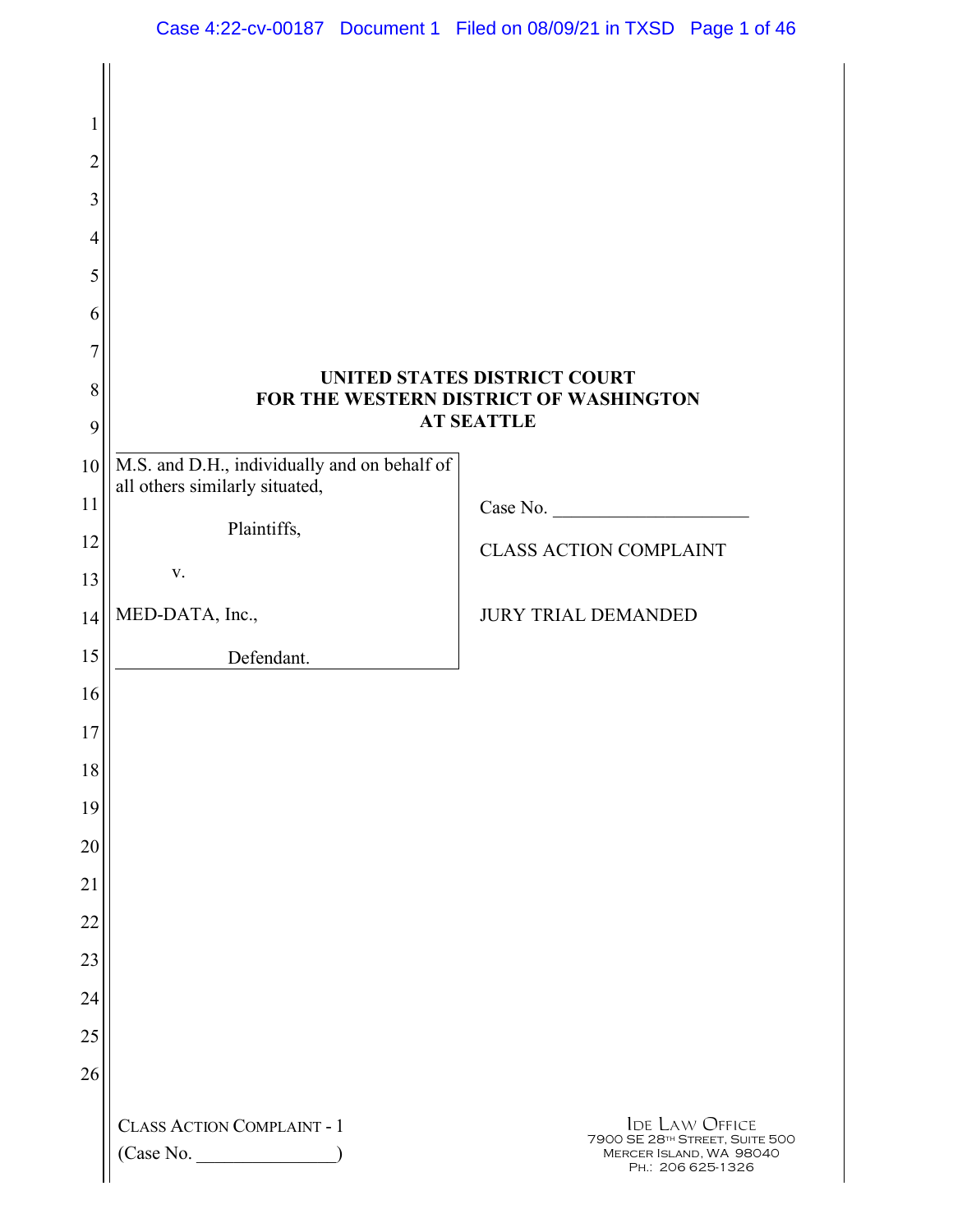1 2 3 4 5 Plaintiffs M.S. and D.H. ("Plaintiffs"), individually and on behalf of all other similarly situated individuals, and by and through their undersigned counsel files this Class Action Complaint against Defendant Med-Data Inc. ("Med-Data" or "Defendant") and allege the following based upon their personal knowledge of the facts, and upon information and belief based on the investigation of counsel as to all other matters.

6

#### **NATURE OF THE ACTION**

7 8 9 10 11 12 1. With this action, Plaintiffs and the "Class" (defined below) seek to hold Defendant responsible for the harms it caused them resulting from the massive and preventable disclosure of medical information that took place sometime between December 2018 and September 2019 through December 17, 2020, during which highly sensitive Med-Data files had been uploaded and saved to a public-facing website (the "Healthcare Data Breach" or the "Breach"). $<sup>1</sup>$ </sup>

13 14 15 2. As a result of Defendant's negligent and wrongful conduct, Plaintiffs' and Class members' highly confidential and sensitive personal and health information was left exposed to the public eye, in an unencrypted and unprotected format, for more than a year's time.

16 17 18 3. Med-Data, founded in 1980, is a full-service healthcare revenue cycle management services provider that services thousands of hospitals, physicians, and healthcare systems and facilities nationwide.<sup>2</sup>

19 20 4. The services offered by Med-Data include processing Medicaid eligibility, thirdparty liability, workers' compensation, and patient billing for its clients.

21

22

 $\overline{a}$ 

<sup>23</sup>  24 25 <sup>1</sup>The Healthcare Data Breach appears on the U.S. Department of Health and Human Services' online public breach tool showing that 135,908 were potentially impacted by the Healthcare Data Breach. *See* https://ocrportal.hhs.gov/ocr/breach/breach report.jsf (last accessed April 29, 2021).

<sup>26</sup>  <sup>2</sup> https://www.meddata.com/about-us/patient-financial-life-cycle-services/ (last accessed April 29, 2021).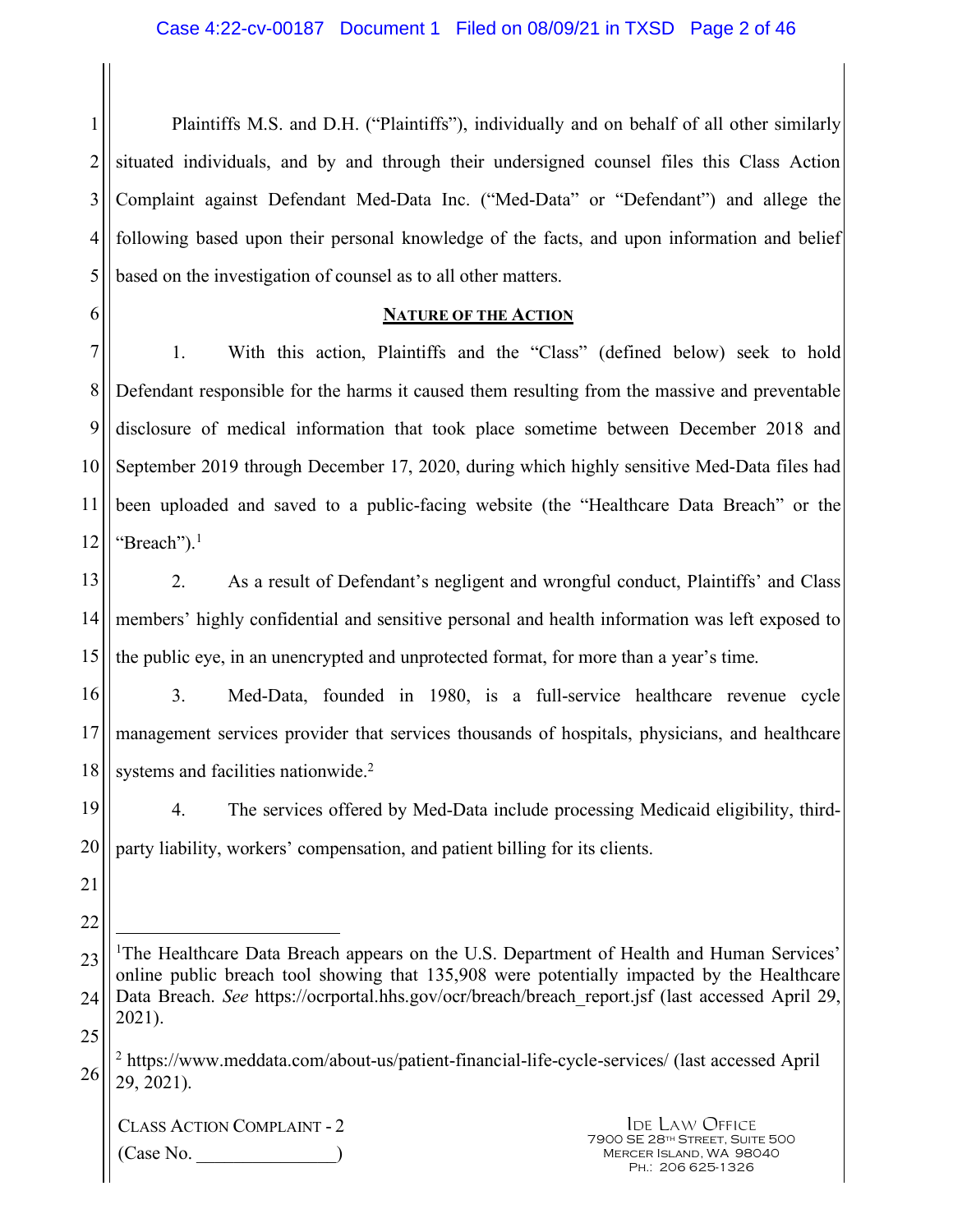1 2 3 4 5 6 5. In order to provide these services, Med-Data takes possession of its clients' patients' Protected Health Information ("PHI") and Personal Identifiable Information ("PII") (defined below), with the assurance that such information will be kept safe from unauthorized access. By taking possession and control of Plaintiffs' and Class members' PHI and PII, Defendant assumes a duty to securely store and protect the PHI and PII of Plaintiffs and the Class.

7 8 9 6. Defendant breached this duty and betrayed the trust of its clients, Plaintiffs and Class members by failing to properly safeguard and protect their PHI and PII, thus enabling cyber criminals to steal and misuse it.

10 11 12 13 14 7. The PHI and PII that was exposed in the Healthcare Data Breach includes: (i) patient contact information (such as patient names, addresses, and dates of birth); (2) Social Security numbers; (3) diagnoses; (4) medical conditions; (5) claims information; (6) dates of service; (7) subscriber IDs; (8) medical procedure codes; (9) provider names; and (10) health insurance policy numbers.<sup>3</sup>

15 16 17 18 19 20 21 22 8. Defendant's misconduct – failing to implement adequate and reasonable data security measures to protect Plaintiffs' and Class members' PHI and PII, failing to timely detect the Healthcare Data Breach, failing to take adequate steps to prevent and stop the Healthcare Data Breach, failing to disclose the material facts that it did not have adequate security practices and employee training in place to safeguard the PHI and PII, failing to honor its promises and representations to protect Plaintiffs' and Class members' PHI and PII, and failing to provide timely and adequate notice of the Healthcare Data Breach – caused substantial harm and injuries to Plaintiffs and Class members across the United States.

23

24

 $\overline{a}$ 

26 github/#:~:text=Med%2DData%20Inc.%20has%20confirmed,been%20accessed%20by%20unau thorized%20individuals (last accessed April 29, 2021).

CLASS ACTION COMPLAINT - 3  $(Case No)$ 

<sup>25</sup>  <sup>3</sup> https://www.hipaajournal.com/vendor-data-breach-involved-publication-of-phi-from-multiplecovered-entities-on-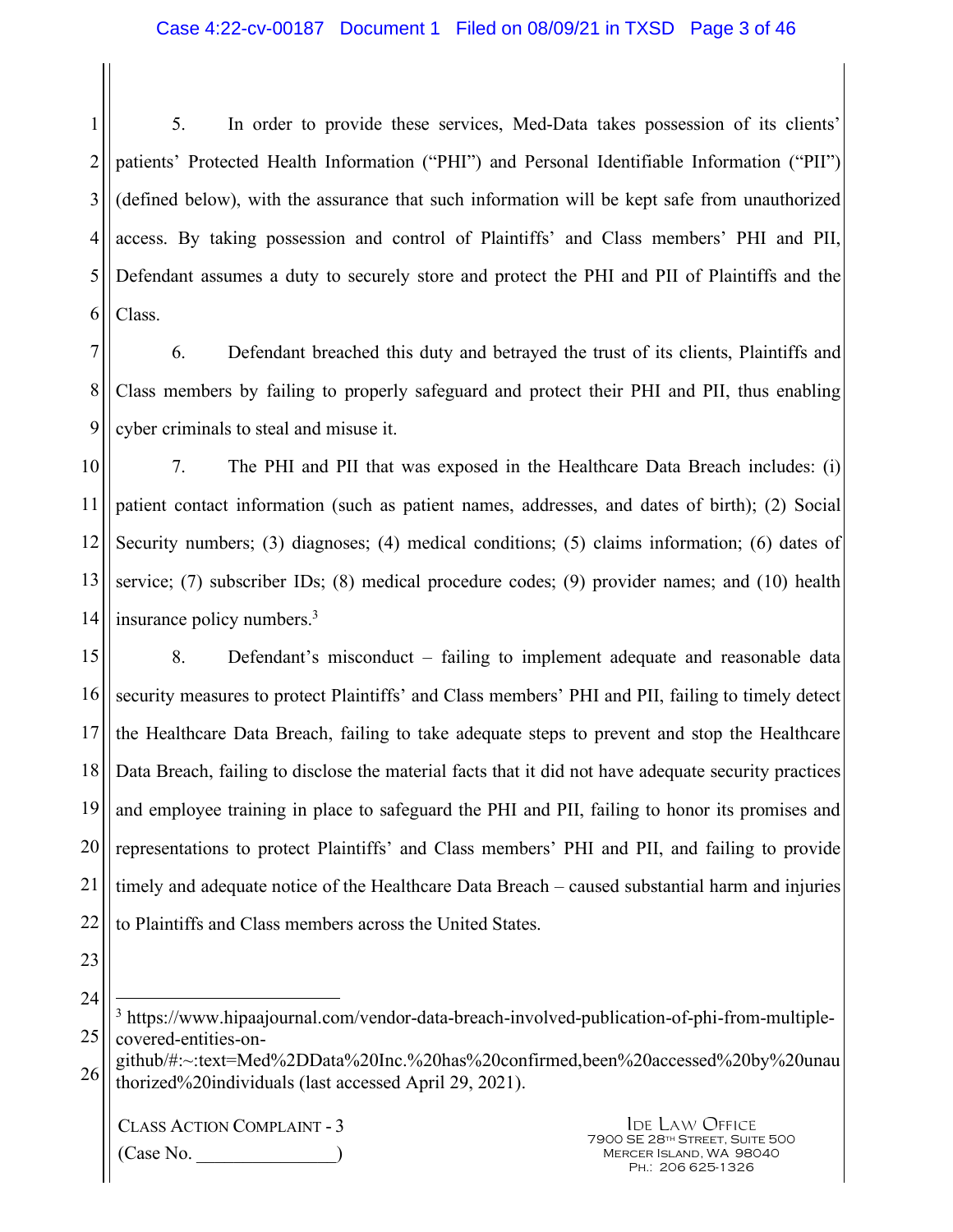1 2 3 9. Due to Defendant's negligence and data security failures, cyber criminals had access to and now potentially possess everything they need to commit personal and medical identity theft and wreak havoc on the financial and personal lives of 135,000 individuals.

4 5 6 7 8 9 10 11 10. As a result of the Healthcare Data Breach, Plaintiffs and Class members have already suffered damages. For example, now that their PHI and PII has been released into the criminal cyber domains, Plaintiffs and Class members are at imminent and impending risk of identity theft. This risk will continue for the rest of their lives, as Plaintiffs and Class members are now forced to deal with the danger of identity thieves possessing and fraudulently using their PHI and PII. Plaintiffs have already been the victims of such fraudulent use of their PHI and PII, as detailed below. Additionally, Plaintiffs and Class members have lost time and money responding to and attempting to mitigate the impact of the Healthcare Data Breach.

12 13 14 15 16 11. Plaintiffs bring this action individually and on behalf of the Class and seek actual damages, statutory damages, punitive damages, restitution, and injunctive and declaratory relief (including significant improvements to Defendant's data security protocols and employee training practices), reasonable attorney's fees, costs, and expenses incurred in bringing this action, and all other remedies this Court deems just and proper.

#### **THE PARTIES**

18 **Plaintiff M.S.** 

17

19

12. Plaintiff M.S. is a citizen and resident of Shawnee, Kansas.

20 21 13. Plaintiff M.S. is a patient of, and received medical services from, AdventHealth Shawnee Mission, one of Defendant's clients.

22 23 24 25 14. M.S. received a letter from Med-Data dated March 31, 2021 advising that M.S.'s PHI and PII was compromised in the Healthcare Data Breach, including M.S.'s name, Social Security number, physical address, date of birth, telephone number, and medical condition and diagnosis.

26

CLASS ACTION COMPLAINT - 4 (Case No. \_\_\_\_\_\_\_\_\_\_\_\_\_\_\_)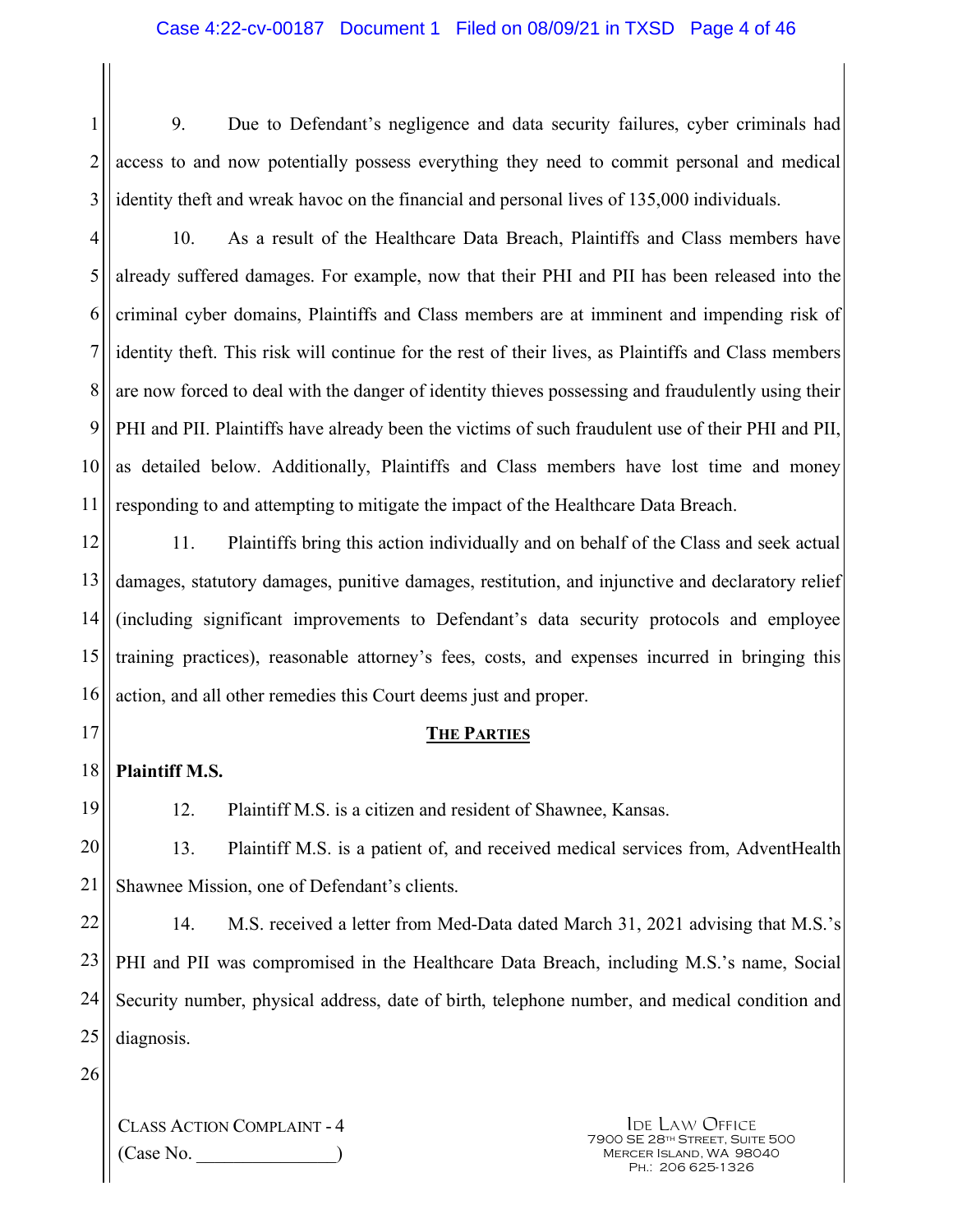1 2 3 4 5 15. As required in order to obtain medical services, M.S. provided highly sensitive personal, health, and insurance information, including the PHI and PII that was compromised in the Healthcare Data Breach. As stated in the letter from Med-Data, Plaintiff M.S.'s PHI and PII was compromised because Med-Data assisted AdventHealth Shawnee Mission with processing M.S.'s claim.

6 7 8 9 16. Because of Defendant's negligence and failure to train and supervise its employees, which negligence and failure led to the Healthcare Data Breach, M.S.'s PHI and PII have been publicly disclosed. Upon information and belief, the PHI and PII and has already been fraudulently used to harm her.

10 11 12 13 14 15 16 17. Recently, an unknown third party attempted to impersonate M.S.'s medical transportation. Plaintiff M.S. was suspicious based on the car, which did not appear to be from the medical transportation company, and on the manner of the driver, who was unable to verify that he was affiliated with the company. M.S. called the medical transportation company, who informed M.S. that the driver attempting to transport M.S. was not their employee nor otherwise affiliated with the transportation company. M.S. immediately filed two police reports. Nothing like this had ever happened to Plaintiff M.S. until after the Healthcare Data Breach.

17 18 19 18. Following the Healthcare Data Breach, M.S. has also incurred out of pocket expenses of \$161.96 related to the removal of spyware that was recently discovered on M.S.'s laptop.

20 21 19. M.S. continues to be under an imminent risk of subsequent identity theft and fraud, including medical identity theft and medical fraud.

22 23 24 25 26 20. The imminent risk of medical identity theft and fraud M.S. now faces is substantial, certainly impending, and continuous and ongoing because of the negligence of Defendant in its failure to implement adequate data security protocols and train its employees, which negligence led to the Healthcare Data Breach. Plaintiff M.S. has already spent time and money responding to the Healthcare Data Breach in an attempt to mitigate the harms M.S. has

CLASS ACTION COMPLAINT - 5  $(Case No)$ .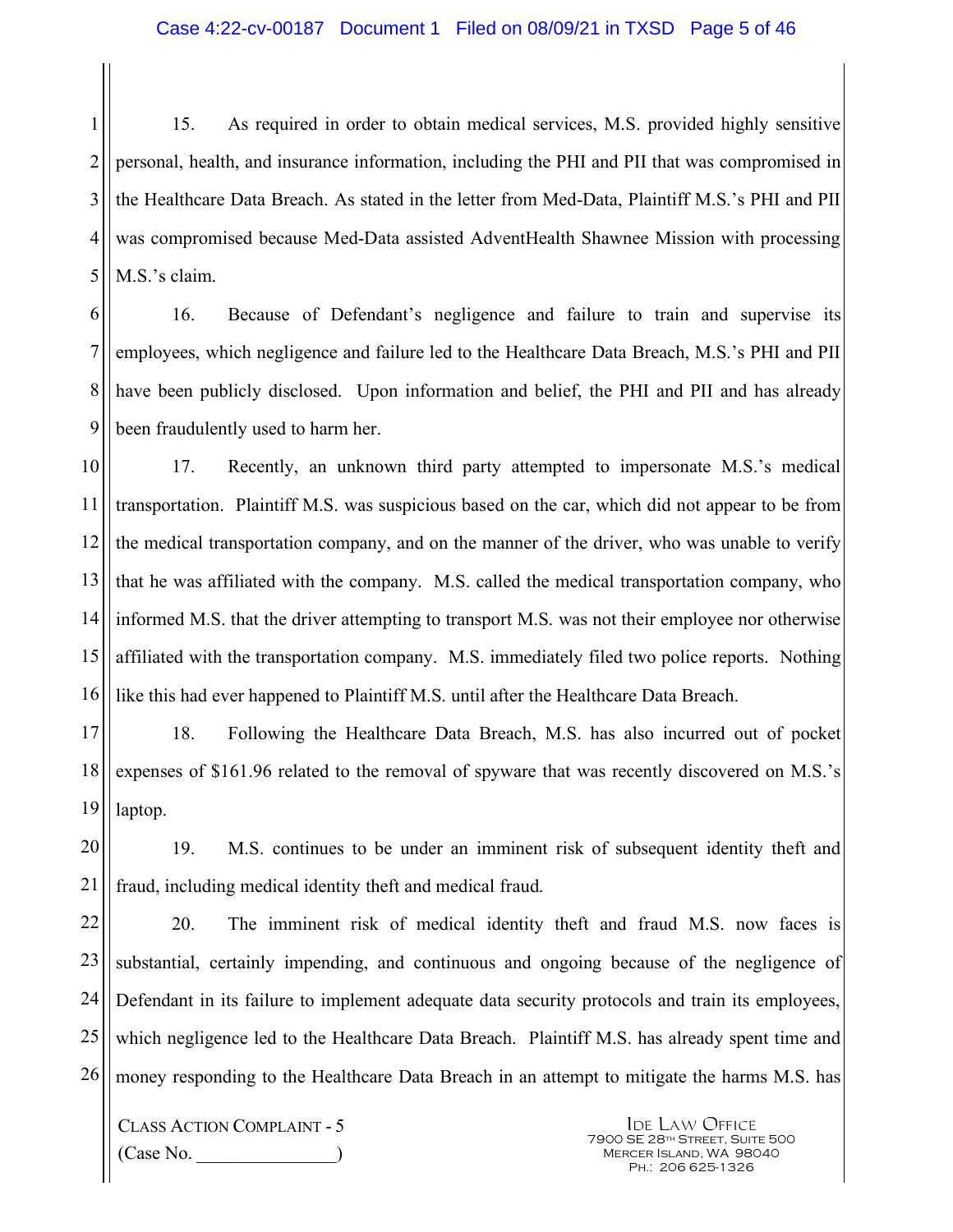1 2 already experienced and will certainly continue to experience in the future as a result of the Breach.

3 4 21. As a direct and proximate result of the Healthcare Data Breach, M.S. will need to have identity theft protection for the rest of M.S.'s lifetime.

5 6 7 8 9 10 11 12 13 22. Plaintiff M.S. has suffered additional injury directly and proximately caused by the Healthcare Data Breach, including damages and diminution in the value of M.S.'s PHI and PII that was entrusted to Defendant for the sole purpose of obtaining medical services necessary for M.S.'s health and well-being, with the understanding that Defendant would safeguard this information against unauthorized disclosure. Additionally, M.S.'s PHI and PII is at continued risk of compromise and unauthorized disclosure as it remains in the possession of Defendant and is subject to future wrongful disclosures and/or security breaches so long as Defendant fails to undertake appropriate and adequate measures, including the implementation of enhanced employee training and data security protocols, to protect it.

14 **Plaintiff D.H.** 

15 16 23. Plaintiff D.H. is an adult residing in Kansas City, Missouri, in the County of Jackson County.

17 18 24. Plaintiff D.H. was a patient of certain business associates of Defendant and, as a result, provided PHI and PII to Defendant.

19 20 25. On March 31, 2021, Defendant sent a letter to Plaintiff D.H. and members of the Class to inform them of a "data security incident" that impacted their PHI and PII.

21 22 26. Plaintiff D.H. is now under an imminent risk of subsequent identity theft and fraud, including medical identity theft and medical fraud.

23 24 25 26 27. The imminent risk of medical identity theft and fraud Plaintiff D.H. now faces is substantial, certainly impending, and continuous and ongoing because of the negligence of Defendant in its failure to implement adequate data security protocols and train its employees, which negligence led to the Healthcare Data Breach. Plaintiff D.H. has already been a victim of

CLASS ACTION COMPLAINT - 6 (Case No. \_\_\_\_\_\_\_\_\_\_\_\_\_\_\_)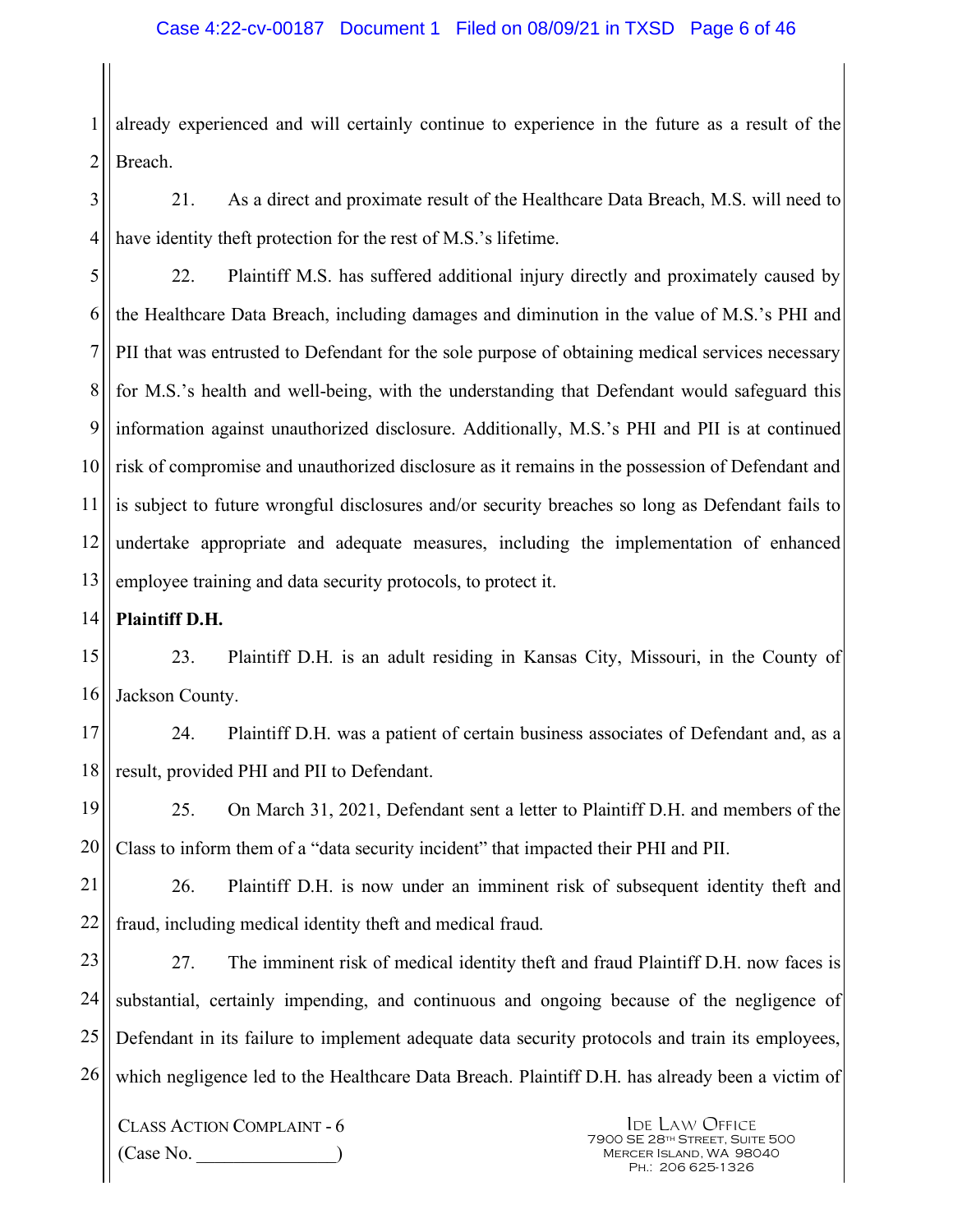#### Case 4:22-cv-00187 Document 1 Filed on 08/09/21 in TXSD Page 7 of 46

1 2 3 fraudulent activity and has spent time and money responding to the Healthcare Data Breach in an attempt to mitigate the harms she has already experienced and will certainly continue to experience in the future as a result of the Breach.

4 5 28. As a direct and proximate result of the Healthcare Data Breach, Plaintiff D.H. will need to have identity theft protection for the rest of her lifetime.

6 7 8 9 10 11 12 13 14 29. Plaintiff D.H. has suffered additional injury directly and proximately caused by the Healthcare Data Breach, including damages and diminution in the value of her PHI and PII that was entrusted to Defendant for the sole purpose of obtaining medical services necessary for D.H.'s health and well-being, with the understanding that Defendant would safeguard this information against unauthorized disclosure. Additionally, Plaintiff D.H.'s PHI and PII is at continued risk of compromise and unauthorized disclosure as it remains in the possession of Defendant and is subject to future breaches so long as Defendant fails to undertake appropriate and adequate measures, including the implementation of enhanced employee training and data security protocols, to protect it.

#### 15 **Defendant Med-Data**

16 17 18 19 30. Med-Data, which is incorporated in the State of Washington and has an office in Seattle, Washington, is a full-service healthcare revenue cycle management services provider that services thousands of hospitals, physicians, and healthcare systems and facilities nationwide.

20 21 31. The services offered by Med-Data to its clients include, but are not limited to, processing Medicaid eligibility, third-party liability, workers' compensation, and patient billing.

22

#### **JURISDICTION AND VENUE**

23 24 25 26 32. This Court has diversity jurisdiction over this action under the Class Action Fairness Act (CAFA), 28 U.S.C. § 1332(d), because this is a class action involving more than 100 class members, the amount in controversy exceeds \$5,000,000, exclusive of interest and costs, and Plaintiffs and members of the Class are citizens of states that differ from Defendant.

CLASS ACTION COMPLAINT - 7  $(Case No)$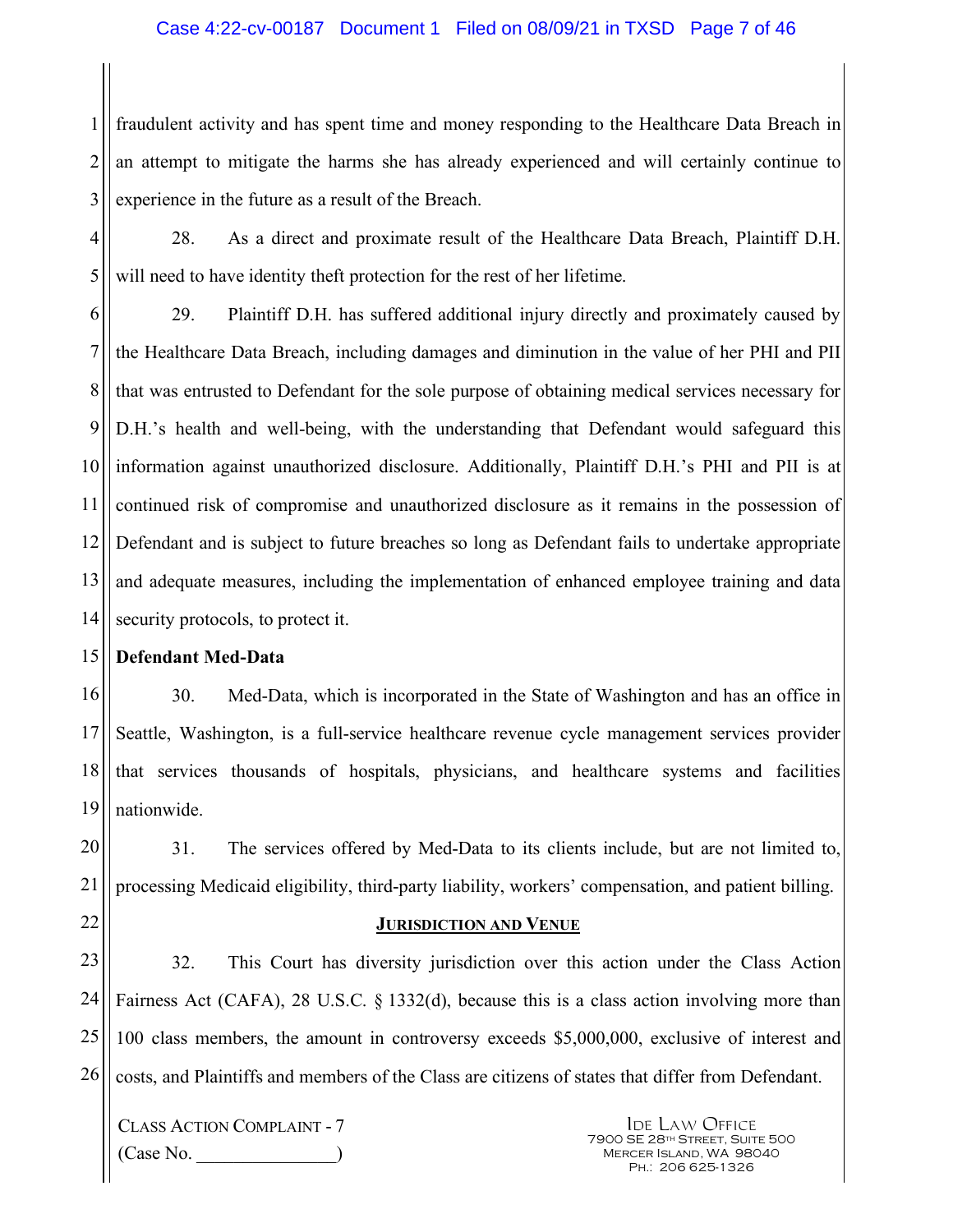1 2 33. This Court has personal jurisdiction over Defendant because Defendant is incorporated in Washington.

3 4 5 34. Venue is likewise proper as to Defendant in this District under 28 U.S.C. § 1391 because Defendant is incorporated in Washington and is a resident of this District. Defendant conducts business through this District and maintains an office in this District.

#### **FACTUAL ALLEGATIONS**

#### **A. The Healthcare Data Breach and Defendant's Failed Response**

8 9 10 11 12 35. Defendant is at a minimum a business associate of various health care providers and is in receipt of highly sensitive PHI and PII. As such, Defendant is required pursuant to Federal and State law to maintain the strictest confidentiality of its patients and the PHI and PII it receives and collects, and Defendant is further required to maintain sufficient safeguards to protect such PHI and PII from being accessed by unauthorized third parties.

13 14 36. Defendant posts its privacy practices online, at https://www.meddata.com/privacy-policy/.

15 16 17 37. On or about December 10, 2020, Defendant was notified by security researcher Jelle Ursem that some of its data had been discovered on the open-source software development hosting website "GitHub" (the "Website").

18

6

7

38. The PHI and PII discovered on the Website was not encrypted.

19 20 21 22 23 39. Defendant launched an investigation, which determined that at least one of its employees had saved files containing patients' PHI and PII to the public-facing Website between December 2018 and September 2019. The files were later removed from the Website on December 17, 2020, meaning Plaintiffs' and Class members' PHI and PII was exposed to the world at large for at least thirteen (13) months and potentially longer.

24 25 40. Defendant notified its impacted client entities on February 8, 2020, then inexplicably waited an additional seven weeks to notify Plaintiffs and the Class.

26

CLASS ACTION COMPLAINT - 8  $(Case No)$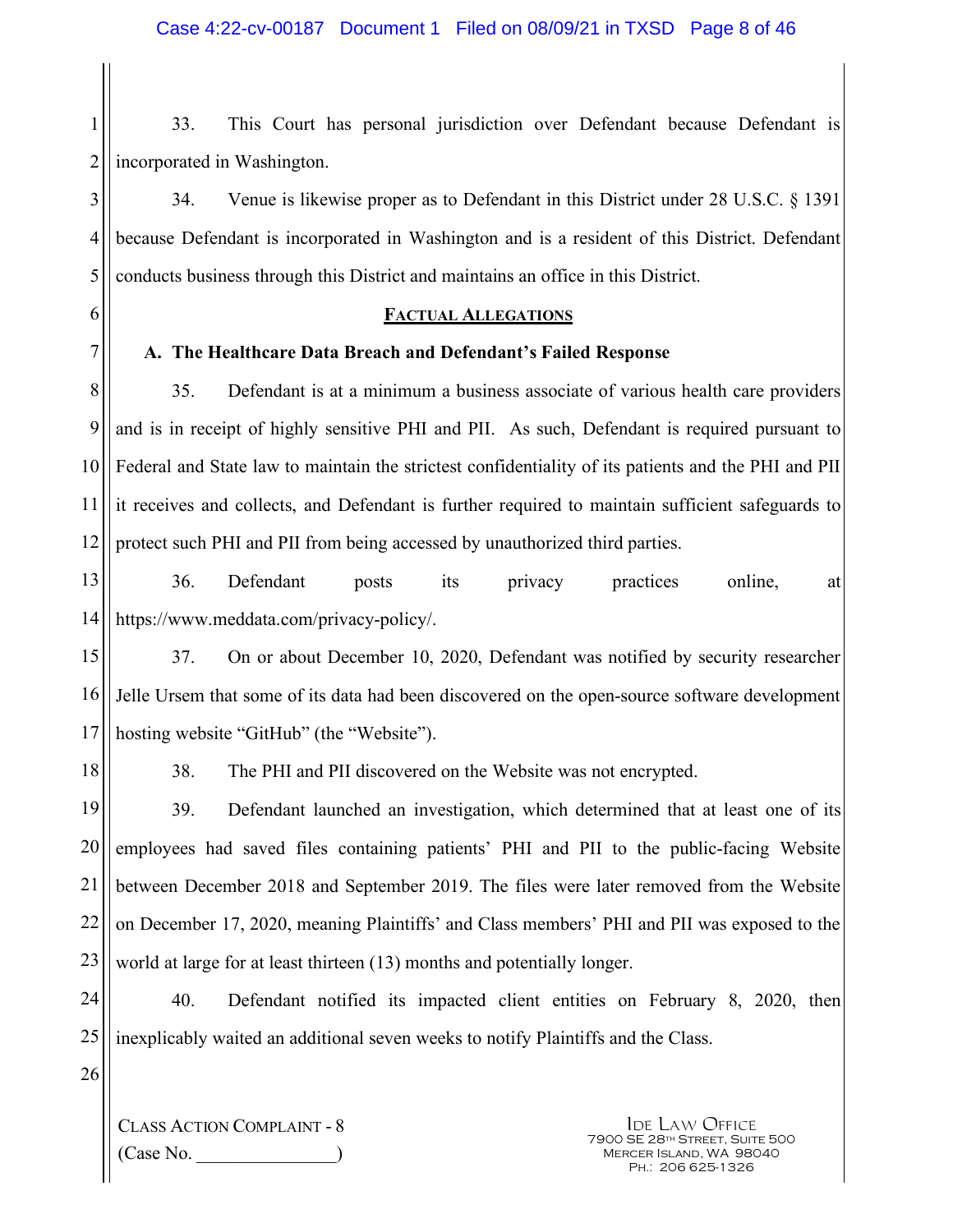1 2 3 4 41. Apparently, Defendant needed two months following the completion of its investigation to notify the impacted individuals and provide them with the information and credit monitoring they needed to protect themselves against fraud and identity theft. Defendant was, of course, too late in the discovery and notification of the Healthcare Data Breach.

5 6 7 8 9 10 42. In addition to the severity of the Healthcare Data Breach and the unreasonable amount of time it took for Defendant to finally become aware of it and notify the victims, Defendant has done very little to protect Plaintiffs and the Class. In the Notice letter sent by Med-Data, Defendant encourages them "to remain vigilant against incidents of identity theft..." The Notice also offers Class members a woefully inadequate twelve months of free credit monitoring and identity protection services.

11 12 13 43. In effect, Defendant is shirking its responsibility for the harm and increased risk of harm it has caused Plaintiffs and members of the Class, including the distress and financial burdens the Healthcare Data Breach has placed upon their shoulders.

14 15 16 44. Defendant failed to adequately safeguard Plaintiffs' and Class members' PHI and PII, allowing unauthorized individuals to gain access to this wealth of priceless information for over a year before warning the victims to be on the lookout.

17 18 45. Defendant failed to spend sufficient resources on monitoring and training its employees on proper data security protocols.

19 20 21 22 46. Defendant had obligations created by the Health Insurance Portability and Accountability Act ("HIPAA"), reasonable industry standards, common law, state statutory law, and its assurances and representations to its clients and its clients' patients to keep patients' PHI and PII confidential and to protect such PHI and PII from unauthorized access.

23 24 25 47. Plaintiffs and Class members were required to provide their PHI and PII with the reasonable expectation and mutual understanding that Defendant would comply with its obligations to keep such information confidential and secure from unauthorized access.

26

CLASS ACTION COMPLAINT - 9 (Case No. \_\_\_\_\_\_\_\_\_\_\_\_\_\_\_)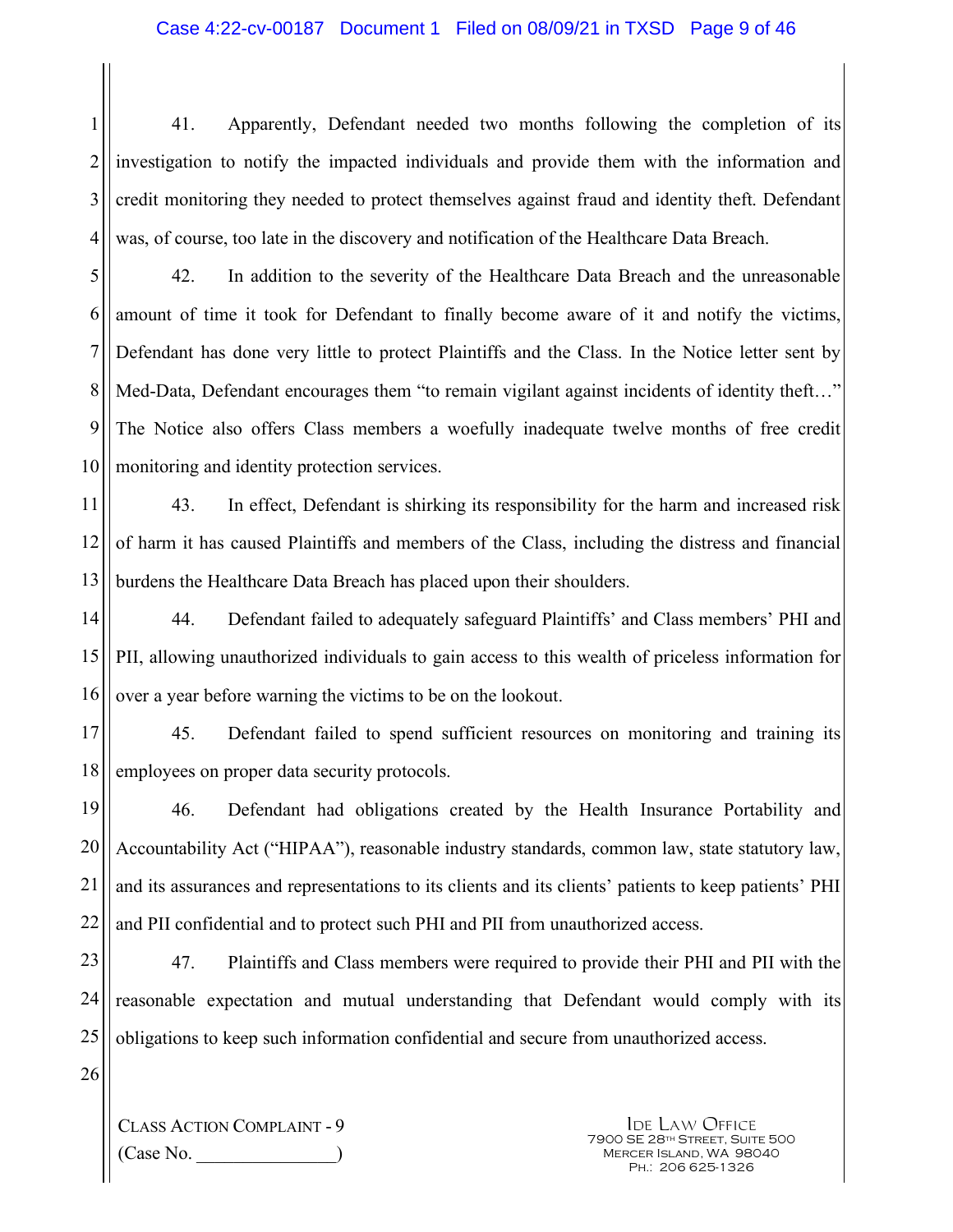48. The compromised PHI and PII at issue has great value to criminals due to the large number of individuals affected and the fact that health insurance information, medical information, and Social Security numbers were part of the data that was compromised.

## **B. Defendant had an Obligation to Protect PHI and PII under Federal Law and the Applicable Standard of Care**

49. Defendant is covered by HIPAA (45 C.F.R. § 160.102). As such, it is required to comply with the HIPAA Privacy Rule and Security Rule, 45 C.F.R. Part 160 and Part 164, Subparts A and E ("Standards for Privacy of Individually Identifiable Health Information"), and Security Rule ("Security Standards for the Protection of Electronic Protected Health Information"), 45 C.F.R. Part 160 and Part 164, Subparts A and C.

50. Defendant is subject to the rules and regulations for safeguarding electronic forms of medical information pursuant to the Health Information Technology Act ("HITECH").<sup>4</sup> *See* 42 U.S.C. §17921, 45 C.F.R. § 160.103.

51. HIPAA's Privacy Rule or *Standards for Privacy of Individually Identifiable Health Information* establishes national standards for the protection of health information.

52. HIPAA's Privacy Rule or *Security Standards for the Protection of Electronic Protected Health Information* establishes a national set of security standards for protecting health information that is kept or transferred in electronic form.

53. HIPAA requires "compl[iance] with the applicable standards, implementation specifications, and requirements" of HIPAA "with respect to electronic protected health information." 45 C.F.R. § 164.302.

54. "Electronic protected health information" is "individually identifiable health information … that is (i) transmitted by electronic media; maintained in electronic media." 45 C.F.R. § 160.103.

24 25

1

2

3

4

5

6

7

8

9

10

11

12

13

14

15

16

17

18

19

20

21

22

23

55. HIPAA's Security Rule requires Defendant to do the following:

26  $\overline{a}$ <sup>4</sup> HIPAA and HITECH work in tandem to provide guidelines and rules for maintaining protected health information. HITECH references and incorporates HIPAA.

CLASS ACTION COMPLAINT - 10 (Case No. \_\_\_\_\_\_\_\_\_\_\_\_\_\_\_)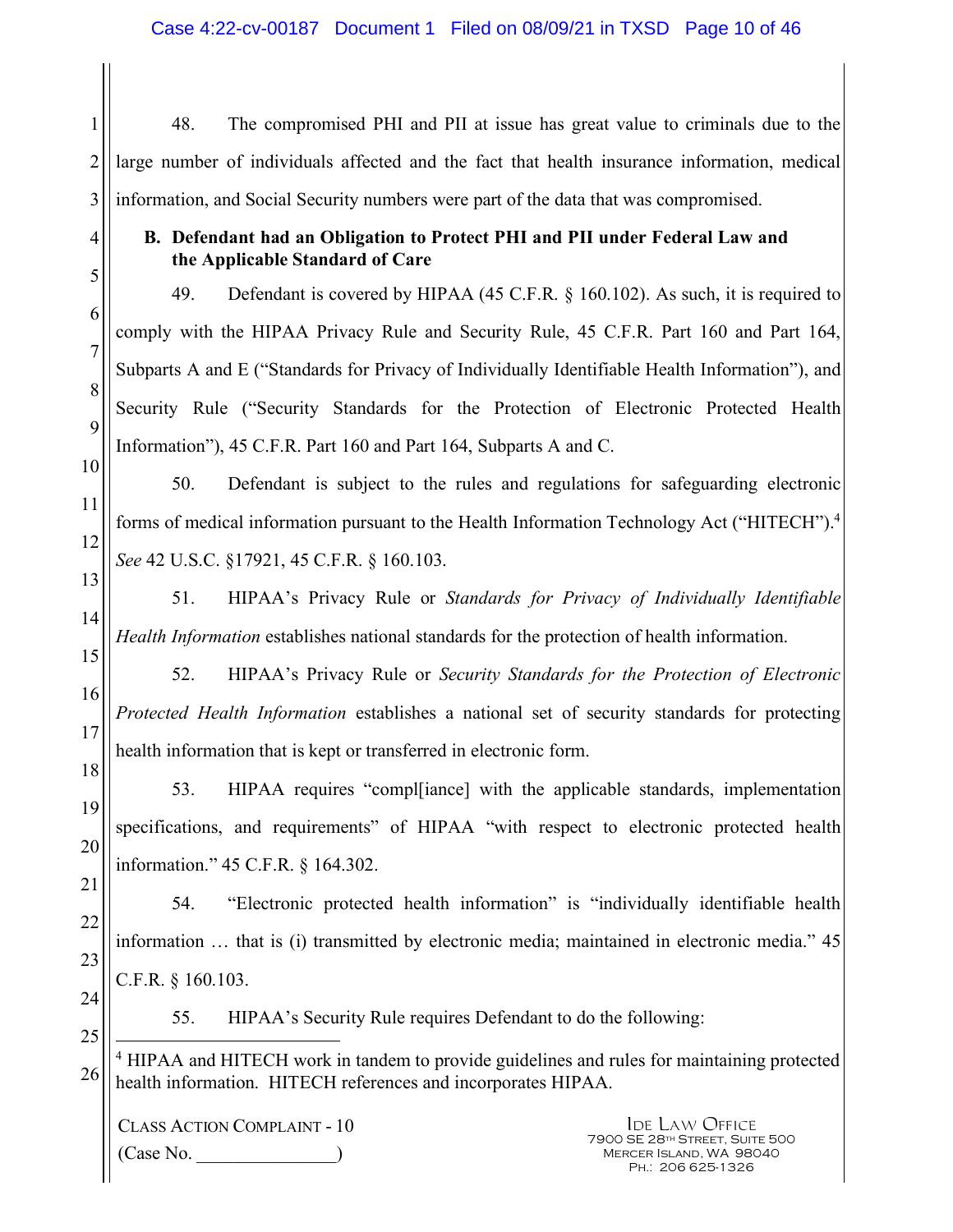|                | Ensure the confidentiality, integrity, and availability of all electronic<br>a.                                                                                                                            |  |  |
|----------------|------------------------------------------------------------------------------------------------------------------------------------------------------------------------------------------------------------|--|--|
| 2              | protected health information the covered entity or business associate creates,                                                                                                                             |  |  |
| 3              | receives, maintains, or transmits;                                                                                                                                                                         |  |  |
| $\overline{4}$ | b. Protect against any reasonably anticipated threats or hazards to the security or                                                                                                                        |  |  |
| 5              | integrity of such information;                                                                                                                                                                             |  |  |
| 6              | Protect against any reasonably anticipated uses or disclosures of such<br>$c_{\cdot}$                                                                                                                      |  |  |
| 7              | information that are not permitted; and                                                                                                                                                                    |  |  |
| $\, 8$         | d. Ensure compliance by its workforce.                                                                                                                                                                     |  |  |
| 9              | HIPAA also requires Defendant to "review and modify the security measures"<br>56.                                                                                                                          |  |  |
| 10             | implemented  as needed to continue provision of reasonable and appropriate protection of                                                                                                                   |  |  |
| 11             | electronic protected health information." 45 C.F.R. § 164.306(e).Additionally, Defendant is                                                                                                                |  |  |
| 12             | required under HIPAA to "[i]mplement technical policies and procedures for electronic                                                                                                                      |  |  |
| 13             | information systems that maintain electronic protected health information to allow access only                                                                                                             |  |  |
| 14             | to those persons or software programs that have been granted access rights." 45 C.F.R. §                                                                                                                   |  |  |
| 15             | $164.312(a)(1)$ .                                                                                                                                                                                          |  |  |
| 16             | HIPAA and HITECH also obligated Defendant to implement policies and<br>57.                                                                                                                                 |  |  |
| 17             | procedures to prevent, detect, contain, and correct security violations, and to protect against uses                                                                                                       |  |  |
| 18             | or disclosures of electronic protected health information that are reasonably anticipated but not                                                                                                          |  |  |
| 19             | permitted by the privacy rules. See 45 C.F.R. § 164.306(a)(1) and § 164.306(a)(3); see also 42                                                                                                             |  |  |
| 20             | U.S.C. §17902.                                                                                                                                                                                             |  |  |
| 21             | 58.<br>The HIPAA Breach Notification Rule, 45 C.F.R. §§ 164.400-414, also requires                                                                                                                         |  |  |
| 22             | Defendant to provide notice of the Healthcare Data Breach to each affected individual "without                                                                                                             |  |  |
| 23             | unreasonable delay and in no case later than 60 days following discovery of the breach." <sup>5</sup>                                                                                                      |  |  |
| 24             |                                                                                                                                                                                                            |  |  |
| 25             | 5<br>Notification<br>Rule,<br>Health<br><b>Breach</b><br>U.S.<br>Dep't<br>of<br>$\&$<br>Human<br>Services,<br>https://www.hhs.gov/hipaa/for-professionals/breach-notification/index.html (emphasis added). |  |  |
| 26             |                                                                                                                                                                                                            |  |  |
|                |                                                                                                                                                                                                            |  |  |

CLASS ACTION COMPLAINT - 11 (Case No. \_\_\_\_\_\_\_\_\_\_\_\_\_\_\_)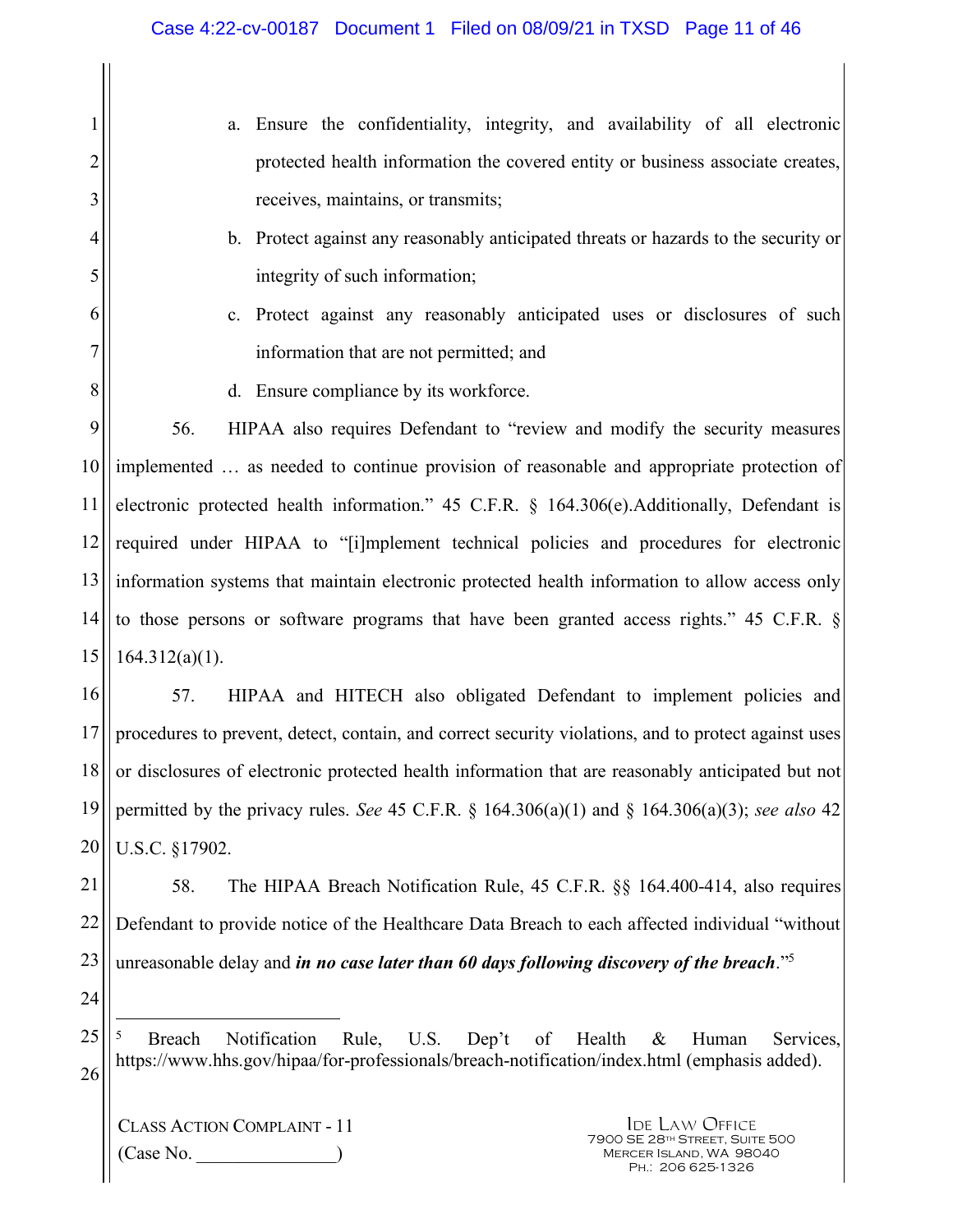1 2 3 4 59. HIPAA requires a covered entity to have and apply appropriate sanctions against members of its workforce who fail to comply with the privacy policies and procedures of the covered entity or the requirements of 45 C.F.R. Part 164, Subparts D or E. *See* 45 C.F.R. §  $164.530(e)$ .

5

6

7

8

60. HIPAA requires a covered entity to mitigate, to the extent practicable, any harmful effect that is known to the covered entity of a use or disclosure of protected health information in violation of its policies and procedures or the requirements of 45 C.F.R. Part 164, Subpart E by the covered entity or its business associate. *See* 45 C.F.R. § 164.530(f).

9 10 11 12 13 14 15 16 17 18 19 61. HIPAA also requires the Office of Civil Rights ("OCR"), within the Department of Health and Human Services ("HHS"), to issue annual guidance documents on the provisions in the HIPAA Security Rule. *See* 45 C.F.R. §§ 164.302-164.318. For example, "HHS has developed guidance and tools to assist HIPAA covered entities in identifying and implementing the most cost effective and appropriate administrative, physical, and technical safeguards to protect the confidentiality, integrity, and availability of e-PHI and comply with the risk analysis requirements of the Security Rule." *See* US Department of Health & Human Services, Security Rule Guidance Material.<sup>6</sup> The list of resources includes a link to guidelines set by the National Institute of Standards and Technology (NIST), which OCR says "represent the industry standard for good business practices with respect to standards for securing e-PHI." *See* US Department of Health & Human Services, Guidance on Risk Analysis.<sup>7</sup>

20 21 22 23 62. Defendant was also prohibited by the Federal Trade Commission Act (the "FTC Act") (15 U.S.C. § 45) from engaging in "unfair or deceptive acts or practices in or affecting commerce." The Federal Trade Commission (the "FTC") has concluded that a company's failure to maintain reasonable and appropriate data security for consumers' sensitive personal

24

25

 $\overline{a}$ 6 http://www.hhs.gov/hipaa/for-professionals/security/guidance/index.html.

26 7 https://www.hhs.gov/hipaa/for-professionals/security/guidance/guidance-riskanalysis/index.html

CLASS ACTION COMPLAINT - 12  $(Case No)$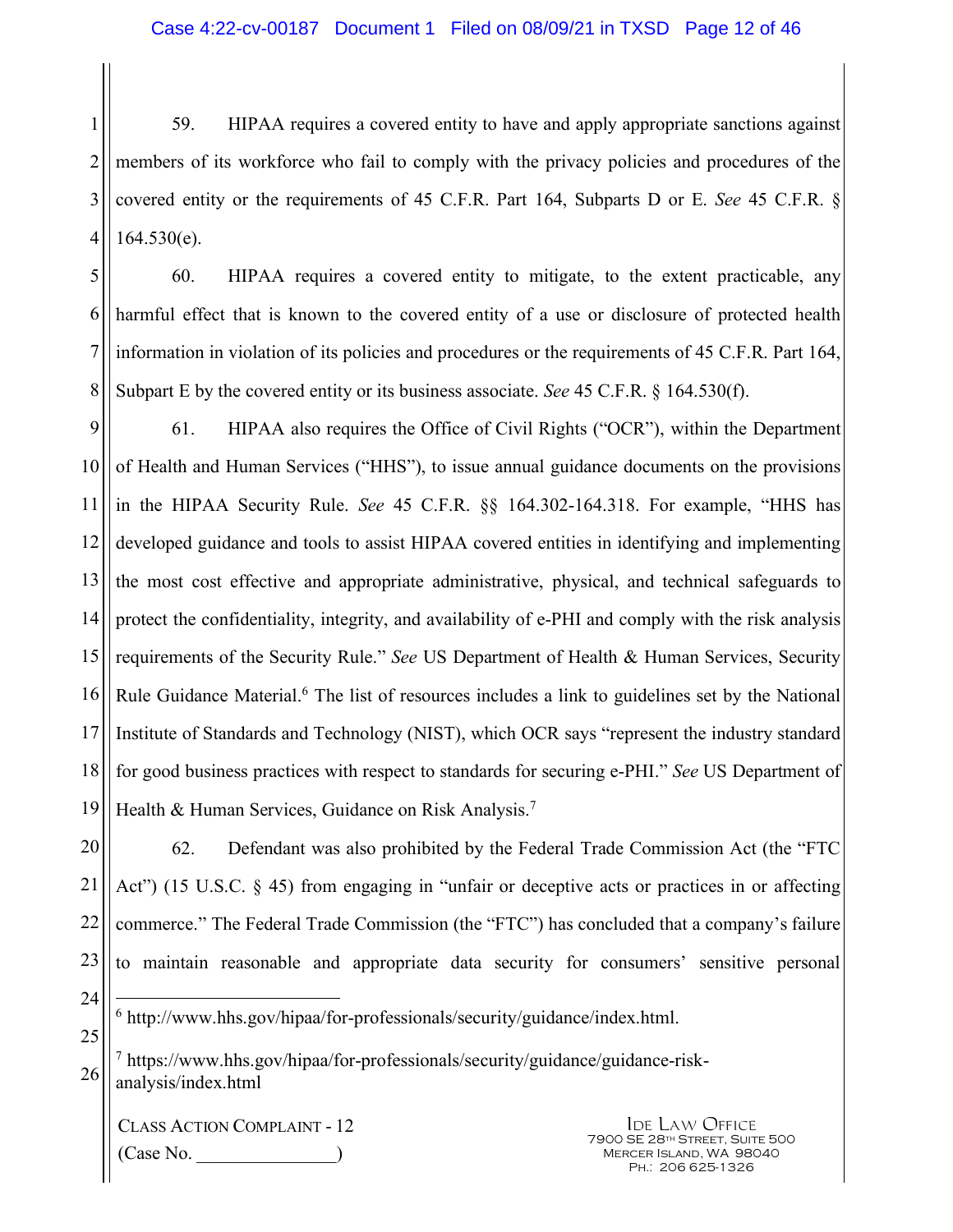1 2 information is an "unfair practice" in violation of the FTC Act. *See, e.g., FTC v. Wyndham Worldwide Corp.*, 799 F.3d 236 (3d Cir. 2015).

3 4 5 6 7 8 9 63. In addition to its obligations under federal and state laws, Defendant owed a duty to Plaintiffs and Class members to exercise reasonable care in obtaining, retaining, securing, safeguarding, deleting, and protecting the PHI and PII in its possession from being compromised, lost, stolen, accessed, and misused by unauthorized persons. Defendant owed a duty to Plaintiffs and Class members to provide reasonable security, including consistency with industry standards and requirements, and to ensure that its computer systems, networks, and protocols adequately protected the PHI and PII of the Class.

10 11 12 13 64. Defendant owed a duty to Plaintiffs and the Class to create and implement reasonable data security practices and procedures to protect the PHI and PII in its possession, including adequately training its employees and others who accessed Personal Information within its computer systems on how to adequately protect PHI and PII.

14 15 65. Defendant owed a duty to Plaintiffs and the Class to implement processes that would detect a compromise of PHI and PII in a timely manner.

16 17 66. Defendant owed a duty to Plaintiffs and the Class to act upon data security warnings and alerts in a timely fashion.

18 19 20 21 67. Defendant owed a duty to Plaintiffs and the Class to disclose whether its computer systems and data security practices were inadequate to safeguard individuals' PHI and PII from theft because such an inadequacy would be a material fact in the decision to entrust PHI and PII with Defendant.

22 23 68. Defendant owed a duty to Plaintiffs and the Class to disclose in a timely and accurate manner when data breaches occurred.

24 25 69. Defendant owed a duty of care to Plaintiffs and the Class because they were foreseeable and probable victims of any inadequate data security practices.

26

CLASS ACTION COMPLAINT - 13 (Case No. \_\_\_\_\_\_\_\_\_\_\_\_\_\_\_)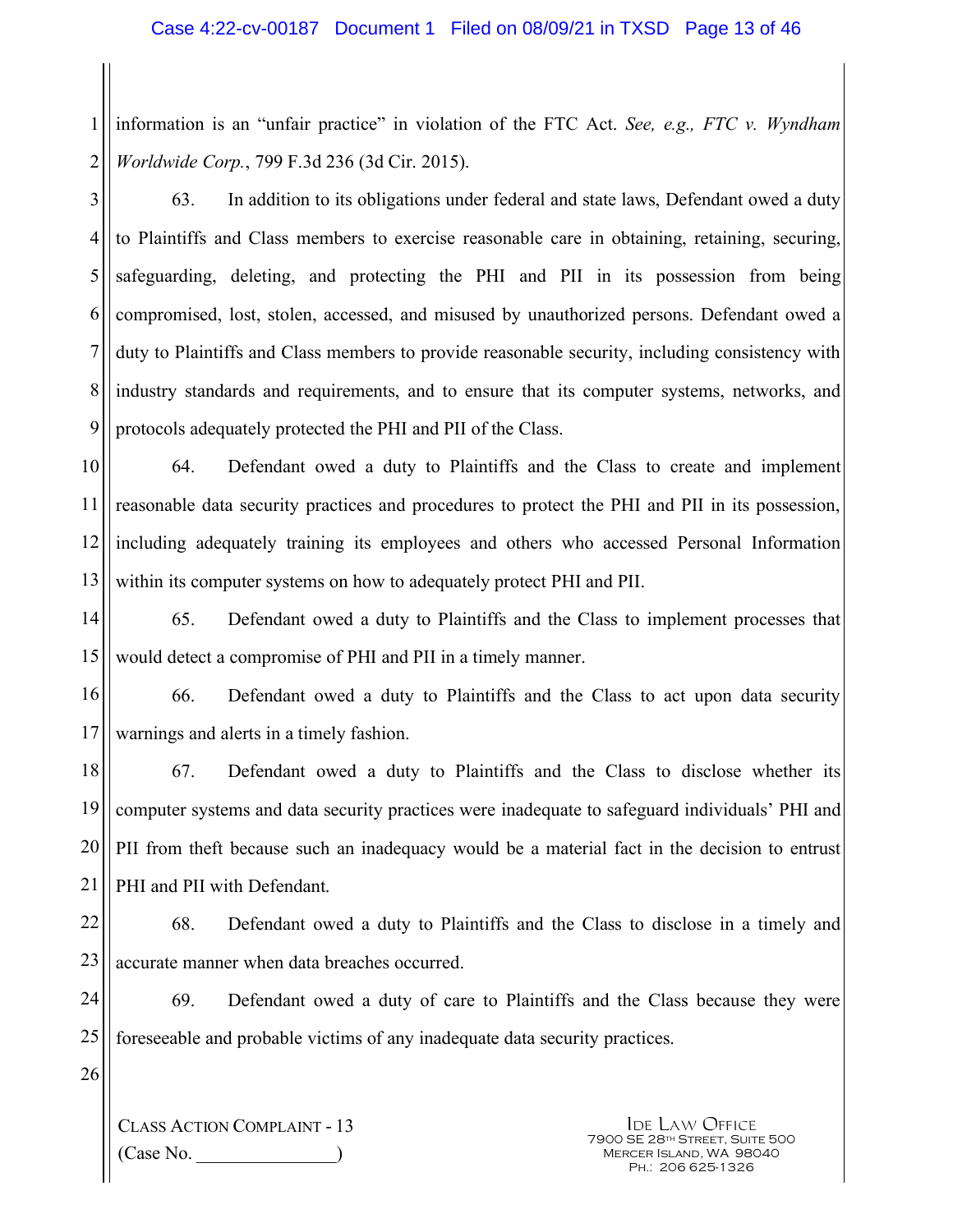# **C. Defendant was on Notice of Data Threats in the Healthcare Industry and of the Inadequacy of its Data Security**

70. Defendant was on notice that companies in the healthcare industry are prime targets for criminals looking to gain unauthorized access to sensitive and valuable information.

5 6 7 8 9 10 71. Defendant was on notice that the FBI has recently been concerned about data security in the healthcare industry. In August 2014, after a cyberattack on Community Health Systems, Inc., the FBI warned companies within the healthcare industry that hackers were targeting them. The warning stated that "[t]he FBI has observed malicious actors targeting healthcare related systems, perhaps for the purpose of obtaining the Protected Healthcare Information (PHI) and/or Personally Identifiable Information (PII)."<sup>8</sup>

11 12 72. The American Medical Association ("AMA") has also warned healthcare companies about the importance of protecting their patients' confidential information:

Cybersecurity is not just a technical issue; it's a patient safety issue. AMA research has revealed that 83% of physicians work in a practice that has experienced some kind of cyberattack. Unfortunately, practices are learning that cyberattacks not only threaten the privacy and security of patients' health and financial information, but also patient access to care.<sup>9</sup>

16 17 18 19 73. As implied by the above AMA quote, stolen PHI and PII can be used to interrupt important medical services. This is an imminent and certainly impending risk for Plaintiffs and Class members.

20 21

13

14

15

1

2

3

4

22 23  $\overline{a}$ 8 Jim Finkle, *FBI Warns Healthcare Firms that they are Targeted by Hackers*, REUTERS (Aug. 2014), http://www.reuters.com/article/2014/08/20/us-cybersecurity-healthcare-fbiidUSKBN0GK24U20140820.

24 25 26 9 Andis Robeznieks, *Cybersecurity: Ransomware attacks shut down clinics, hospitals*, AM. MED. ASS'N (Oct. 4, 2019), https://www.ama-assn.org/practicemanagement/sustainability/cybersecurity-ransomeware-attacks-shut-down-clinics-hospitals.

CLASS ACTION COMPLAINT - 14 (Case No. \_\_\_\_\_\_\_\_\_\_\_\_\_\_\_)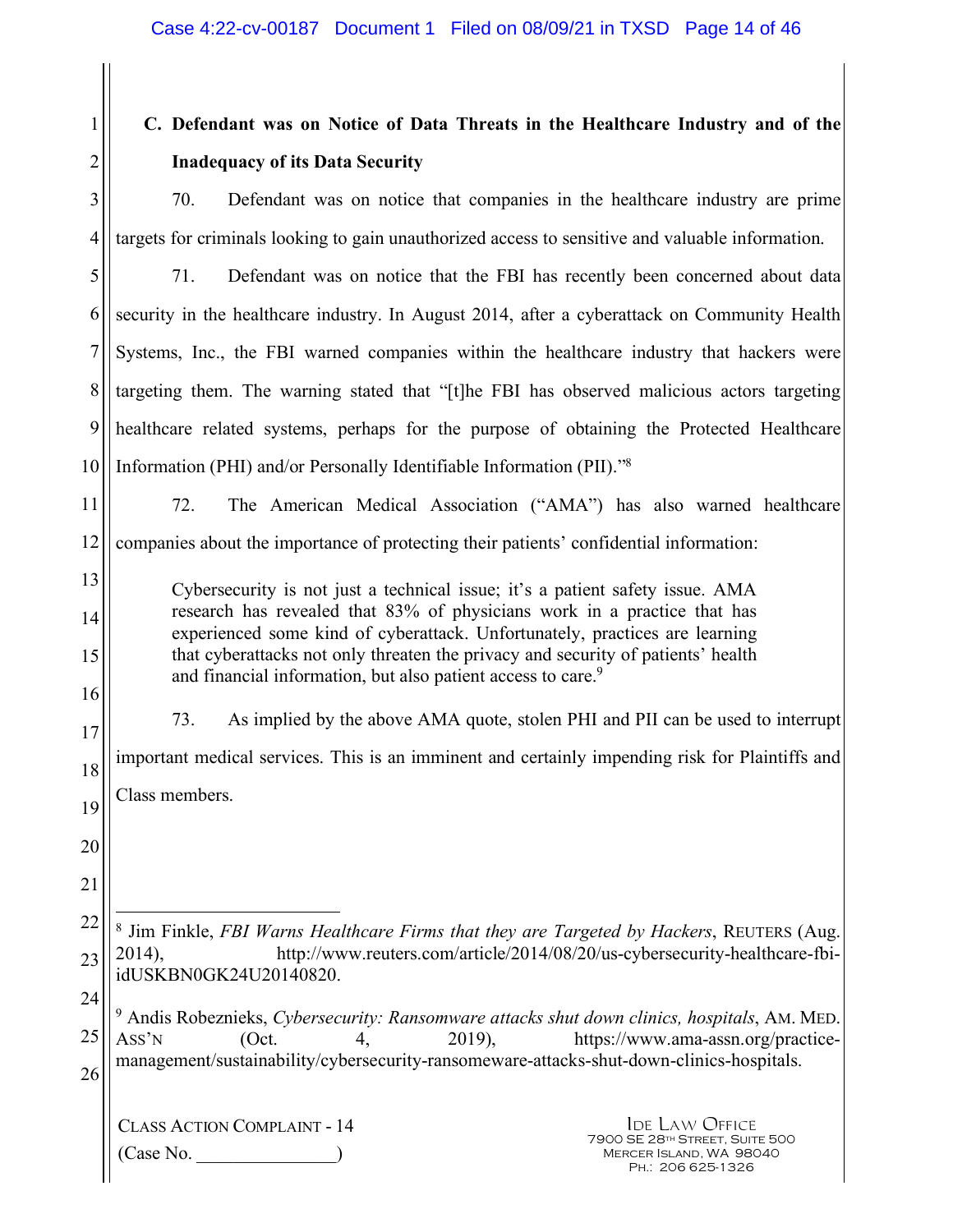1 2 3 74. Defendant was on notice that the federal government has been concerned about healthcare company data encryption. Defendant knew its employees kept protected health information in their personal files, yet it appears that information was not encrypted.

4 5 6 7 8 9 10 75. The United States Department of Health and Human Services' Office for Civil Rights urges the use of encryption of data containing sensitive personal information. As long ago as 2014, the Department fined two healthcare companies approximately two million dollars for failing to encrypt laptops containing sensitive personal information. In announcing the fines, Susan McAndrew, the DHHS's Office of Human Rights' deputy director of health information privacy, stated "[o]ur message to these organizations is simple: encryption is your best defense against these incidents."<sup>10</sup>

11 12 13 76. As a covered entity under HIPAA, Defendant should have known about its data security vulnerabilities and sought better protection for the PHI and PII accumulating in its employees' unprotected files.

## **D. Cyber Criminals Have and Will Continue to Use Plaintiffs' and Class Members' PHI and PII to Defraud Them**

77. Plaintiffs' and Class members' PHI and PII is of great value to cyber criminals, and the data stolen in the Healthcare Data Breach has been used and will continue to be used in a variety of sordid ways for criminals to exploit Plaintiffs and the Class members and to profit off their misfortune.

19 20 78. Each year, identity theft causes tens of billions of dollars of losses to victims in the United States.<sup>11</sup> For example, with the PHI and PII stolen in the Healthcare Data Breach,

25 26 <sup>11</sup> "Facts + Statistics: Identity Theft and Cybercrime," Insurance Info. Inst., https://www.iii.org/fact-statistic/facts-statistics-identity-theft-and-cybercrime (discussing Javelin Strategy & Research's report "2018 Identity Fraud: Fraud Enters a New Era of Complexity").

CLASS ACTION COMPLAINT - 15 (Case No. \_\_\_\_\_\_\_\_\_\_\_\_\_\_\_)

14

15

16

17

18

21

<sup>22</sup>  23  $\overline{a}$ <sup>10</sup> "Stolen Laptops Lead to Important HIPAA Settlements," U.S. Dep't of Health and Human Services (Apr. 22, 2014), available at https://wayback.archive-

<sup>24</sup>  it.org/3926/20170127085330/https://www.hhs.gov/about/news/2014/04/22/stolen-laptops-leadto-important-hipaa-settlements.html.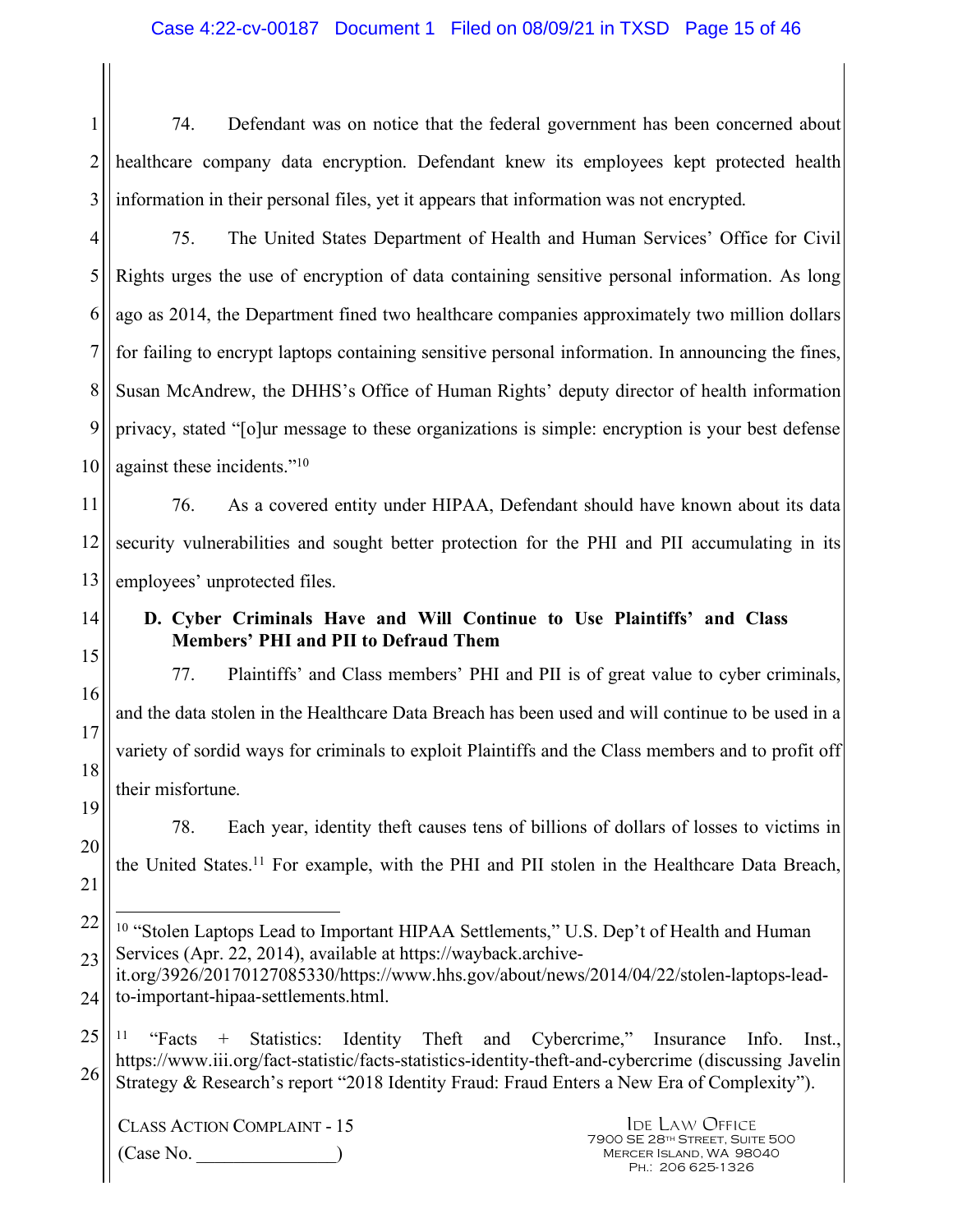#### Case 4:22-cv-00187 Document 1 Filed on 08/09/21 in TXSD Page 16 of 46

1 2 3 4 5 6 which includes Social Security numbers, identity thieves can open financial accounts, commit medical fraud, apply for credit, file fraudulent tax returns, commit crimes, create false driver's licenses and other forms of identification and sell them to other criminals or undocumented immigrants, steal government benefits, give breach victims' names to police during arrests, and many other harmful forms of identity theft.<sup>12</sup> These criminal activities have and will result in devastating financial and personal losses to Plaintiffs and Class members.

7 8 9 79. PHI and PII is such a valuable commodity to identity thieves that once it has been compromised, criminals will use it and trade the information on the cyber black-market for years.<sup>13</sup>

10 11 12 80. For example, it is believed that certain highly sensitive personal information compromised in the 2017 Experian data breach was being used, three years later, by identity thieves to apply for COVID-19-related unemployment benefits in the state of Oklahoma.<sup>14</sup>

13 14 15 16 81. The PHI and PII exposed in this Healthcare Data Breach is valuable to identity thieves for use in the kinds of criminal activity described herein. These risks are both certainly impending and substantial. As the FTC has reported, if cyber thieves get access to a person's highly sensitive information, they will use it.<sup>15</sup>

17

18

 $\overline{a}$ 

- 19 20 <sup>12</sup> *See, e.g.*, Christine DiGangi, *5 Ways an Identity Thief Can Use Your Social Security Number*, Nov. 2, 2017, https://blog.credit.com/2017/11/5-things-an-identity-thief-can-do-with-yoursocial-security-number-108597/.
- 21 22 <sup>13</sup> *Data Breaches Are Frequent, but Evidence of Resulting Identity Theft Is Limited; However, the Full Extent Is Unknown*, GAO, July 5, 2007, https://www.gao.gov/assets/270/262904.htmlu.

23 24 <sup>14</sup> *See* https://www.engadget.com/stolen-data-used-for-unemployment-fraud-ring-174618050.html; *see also* https://www.wired.com/story/nigerian-scammers-unemploymentsystem-scattered-canary/.

25 26 <sup>15</sup> Ari Lazarus, *How fast will identity thieves use stolen info?*, FED. TRADE COMM'N (May 24, 2017), https://www.consumer.ftc.gov/blog/2017/05/how-fast-will-identity-thieves-use-stoleninfo.

CLASS ACTION COMPLAINT - 16 (Case No. \_\_\_\_\_\_\_\_\_\_\_\_\_\_\_)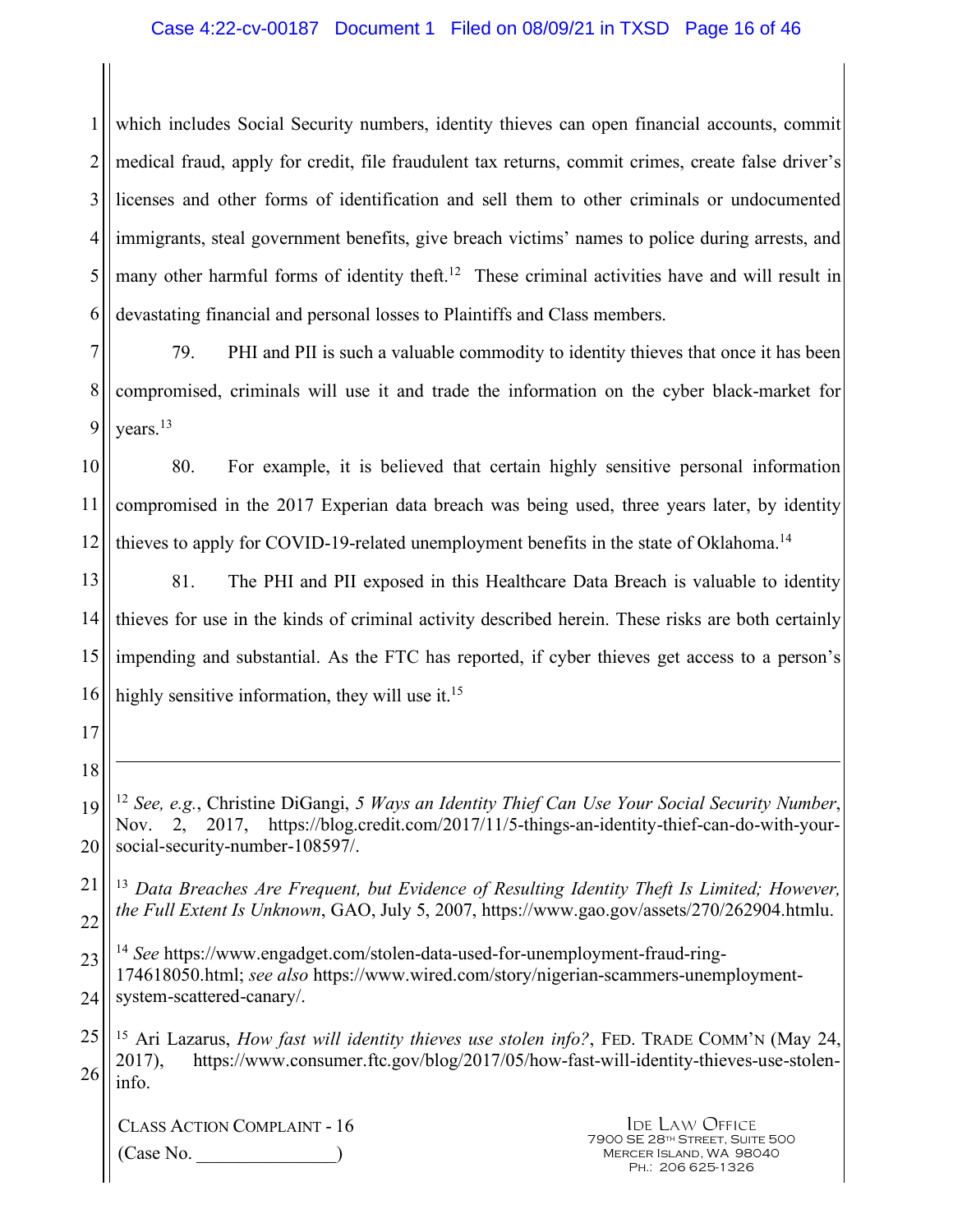1 2 82. Cyber criminals may not use the information right away. According to the U.S. Government Accountability Office, which conducted a study regarding data breaches:

> [I]n some cases, stolen data may be held for up to a year or more before being used to commit identity theft. Further, once stolen data have been sold or posted on the Web, fraudulent use of that information may continue for years. As a result, studies that attempt to measure the harm resulting from data breaches cannot necessarily rule out all future harm.<sup>16</sup>

6 7 8 9 10 11 83. For instance, with a stolen Social Security number, which is only one category of the PHI and PII compromised in the Healthcare Data Breach, someone can open financial accounts, get medical care, file fraudulent tax returns, commit crimes, and steal benefits.<sup>17</sup> Identity thieves can also use the information stolen from Plaintiffs and Class members to qualify for expensive medical care and leave them and their contracted health insurers on the hook for massive medical bills.

12 13 14 15 16 84. Medical identity theft is one of the most common, most expensive, and most difficult-to-prevent forms of identity theft. According to Kaiser Health News, "medical-related identity theft accounted for 43 percent of all identity thefts reported in the United States in 2013," which is more than identity thefts involving banking and finance, the government and the military, or education.<sup>18</sup>

17 18 19 20 85. "Medical identity theft is a growing and dangerous crime that leaves its victims with little to no recourse for recovery," reported Pam Dixon, executive director of World Privacy Forum. "Victims often experience financial repercussions and worse yet, they frequently

CLASS ACTION COMPLAINT - 17  $(Case No)$ 

3

4

5

21

<sup>22</sup>   $\overline{a}$ <sup>16</sup> *Data Breaches Are Frequent*, *supra* note 11.

<sup>23</sup>  24 25 <sup>17</sup> *See, e.g.*, Christine DiGangi, *5 Ways an Identity Thief Can Use Your Social Security Number*, Nov. 2, 2017, https://blog.credit.com/2017/11/5-things-an-identity-thief-can-do-with-yoursocial-security-number-108597/.

<sup>26</sup>  <sup>18</sup> Michael Ollove, "The Rise of Medical Identity Theft in Healthcare," Kaiser Health News, Feb. 7, 2014, https://khn.org/news/rise-of-indentity-theft/.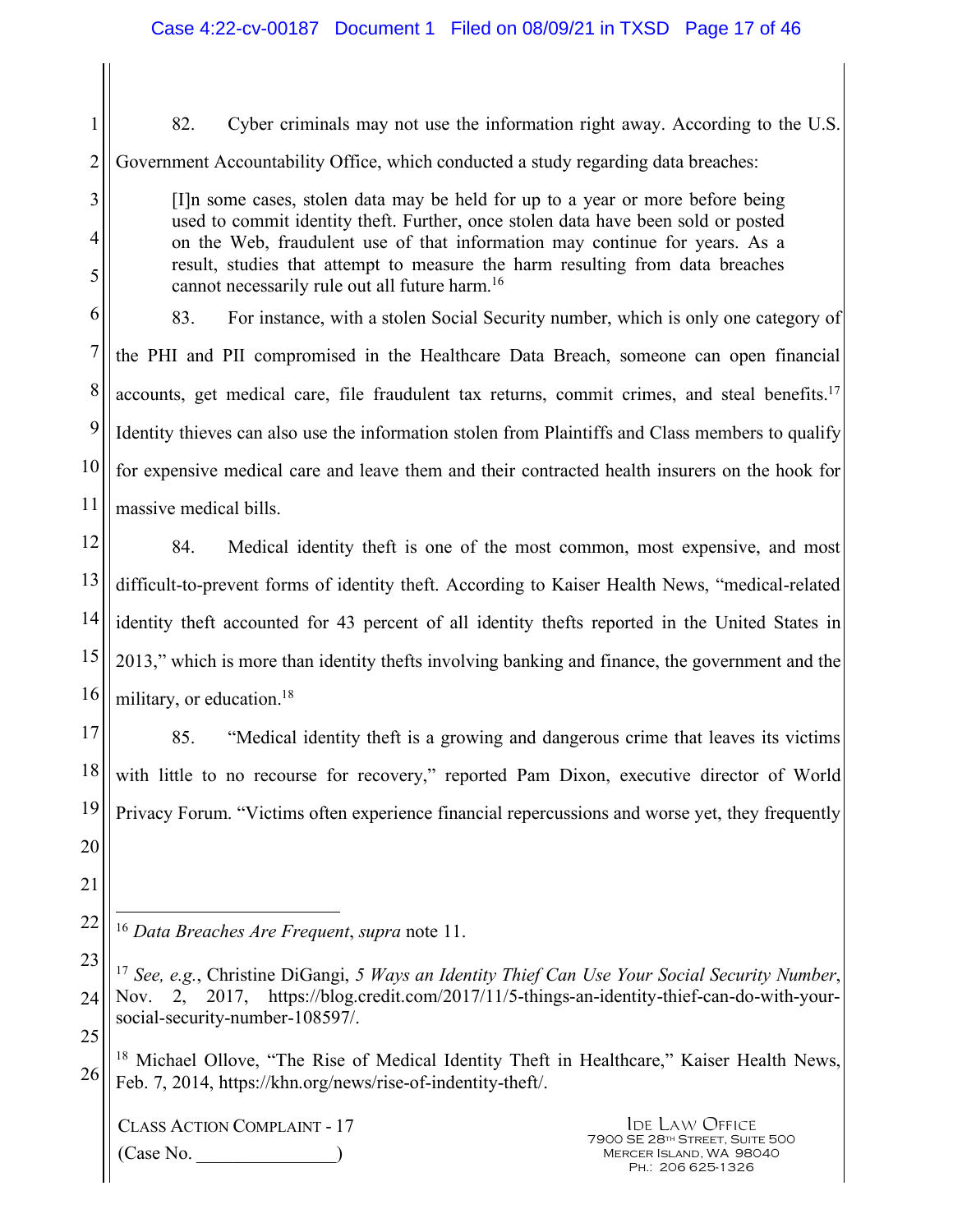1 2 discover erroneous information has been added to their personal medical files due to the thief's activities."<sup>19</sup>

3 4 5 6 7 8 9 86. As indicated by Jim Trainor, second in command at the FBI's cyber security division: "Medical records are a gold mine for criminals—they can access a patient's name, DOB, Social Security and insurance numbers, and even financial information all in one place. Credit cards can be, say, five dollars or more where [protected health information] can go from \$20 say up to—we've seen \$60 or \$70 [(referring to prices on dark web marketplaces)]."20 A complete identity theft kit that includes health insurance credentials may be worth up to \$1,000 on the black market.<sup>21</sup>

10 11 12 13 14 15 16 87. A study by Experian found that the average total cost of medical identity theft is "about \$20,000" per incident, and that a majority of victims of medical identity theft were forced to pay out-of-pocket costs for healthcare they did not receive in order to restore coverage.<sup>22</sup> Almost half of medical identity theft victims lose their healthcare coverage as a result of the incident, while nearly one-third saw their insurance premiums rise, and forty percent were never able to resolve their identity theft at all.<sup>23</sup> In other words, identity theft victims must spend countless hours and large amounts of money repairing the impact to their credit. $24$ 

- 17
- 18  $\overline{a}$  $19 \, Id.$

CLASS ACTION COMPLAINT - 18  $(Case No)$ 

<sup>19</sup>  20 <sup>20</sup> IDExperts, *You Got It, They Want It: Criminals Targeting Your Private Healthcare Data, New Ponemon Study Shows*, https://www.idexpertscorp.com/knowedge-center/single/you-got-it-theywant-it-criminals-are-targeting-your-private-healthcare-dat.

<sup>21</sup>  22 <sup>21</sup>Managing cyber risks in an interconnected world, PRICEWATERHOUSECOOPERS: Key findings from The Global State of Information Security Survey 2015, https://www.pwc.com/gx/en/consulting-services/information-security-survey/assets/the-globalstate-of-information-security-survey-2015.pdf.

<sup>23</sup>  24 <sup>22</sup> *See* Elinor Mills, "Study: Medical Identity Theft is Costly for Victims," CNET (Mar, 3, 2010), https://www.cnet.com/news/study-medical-identity-theft-is-costly-for-victims/.

<sup>25</sup>  26 <sup>23</sup> *Id.*; *see also Healthcare Data Breach: What to Know About them and What to Do After One*, EXPERIAN, https://www.experian.com/blogs/ask-experian/healthcare-data-breach-what-to-knowabout-them-and-what-to-do-after-one/.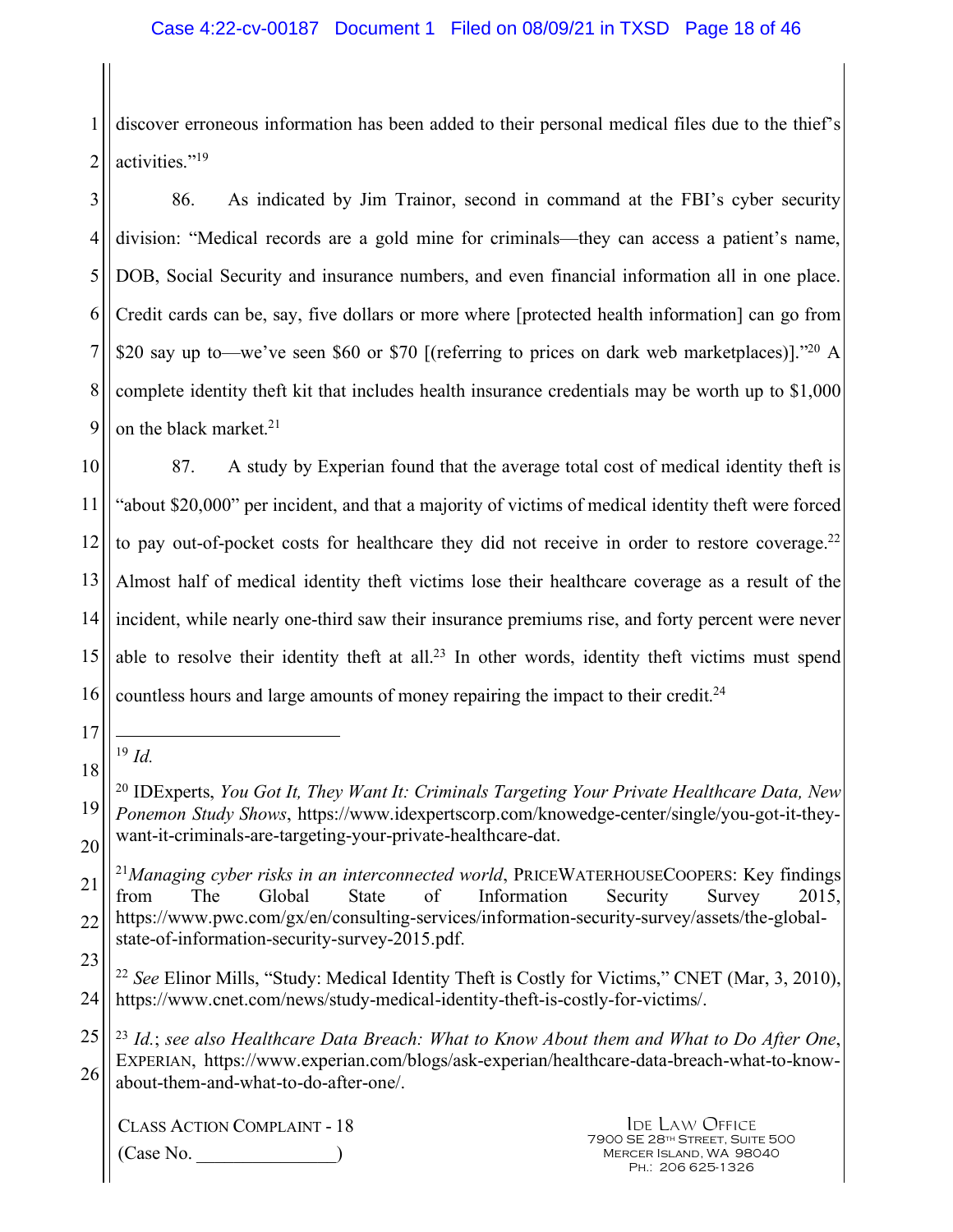1 2 3 88. Defendant's failure to offer more than twelve months of free identity theft monitoring to the Class is egregious. One year of identity theft monitoring is woefully inadequate, as the worst is yet to come.

4 5 89. With this Healthcare Data Breach, it seems that identity thieves have already started to prey on the victims, and we can anticipate that this will continue.

6 7 8 9 10 11 12 90. Medical fraud (or medical identity theft) occurs when a person's personal information is used without authorization to obtain, or receive payment for, medical treatment, services or goods.<sup>25</sup> For example, as of 2010, more than 50 million people in the United States did not have health insurance according to the U.S. census. This, in turn, has led to a surge in medical identity theft as a means of fraudulently obtaining medical care. "Victims of medical identity theft [also] may find that their medical records are inaccurate, which can have a serious impact on their ability to obtain proper medical care and insurance benefits."<sup>26</sup>

13 14 15 91. Victims of the Healthcare Data Breach, like Plaintiffs and other Class members, must spend many hours and large amounts of money protecting themselves from the current and future negative impacts to their privacy and credit because of the Healthcare Data Breach.<sup>27</sup>

16 17 18 19 92. In fact, as a direct and proximate result of the Healthcare Data Breach, Plaintiffs and the Class have been placed at an imminent, immediate, and continuing increased risk of harm from fraud and identity theft. Plaintiffs and the Class must now take the time and effort (and spend the money) to mitigate the actual and potential impact of the Healthcare Data Breach

21 22 <sup>24</sup> "Guide for Assisting Identity Theft Victims," Federal Trade Commission, 4 (Sept. 2013), http://www.consumer.ftc.gov/articles/pdf-0119-guide-assisting-id-theft-victims.pdf.

23 <sup>25</sup> *See* www.ftc.gov/bcp/edu/microsites/idtheft/consumers/resolving-specific-id-theftproblems.html.

<sup>26</sup> *Id.* 

25

24

20

 $\overline{a}$ 

26 <sup>27</sup> "Guide for Assisting Identity Theft Victims," Federal Trade Commission, 4 (Sept. 2013), http://www.consumer.ftc.gov/articles/pdf-0119-guide-assisting-id-theft-victims.pdf.

CLASS ACTION COMPLAINT - 19  $(Case No)$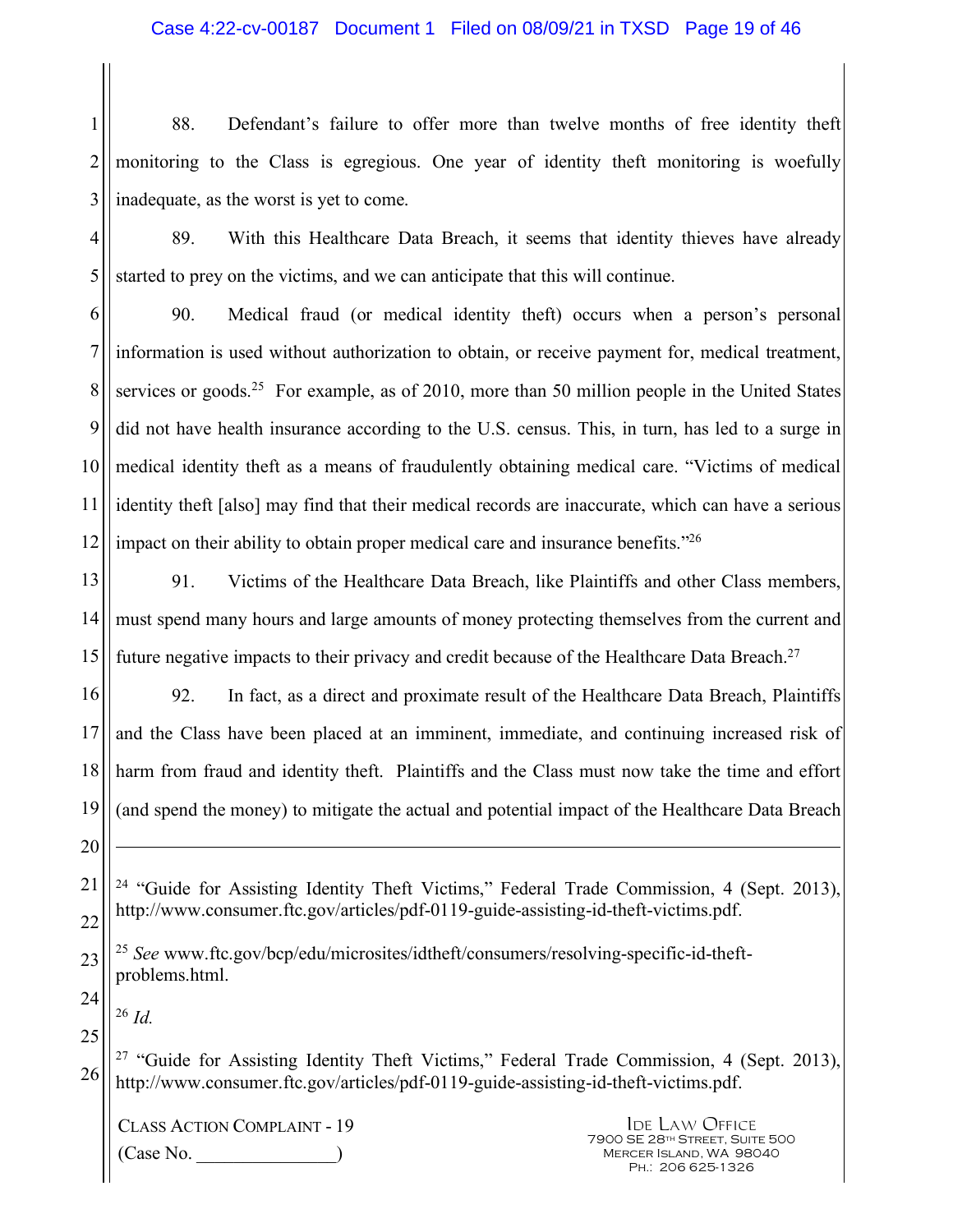1 2 3 4 5 on their everyday lives, including purchasing identity theft and credit monitoring services every year for the rest of their lives, placing "freezes" and "alerts" with credit reporting agencies, contacting their financial institutions and healthcare providers, closing or modifying financial accounts, and closely reviewing and monitoring bank accounts, credit reports, and health insurance account information for unauthorized activity for years to come.

6 7 93. Plaintiffs and the Class have suffered or will suffer actual harms for which they are entitled to compensation, including but not limited to the following:

8 9

10

11

12

13

14

15

16

17

18

19

20

21

22

23

24

a. Trespass, damage to, and theft of their personal property, including PHI and PII;

- b. Improper disclosure of their PHI and PII;
- c. The imminent and certainly impending injury flowing from actual and potential future fraud and identity theft posed by their PHI and PII being in the hands of criminals and having already been misused;
	- d. The imminent and certainly impending risk of having their confidential medical information used against them by spam callers to defraud them;
	- e. Damages flowing from Defendant's untimely and inadequate notification of the Healthcare Data Breach;
		- f. Loss of privacy suffered as a result of the Healthcare Data Breach;
- g. Ascertainable losses in the form of out-of-pocket expenses and the value of their time reasonably expended to remedy or mitigate the effects of the data breach;
- h. Ascertainable losses in the form of deprivation of the value of patients' personal information for which there is a well-established and quantifiable national and international market;
- 25 26
- i. The loss of use of and access to their credit, accounts, and/or funds;
- j. Damage to their credit due to fraudulent use of their PHI and PII; and

CLASS ACTION COMPLAINT - 20  $(Case No)$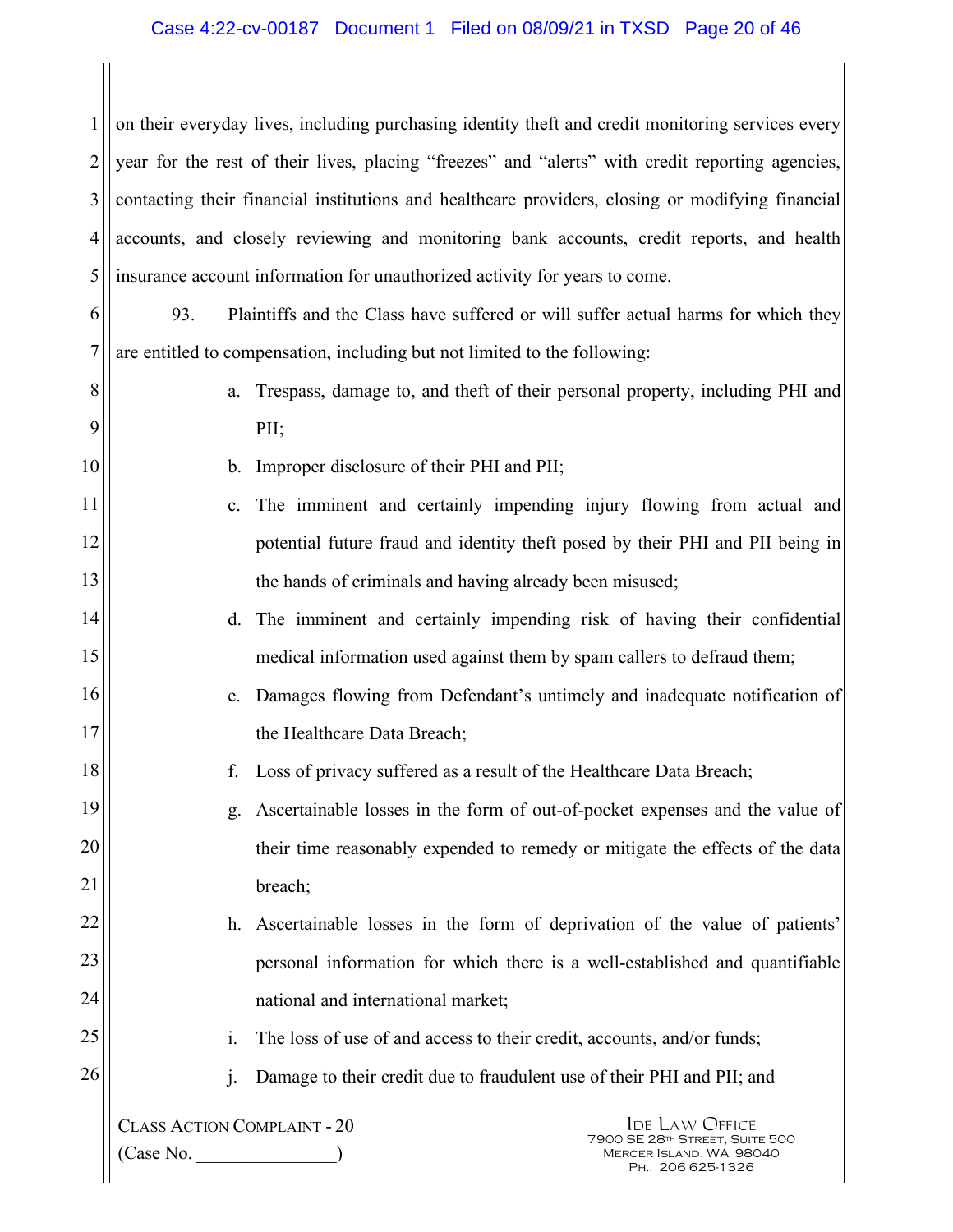- 1 2 11 12
- k. Increased cost of borrowing, insurance, deposits and other items which are adversely affected by a reduced credit score.

3 4 5 6 7 94. Moreover, Plaintiffs and Class members have an interest in ensuring that their PHI and PII, which remains in the possession of Defendant, is protected from further public disclosure by the implementation of better employee training and industry standard and statutorily compliant security measures and safeguards. Defendant has shown itself to be wholly incapable of protecting Plaintiffs' and Class members' PHI and PII.

8 9 10 13 14 95. Plaintiffs and Class members are desperately trying to mitigate the damage that Defendant has caused them but, given the kind of PHI and PII Defendant made so easily accessible to cyber criminals, they are certain to incur additional damages. Because identity thieves already have their PHI and PII, Plaintiffs and Class members will need to have identity theft monitoring protection for the rest of their lives. Some may even need to go through the long and arduous process of getting a new Social Security number, with all the loss of credit and employment difficulties that come with this change.<sup>28</sup>

15 16 96. None of this should have happened. The Healthcare Data Breach was entirely preventable.

#### 17 18 **E. Defendant Could Have Prevented the Healthcare Data Breach but Failed to Adequately Protect Plaintiffs' and Class Members' PHI and PII**

19 20 21 22 97. Data disclosures and data breaches are preventable.<sup>29</sup> As Lucy Thompson wrote in the DATA BREACH AND ENCRYPTION HANDBOOK, "In almost all cases, the data breaches that occurred could have been prevented by proper planning and the correct design and

- 23 24 25  $\overline{a}$ <sup>28</sup> *Will a New Social Security Number Affect Your Credit?*, LEXINGTON LAW (Nov. 16, 2015), https://www.lexingtonlaw.com/blog/credit-101/will-a-new-social-security-number-affect-yourcredit.html.
- 26 <sup>29</sup> Lucy L. Thompson, "Despite the Alarming Trends, Data Breaches Are Preventable," *in* DATA BREACH AND ENCRYPTION HANDBOOK (Lucy Thompson, ed., 2012).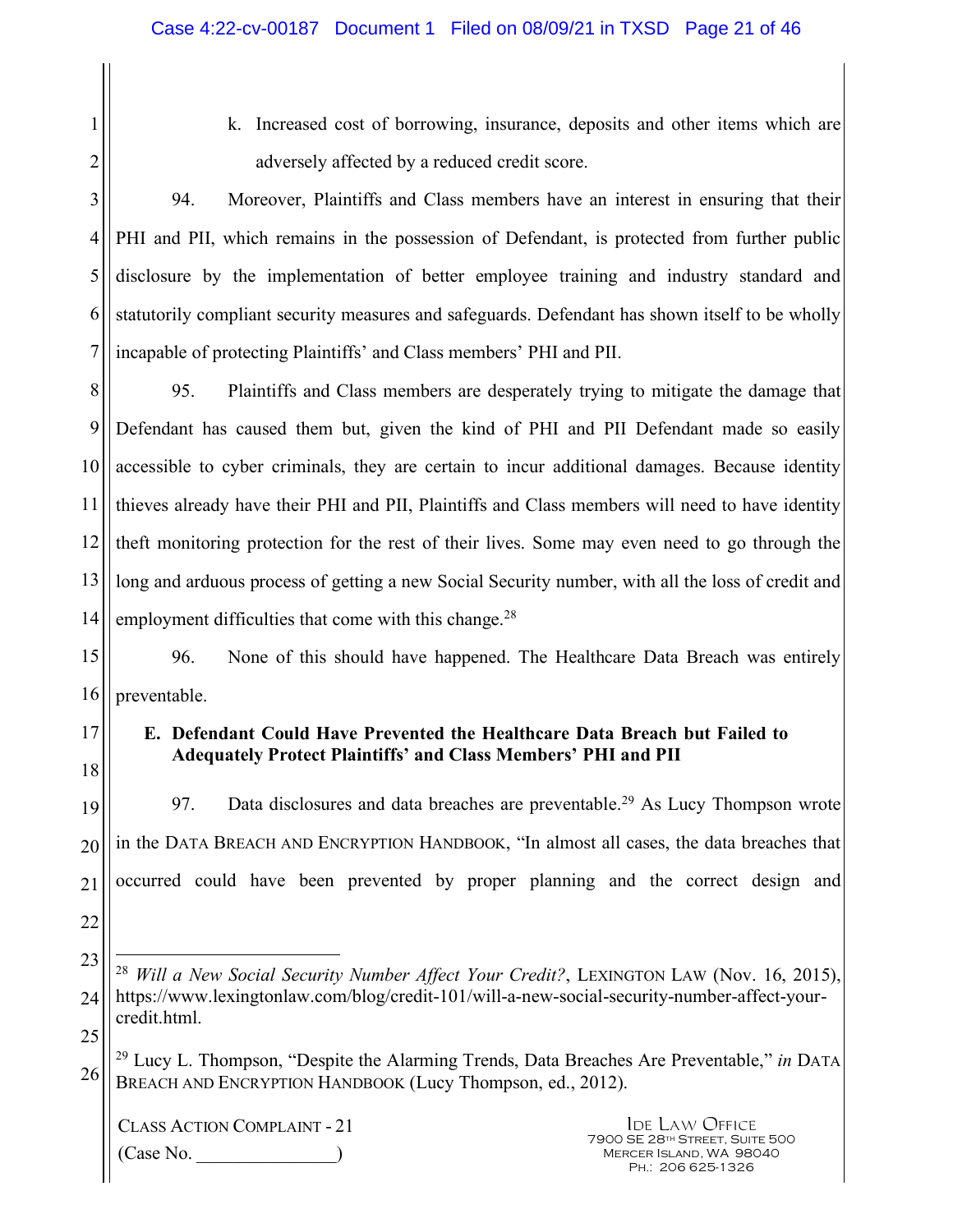#### Case 4:22-cv-00187 Document 1 Filed on 08/09/21 in TXSD Page 22 of 46

1 2 3 implementation of appropriate security solutions."<sup>30</sup> She added that "[o]rganizations that collect, use, store, and share sensitive personal data must accept responsibility for protecting the information and ensuring that it is not compromised . . . ."<sup>31</sup>

4 5

6

7

98. "Most of the reported data breaches are a result of lax security and the failure to create or enforce appropriate security policies, rules, and procedures … Appropriate information security controls, including encryption, must be implemented and enforced in a rigorous and disciplined manner so that a *data breach never occurs*."<sup>32</sup>

8 9 10 11 99. Defendant required Plaintiffs and Class members to surrender their PHI and PII – including but not limited to their names, addresses, Social Security numbers, medical information, and health insurance information – and was entrusted with properly holding, safeguarding, and protecting against unlawful disclosure of such PHI and PII.

12 13 100. Defendant breached fiduciary duties owed to Plaintiffs and the Class as guardian of their PHI and PII.

14 15 16 17 101. Many failures laid the groundwork for the occurrence of the Healthcare Data Breach, starting with Defendant' failure to incur the costs necessary to implement adequate and reasonable cyber security training, procedures and protocols that were necessary to protect Plaintiffs' and Class members' PHI and PII.

18 19 102. Defendant maintained the PHI and PII in an objectively reckless manner, making the PHI and PII vulnerable to unauthorized disclosure.

20 21 22 103. Defendant knew, or reasonably should have known, of the importance of safeguarding PHI and PII and of the foreseeable consequences that would occur if Plaintiffs' and Class members' PHI and PII was stolen, including the significant costs that would be placed on

- 23
- 24 <sup>30</sup> *Id.* at 17.

25 <sup>31</sup>*Id.* at 28.

26 <sup>32</sup>*Id.*

 $\overline{a}$ 

CLASS ACTION COMPLAINT - 22  $(Case No)$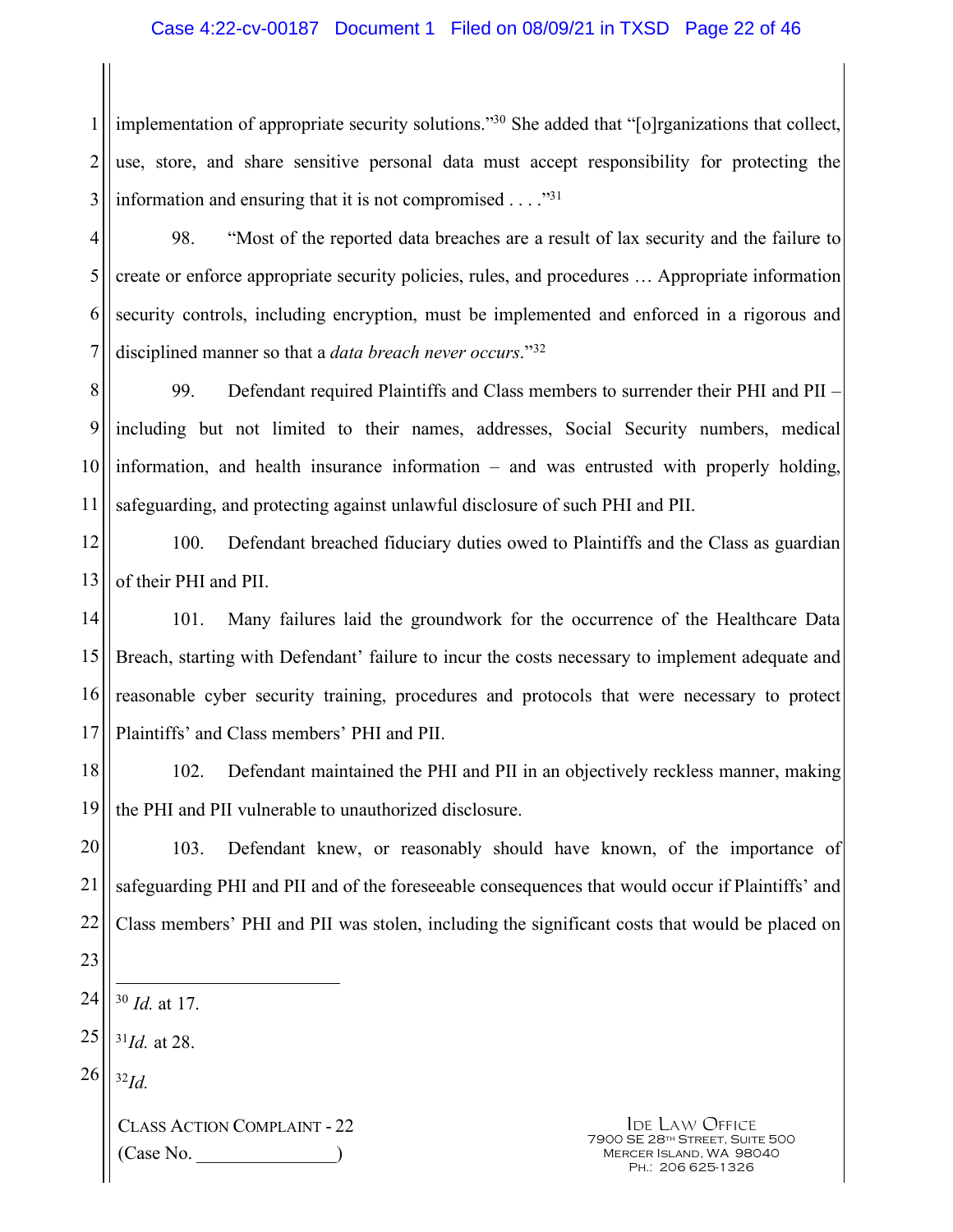Plaintiffs and Class members as a result of a breach.

2 3 4 5 104. The risk of improper disclosure of Plaintiffs' and Class members' PHI and PII was a known risk to Defendant, and thus Defendant was on notice that failing to take necessary steps to secure Plaintiffs' and Class members' PHI and PII from that risk left the PHI and PII in a dangerous condition.

6 7 8 9 10 11 12 13 14 105. Defendant disregarded the rights of Plaintiffs and Class members by, *inter alia*, (i) intentionally, willfully, recklessly, or negligently failing to take adequate and reasonable measures to ensure that the PHI and PII was protected against unauthorized intrusions; (ii) failing to disclose that it did not have adequately robust security protocols and training practices in place to adequately safeguard Plaintiffs' and Class members' PHI and PII; (iii) failing to take standard and reasonably available steps to prevent the Healthcare Data Breach; (iv) concealing the existence and extent of the Healthcare Data Breach for an unreasonable duration of time; and (v) failing to provide Plaintiffs and Class members prompt and accurate notice of the Healthcare Data Breach.

15

1

#### **CLASS ACTION ALLEGATIONS**

16 17 18 106. Plaintiffs bring this action under Federal Rule of Civil Procedure 23 against Defendant individually and on behalf of all others similarly situated. Plaintiffs assert all claims on behalf of the Class and Subclasses, defined as follows:

- 19 **Nationwide Class**
- 20 21 22 All persons residing in the United States whose personal and/or medical information was compromised as a result of the Med-Data Healthcare Data Breach that occurred from sometime between December 2018 and September 2019 through December 17, 2020.
- 23 **Missouri Subclass**
- 24 25 All persons residing in Missouri whose personal and/or medical information was compromised as a result of the Med-Data Healthcare Data Breach that occurred from sometime between December 2018 and September 2019 through December 17, 2020.
- 26

CLASS ACTION COMPLAINT - 23 (Case No. \_\_\_\_\_\_\_\_\_\_\_\_\_\_\_)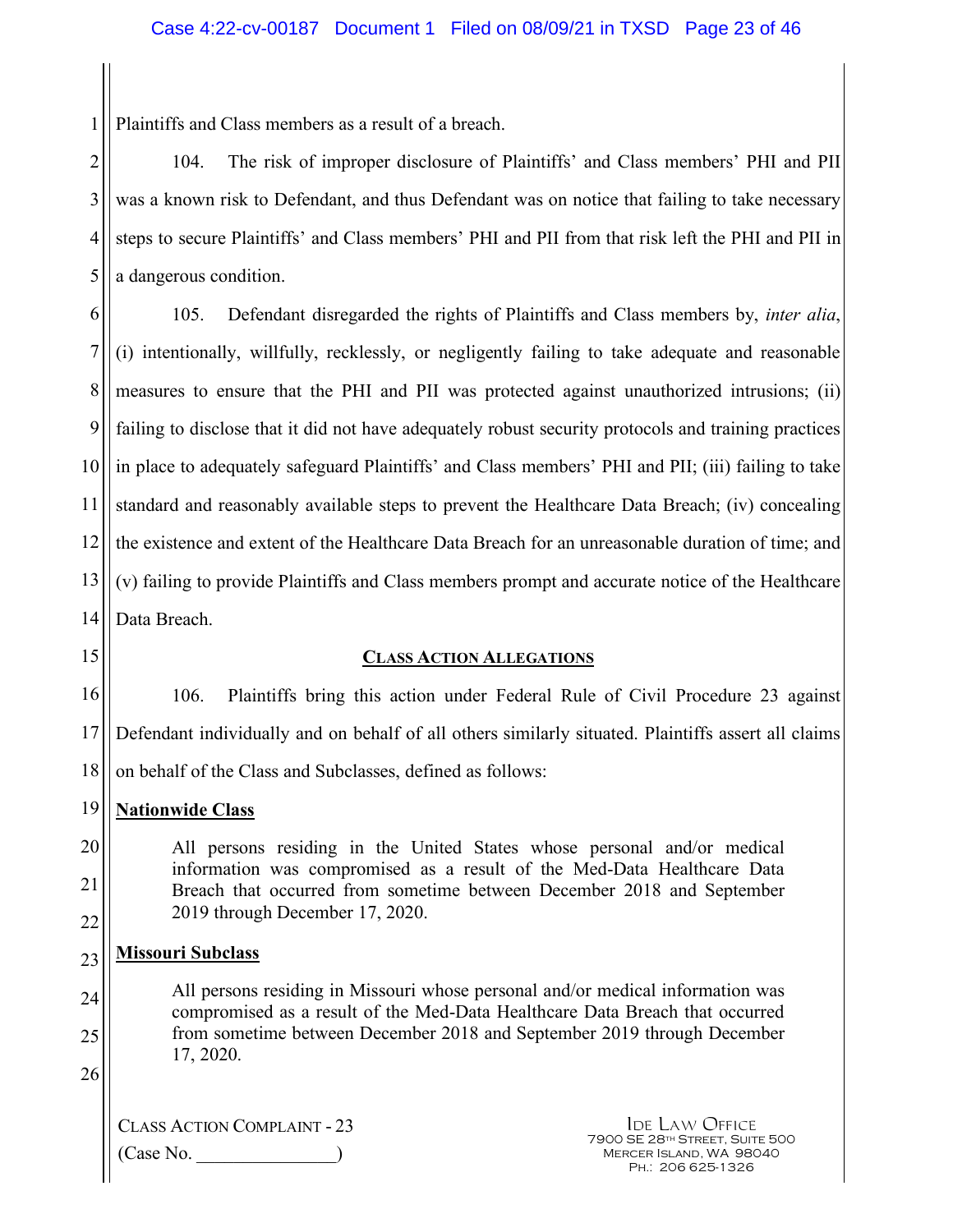1 2 3 4 5 107. Excluded from the Nationwide Class and Missouri Subclass are Defendant, any entity in which Defendant has a controlling interest, and Defendant's officers, directors, legal representatives, successors, subsidiaries, and assigns. Also excluded from the Class is any judge, justice, or judicial officer presiding over this matter and members of their immediate families and judicial staff.

6 7 108. Plaintiffs reserve the right to amend the above definitions or to propose alternative or additional subclasses in subsequent pleadings and motions for class certification.

8 9 109. The Nationwide Class and Missouri Subclass are collectively referred to as the "Class" unless otherwise specified.

10

### **a. Class Certification is Appropriate**

11 12 110. The proposed Class and Subclass meet the requirements of Fed. R. Civ. P. 23(a), (b)(1), (b)(2), (b)(3), and (c)(4).

13 14 15 111. Numerosity: The proposed Class is believed to be so numerous that joinder of all members is impracticable. The proposed Subclasses are also believed to be so numerous that joinder of all members would be impractical.

16 17 18 19 20 112. Typicality: Plaintiffs' claims are typical of the claims of the Class. Plaintiffs and all members of the Class were injured through Defendant's uniform misconduct. The same event and conduct that gave rise to Plaintiffs' claims are identical to those that give rise to the claims of every other Class member because Plaintiffs and each member of the Class had their sensitive PHI and PII compromised in the same way by the same conduct of Defendant.

21 22 23 24 25 113. Adequacy: Plaintiffs are adequate representatives of the Class because their interests do not conflict with the interests of the Class and proposed Subclasses that they seek to represent; Plaintiffs have retained counsel competent and highly experienced in data breach class action litigation; and Plaintiffs and Plaintiffs' counsel intend to prosecute this action vigorously. The interests of the Class will be fairly and adequately protected by Plaintiffs and their counsel.

26

CLASS ACTION COMPLAINT - 24 (Case No. \_\_\_\_\_\_\_\_\_\_\_\_\_\_\_)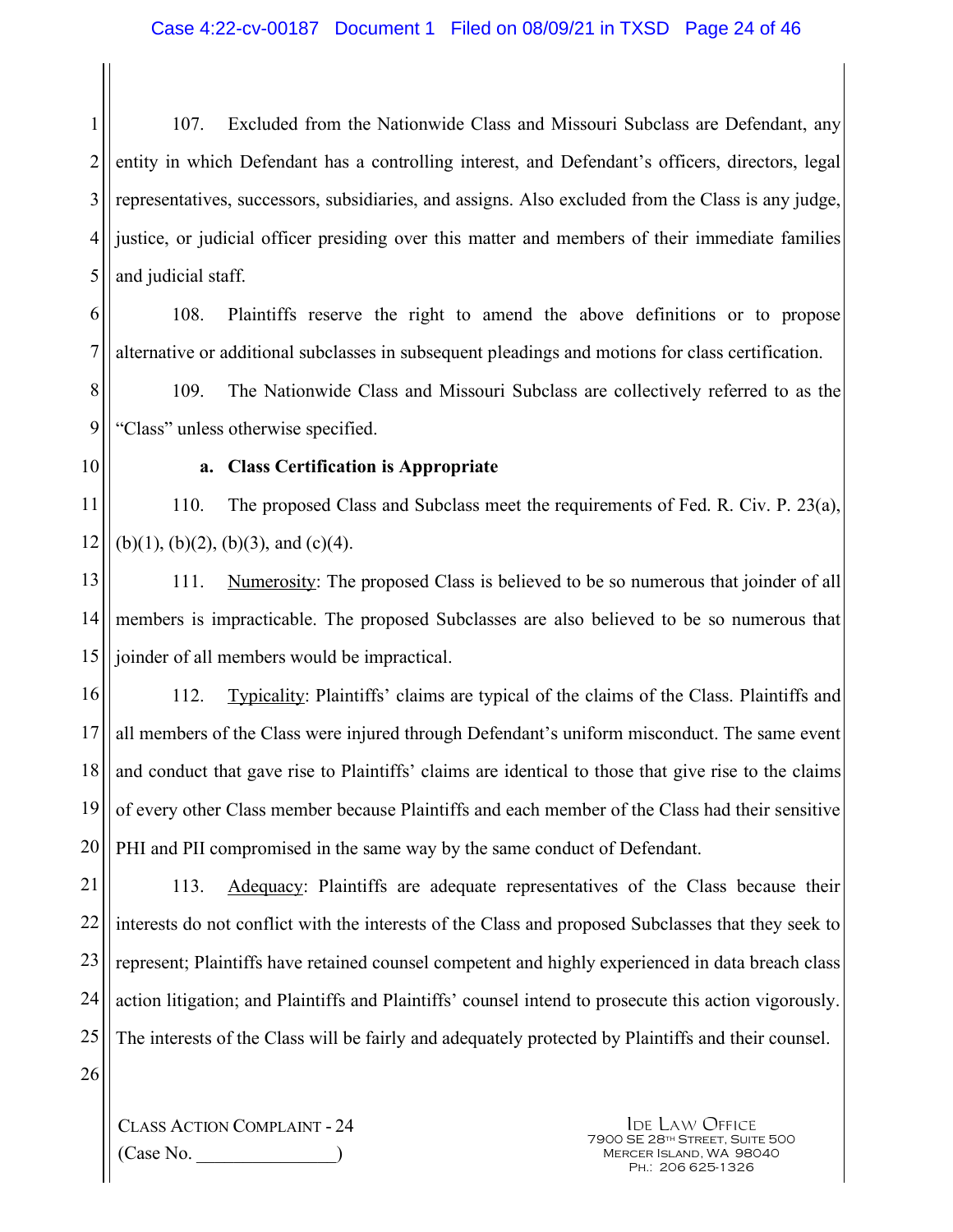1 2 3 4 5 6 7 8 9 10 11 114. Superiority: A class action is superior to other available means of fair and efficient adjudication of the claims of Plaintiffs and the Class. The injury suffered by each individual class member is relatively small in comparison to the burden and expense of individual prosecution of complex and expensive litigation. It would be very difficult, if not impossible, for members of the Class individually to effectively redress Defendant's wrongdoing. Even if Class members could afford such individual litigation, the court system could not. Individualized litigation presents a potential for inconsistent or contradictory judgments. Individualized litigation increases the delay and expense to all parties, and to the court system, presented by the complex legal and factual issues of the case. By contrast, the class action device presents far fewer management difficulties and provides benefits of single adjudication, economy of scale, and comprehensive supervision by a single court.

12 13 14 15 115. Commonality and Predominance: There are many questions of law and fact common to the claims of Plaintiffs and the other members of the Class, and those questions predominate over any questions that may affect individual members of the Class. Common questions for the Class include:

16

17

18

19

20

21

24

25

26

a. Whether Defendant engaged in the wrongful conduct alleged herein;

- b. Whether Defendant failed to adequately safeguard Plaintiffs' and the Class's PHI and PII;
- c. Whether Defendant's computer systems and data security practices used to protect Plaintiffs' and Class members' PHI and PII violated the FTC Act and/or HIPAA, and/or state laws and/or Defendant' other duties discussed herein;
- 22 23 d. Whether Defendant owed a duty to Plaintiffs and the Class to adequately protect their PHI and PII, and whether it breached this duty;
	- e. Whether Defendant knew or should have known that its computer and network security systems and business email accounts were vulnerable to a data breach or disclosure;

CLASS ACTION COMPLAINT - 25 (Case No. \_\_\_\_\_\_\_\_\_\_\_\_\_\_\_)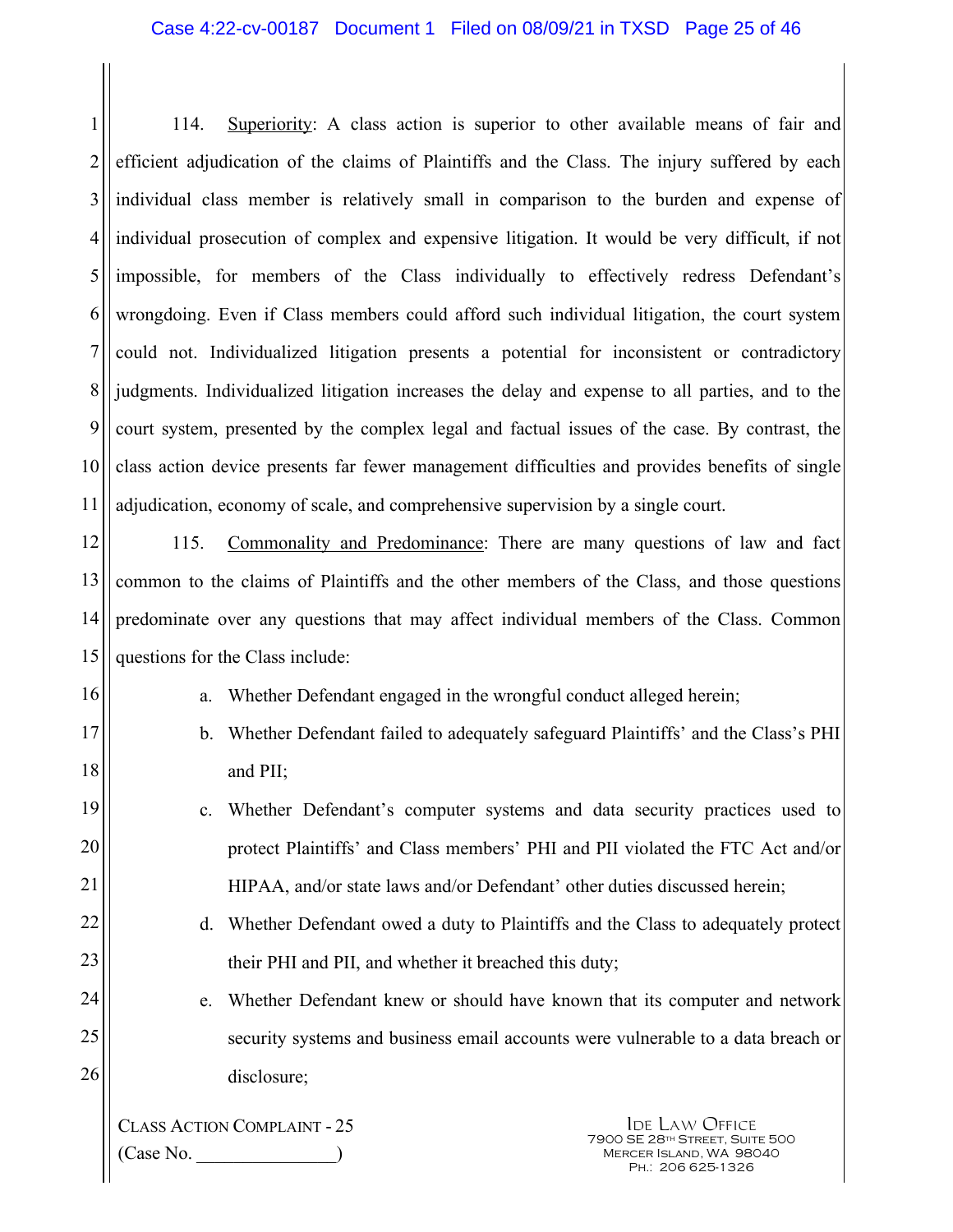# Case 4:22-cv-00187 Document 1 Filed on 08/09/21 in TXSD Page 26 of 46

| 1              | f.                                                                                    | Whether Defendant's conduct, including its failure to act, resulted in or was the                                                             |  |  |
|----------------|---------------------------------------------------------------------------------------|-----------------------------------------------------------------------------------------------------------------------------------------------|--|--|
| $\overline{c}$ |                                                                                       | proximate cause of the Healthcare Data Breach;                                                                                                |  |  |
| 3              | g.                                                                                    | Whether Defendant breached contractual duties to Plaintiffs and the Class to use                                                              |  |  |
| 4              |                                                                                       | reasonable care in protecting their PHI and PII;                                                                                              |  |  |
| 5              | h.                                                                                    | Whether Defendant failed to adequately respond to the Healthcare Data Breach,                                                                 |  |  |
| 6              | including failing to investigate it diligently and notify affected individuals in the |                                                                                                                                               |  |  |
| 7              | most expedient time possible and without unreasonable delay, and whether this         |                                                                                                                                               |  |  |
| 8              |                                                                                       | caused damages to Plaintiffs and the Class;                                                                                                   |  |  |
| 9              | $\mathbf{i}$ .                                                                        | Whether Plaintiffs and the Class suffered injury as a proximate result of                                                                     |  |  |
| 10             |                                                                                       | Defendant's negligent actions or failures to act;                                                                                             |  |  |
| 11             | $\mathbf{J}$                                                                          | Whether Plaintiffs and the Class are entitled to recover damages, equitable relief,                                                           |  |  |
| 12             |                                                                                       | and other relief;                                                                                                                             |  |  |
| 13             | k.                                                                                    | Whether injunctive relief is appropriate and, if so, what injunctive relief is                                                                |  |  |
| 14             |                                                                                       | necessary to redress the imminent and currently ongoing harm faced by Plaintiffs                                                              |  |  |
| 15             |                                                                                       | and members of the Class;                                                                                                                     |  |  |
| 16             | Whether Defendant's actions and inactions alleged herein constitute gross<br>1.       |                                                                                                                                               |  |  |
| 17             |                                                                                       | negligence; and                                                                                                                               |  |  |
| 18             |                                                                                       | m. Whether Plaintiffs and Class members are entitled to punitive damages.                                                                     |  |  |
| 19             |                                                                                       | <b>CAUSES OF ACTION</b>                                                                                                                       |  |  |
| 20             | <b>FIRST CAUSE OF ACTION</b><br><b>NEGLIGENCE</b>                                     |                                                                                                                                               |  |  |
| 21             |                                                                                       | (On Behalf of the Nationwide Class)                                                                                                           |  |  |
| 22             | 116.                                                                                  | Plaintiffs incorporate by reference the foregoing paragraphs as if fully set forth                                                            |  |  |
| 23             | herein.                                                                               |                                                                                                                                               |  |  |
| 24             | 117.                                                                                  | Defendant gathered and stored the PHI and PII of Plaintiffs and the Class as part                                                             |  |  |
| 25             | of the operation of its business.                                                     |                                                                                                                                               |  |  |
| 26             |                                                                                       |                                                                                                                                               |  |  |
|                | (Case No.                                                                             | <b>CLASS ACTION COMPLAINT - 26</b><br><b>IDE LAW OFFICE</b><br>7900 SE 28TH STREET, SUITE 500<br>MERCER ISLAND, WA 98040<br>Рн.: 206 625-1326 |  |  |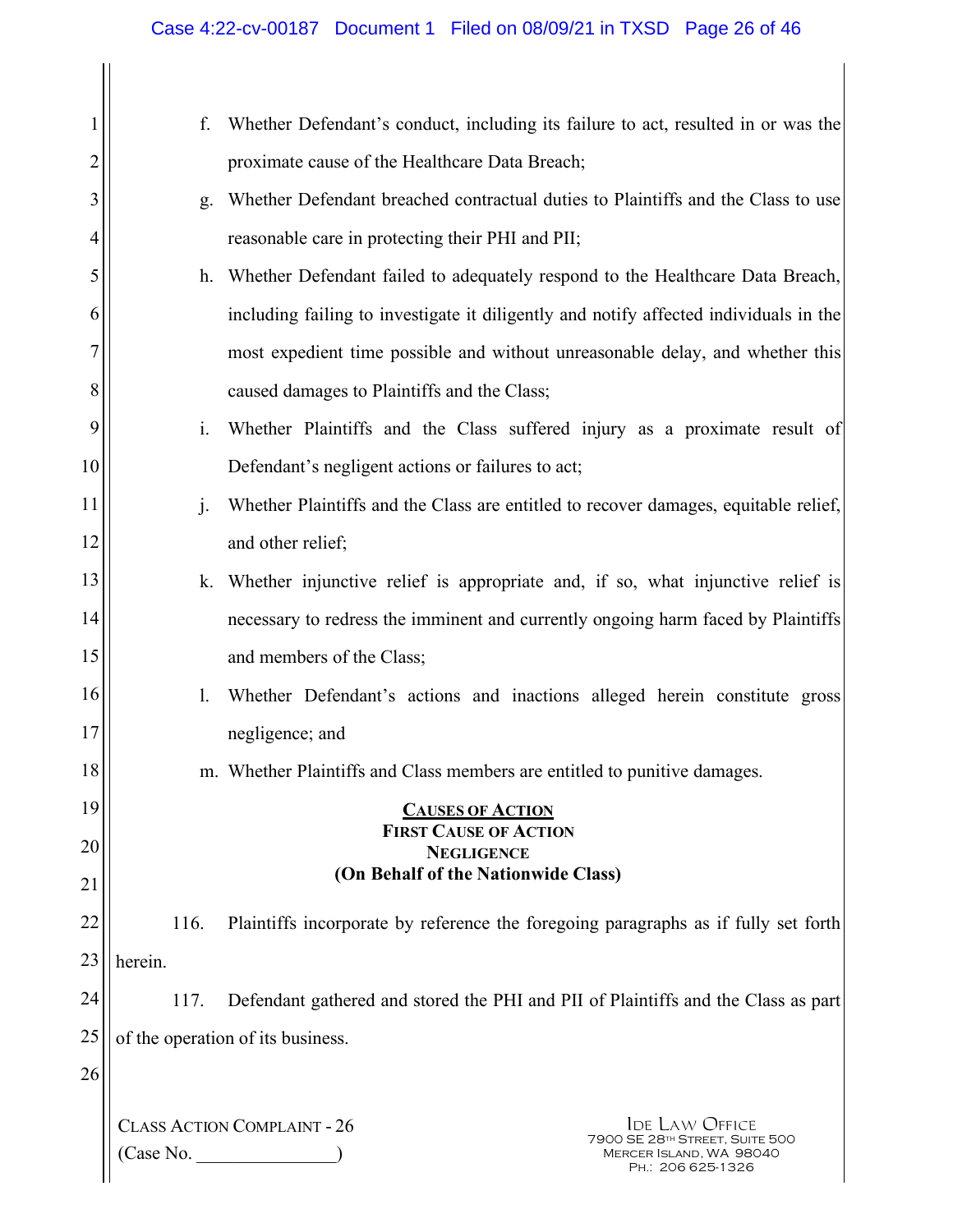1 2 3 4 118. Upon accepting and storing the PHI and PII of Plaintiffs and Class members, Defendant undertook and owed a duty to Plaintiffs and Class members to exercise reasonable care to secure and safeguard that information and to use secure methods and to implement necessary data security protocols and employee training to do so.

5 6

7

119. Defendant had full knowledge of the sensitivity of the PHI and PII, the types of harm that Plaintiffs and Class members could and would suffer if the PHI and PII was wrongfully disclosed, and the importance of adequate security.

8 9 10 11 120. Plaintiffs and Class members were the foreseeable victims of any inadequate safety and security practices. Plaintiffs and the Class members had no ability to protect their PHI and PII that was in Defendant' possession. As such, a special relationship existed between Defendant and Plaintiffs and the Class.

12 13 14 15 16 121. Defendant owed Plaintiffs and Class members a common law duty to use reasonable care to avoid causing foreseeable risk of harm to Plaintiffs and the Class when obtaining, storing, using, and managing their PHI and PII, including taking action to reasonably safeguard such data and providing notification to Plaintiffs and the Class members of any breach in a timely manner so that appropriate action could be taken to minimize losses.

17 18 19 20 21 22 122. Defendant's duty extended to protecting Plaintiffs and the Class from the risk of foreseeable criminal conduct of third parties, which has been recognized in situations where the actor's own conduct or misconduct exposes another to the risk or defeats protections put in place to guard against the risk, or where the parties are in a special relationship. *See* Restatement (Second) of Torts § 302B. Numerous courts and legislatures have also recognized the existence of a specific duty to reasonably safeguard personal information.

23 24 25 26 123. Defendant had duties to protect and safeguard the PHI and PII of Plaintiffs and the Class from being vulnerable to compromise by taking common-sense precautions when dealing with sensitive PHI and PII. Additional duties that Defendant owed Plaintiffs and the Class include:

CLASS ACTION COMPLAINT - 27 (Case No. \_\_\_\_\_\_\_\_\_\_\_\_\_\_\_)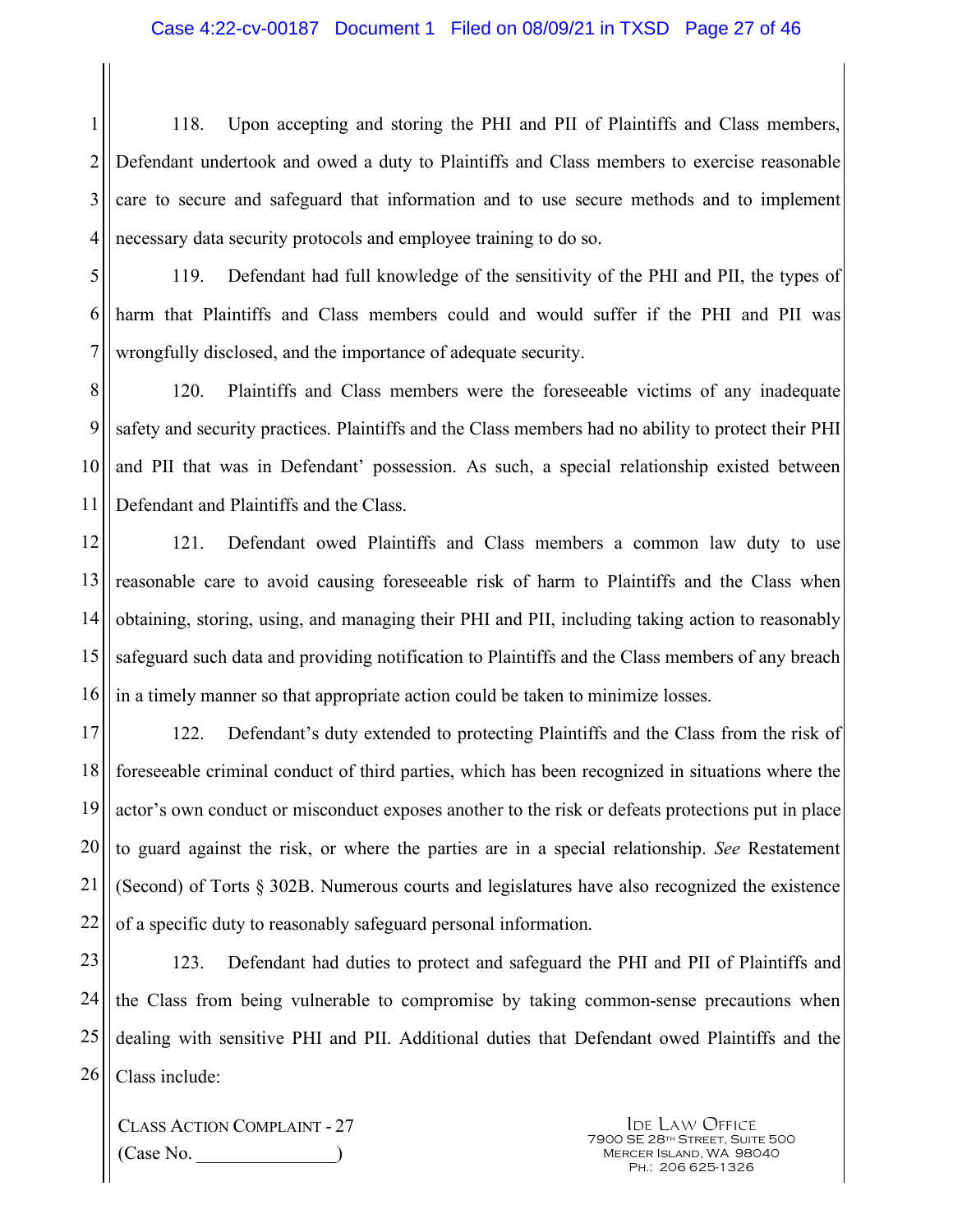|                | a.                                                                                    | To exercise reasonable care in designing, implementing, maintaining, monitoring,      |
|----------------|---------------------------------------------------------------------------------------|---------------------------------------------------------------------------------------|
| $\overline{2}$ |                                                                                       | and testing Defendant' networks, systems, protocols, policies, procedures and         |
| 3              |                                                                                       | practices to ensure that Plaintiffs' and Class members' PHI and PII was               |
| 4              |                                                                                       | adequately secured from impermissible release, disclosure, and publication;           |
| 5              | $\mathbf{b}$ .                                                                        | To protect Plaintiffs' and Class members' PHI and PII in its possession by using      |
| 6              |                                                                                       | reasonable and adequate security procedures and systems; and                          |
| 7              | $\mathbf{c}$ .                                                                        | To promptly notify Plaintiffs and Class members of any breach, security incident,     |
| 8              |                                                                                       | unauthorized disclosure, or intrusion that affected or may have affected their PHI    |
| 9              |                                                                                       | and PII.                                                                              |
| 10             | 124.                                                                                  | Only Defendant was in a position to ensure that its systems and protocols were        |
| 11             |                                                                                       | sufficient to protect the PHI and PII that had been entrusted to them.                |
| 12             | 125.                                                                                  | Defendant breached its duties of care by failing to adequately protect Plaintiffs'    |
| 13             | and Class members' PHI and PII. Defendant breached its duties by, among other things: |                                                                                       |
| 14             | a.                                                                                    | Failing to exercise reasonable care in obtaining, retaining, securing, safeguarding,  |
| 15             |                                                                                       | protecting, and deleting the PHI and PII in its possession;                           |
| 16             |                                                                                       | b. Failing to protect the PHI and PII in its possession using reasonable and adequate |
| 17             |                                                                                       | security procedures and systems;                                                      |
| 18             | $\mathbf{c}$ .                                                                        | Failing to adequately and properly audit, test, and train its employees regarding     |
| 19             |                                                                                       | how to properly and securely transmit and store PHI and PII;                          |
| 20             | d.                                                                                    | Failing to adequately train its employees to not store unencrypted PHI and PII in     |
| 21             |                                                                                       | their personal files longer than absolutely necessary for the specific purpose that   |
| 22             |                                                                                       | it was sent or received;                                                              |
| 23             | e.                                                                                    | Failing to consistently enforce security policies aimed at protecting Plaintiffs'     |
| 24             |                                                                                       | and the Class's PHI and PII;                                                          |
| 25             | f.                                                                                    | Failing to mitigate the harm caused to Plaintiffs and the Class members;              |
| 26             |                                                                                       |                                                                                       |
|                |                                                                                       | <b>CLASS ACTION COMPLAINT - 28</b><br><b>IDE LAW OFFICE</b>                           |
|                | $(\bigcap_{\alpha\in\mathcal{P}}$ No                                                  | 7900 SE 28TH STREET, SUITE 500<br>MERCER ISLAND WA 98040                              |

 $(Case No.$  $\frac{1}{2}$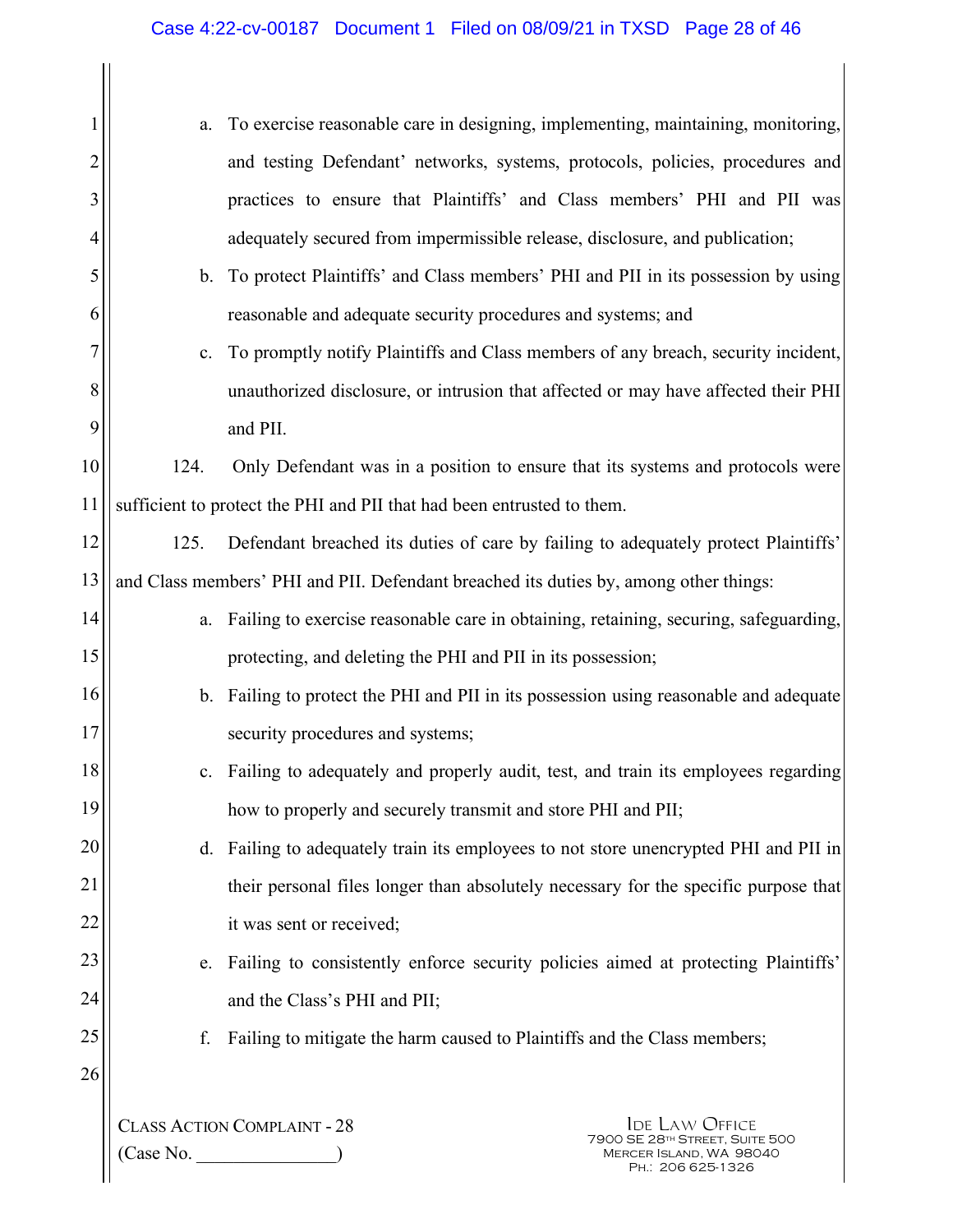- g. Failing to implement processes to quickly detect data breaches, security incidents, or intrusions; and
- h. Failing to promptly notify Plaintiffs and Class members of the Healthcare Data Breach that affected their PHI and PII.

1

2

3

4

5

6

126. Defendant's willful failure to abide by these duties was wrongful, reckless, and grossly negligent in light of the foreseeable risks and known threats.

7 8 9 127. As a proximate and foreseeable result of Defendant's grossly negligent conduct, Plaintiffs and the Class have suffered damages and are at imminent risk of additional harms and damages (as alleged above).

10 11 12 13 14 128. Through Defendant's acts and omissions described herein, including but not limited to Defendant's failure to protect the PHI and PII of Plaintiffs and Class members from being stolen and misused, Defendant unlawfully breached its duty to use reasonable care to adequately protect and secure the PHI and PII of Plaintiffs and Class members while it was within Defendant's possession and control.

15 16 17 18 129. Further, through its failure to provide timely and clear notification of the Healthcare Data Breach to Plaintiffs and Class members, Defendant prevented Plaintiffs and Class members from taking meaningful, proactive steps to securing their PHI and PII and mitigating damages.

19 20 21 22 23 130. As a result of the Healthcare Data Breach, Plaintiffs and Class members have spent time, effort, and money to mitigate the actual and potential impact of the Healthcare Data Breach on their lives, including but not limited to, paying for spyware removal, responding to the fraudulent use of the PHI and PII, and closely reviewing and monitoring bank accounts, credit reports, and statements sent from providers and their insurance companies.

24 25 131. Defendant's wrongful actions, inaction, and omissions constituted (and continue to constitute) common law negligence.

26

CLASS ACTION COMPLAINT - 29 (Case No. \_\_\_\_\_\_\_\_\_\_\_\_\_\_\_)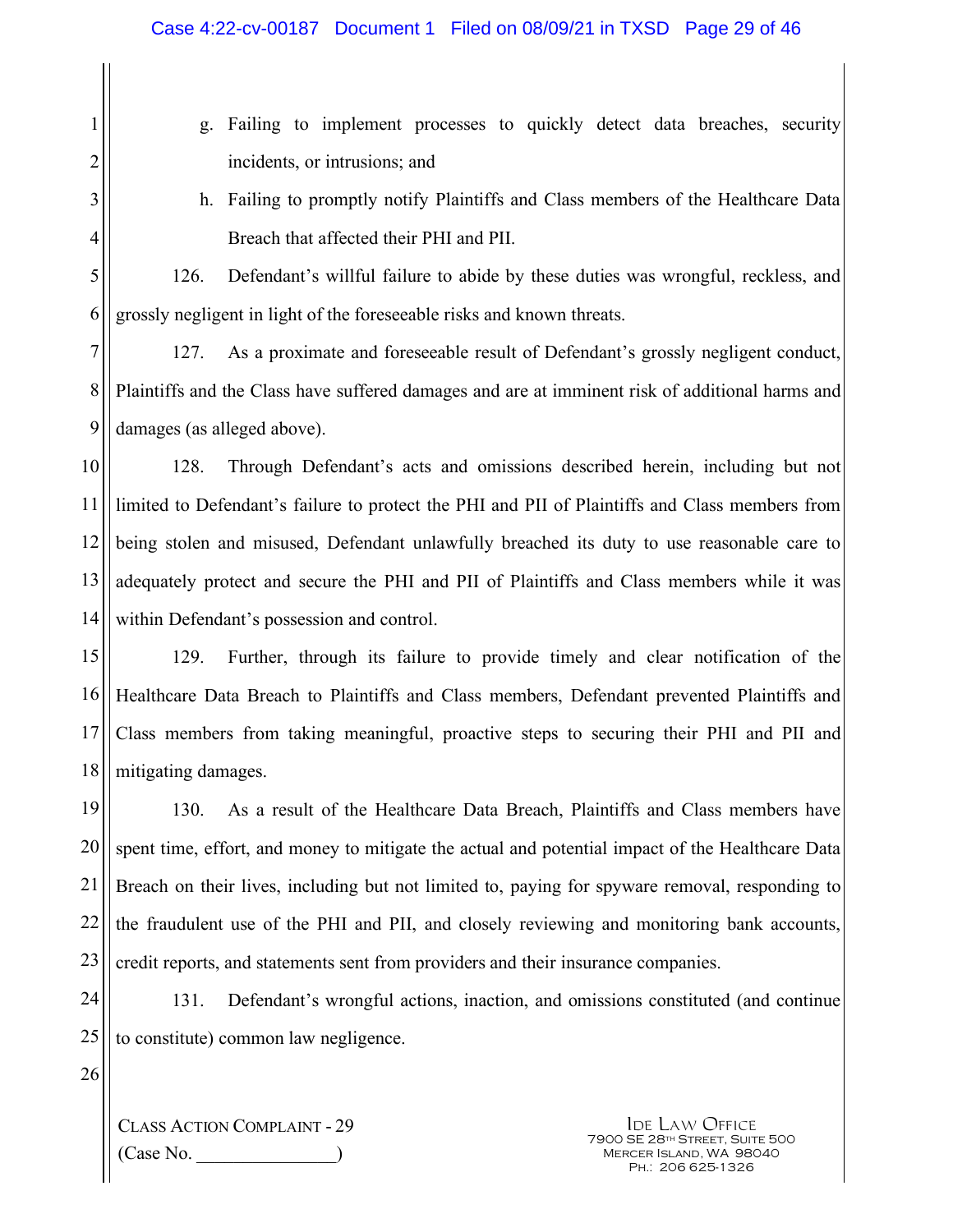1 2 132. The damages Plaintiffs and the Class have suffered (as alleged above) and will suffer were and are the direct and proximate result of Defendant's grossly negligent conduct.

3 4 133. Plaintiffs and the Class have suffered injury and are entitled to actual and punitive damages in amounts to be proven at trial.

#### **SECOND CAUSE OF ACTION NEGLIGENCE** *PER SE* **(On Behalf of the Nationwide Class)**

7 8 134. Plaintiffs incorporate by reference the foregoing paragraphs as if fully set forth herein.

9 10 11 135. Pursuant to the FTC Act, 15 U.S.C. § 45(a), Defendant had a duty to Plaintiffs and the Class to provide fair and adequate computer systems and data security to safeguard the PHI and PII of Plaintiffs and the Class.

12 13 14 15 16 17 18 136. Defendant is a covered entity under HIPAA, 45 C.F.R. §160.102, and as such is required to comply with the HIPAA's Privacy Rule and Security Rule. HIPAA requires Defendant to "reasonably protect" confidential data from "any intentional or unintentional use or disclosure" and to "have in place appropriate administrative, technical, and physical safeguards to protect the privacy of protected health information."  $45$  C.F.R.  $\S$  164.530(c)(1). The confidential data at issue in this case constitutes "protected health information" within the meaning of HIPAA.

19 20 21 22 23 137. HIPAA further requires Defendant to disclose the unauthorized access and theft of the protected health information of Plaintiffs and the Class "without unreasonable delay" so that Plaintiffs and Class members could take appropriate measures to mitigate damages, protect against adverse consequences, and thwart future misuse of their personal information. *See* 45 C.F.R. §§ 164.404, 164.406, and 164.410.

24 25 26 138. The FTC Act prohibits "unfair practices in or affecting commerce," including, as interpreted and enforced by the FTC, the unfair act or practice by businesses, such as Defendant,

CLASS ACTION COMPLAINT - 30  $(Case No)$ 

5

6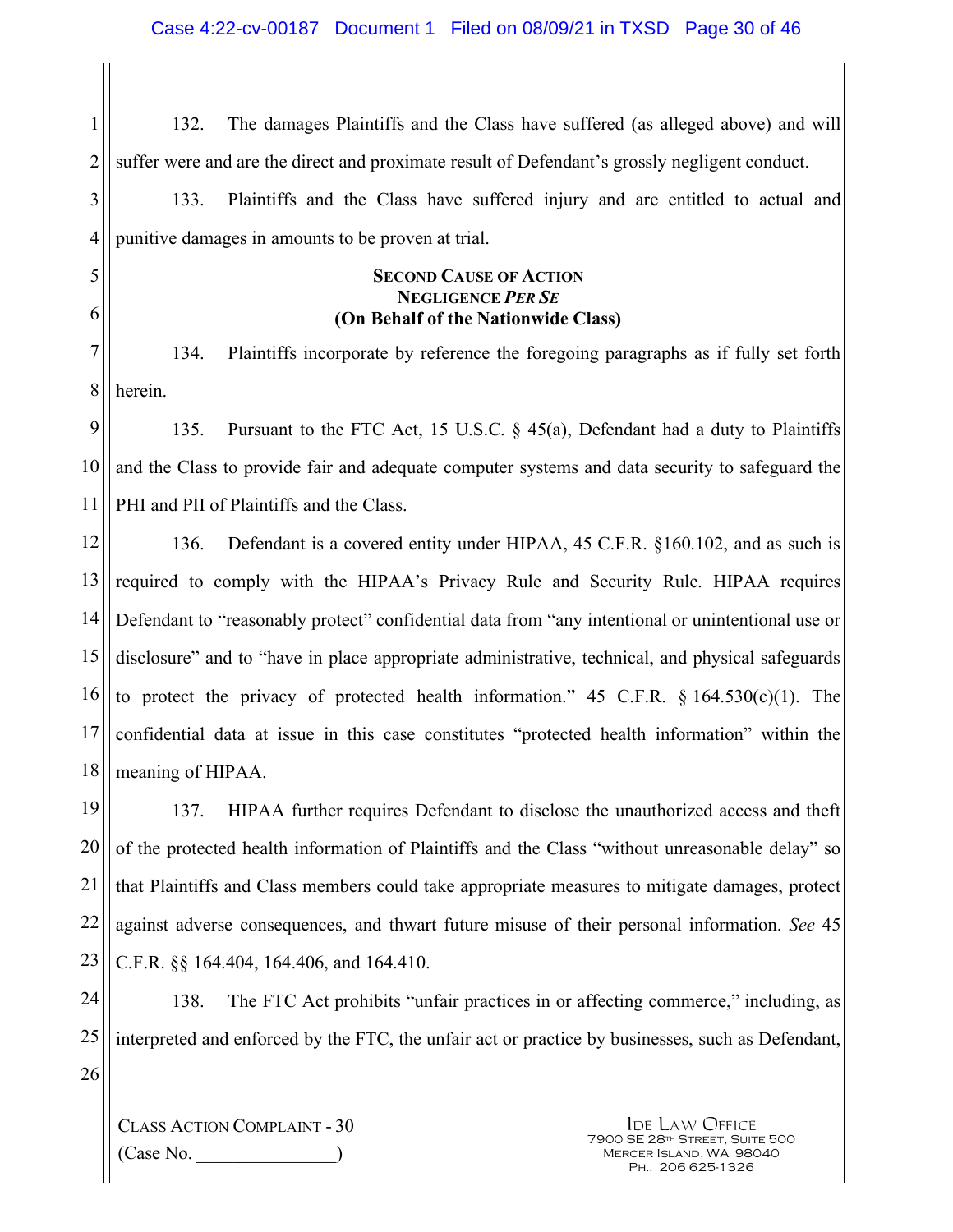1 2 of failing to use reasonable measures to protect PHI and PII. The FTC publications and orders described above also formed part of the basis of Defendant's duty in this regard.

3 4 5 139. Defendant gathered and stored the PHI and PII of Plaintiffs and the Class as part of its business of soliciting its services to its clients and its clients' patients, which solicitations and services affect commerce.

6 7 8 140. Defendant violated the FTC Act by failing to use reasonable measures to protect the PHI and PII of Plaintiffs and the Class and by not complying with applicable industry standards, as described herein.

9 10 11 12 141. Defendant breached its duties to Plaintiffs and the Class under the FTC Act and HIPAA by failing to provide fair, reasonable, or adequate computer systems and/or data security practices to safeguard Plaintiffs' and Class members' PHI and PII, and by failing to provide prompt notice without reasonable delay.

13 14 142. Defendant's multiple failures to comply with applicable laws and regulations constitutes negligence *per se*.

15 16 143. Plaintiffs and the Class are within the class of persons that HIPAA and the FTC Act were intended to protect.

17 18 144. The harm that occurred as a result of the Healthcare Data Breach is the type of harm HIPAA and the FTC Act were intended to guard against.

19 20 21 145. Defendant breached its duties to Plaintiffs and the Class under these laws by failing to provide fair, reasonable, or adequate computer systems and data security practices to safeguard Plaintiffs' and the Class's PHI and PII.

22 23 24 25 26 146. Additionally, Defendant had a duty to promptly notify Plaintiffs and the Class of the Healthcare Data Breach. For instance, HIPAA required Defendant to notify victims of the Breach within 60 days of the discovery of the Healthcare Data Breach. Defendant did not notify Plaintiffs or Class members of the Healthcare Data Breach until on or around March 31, 2021, despite knowing on or before December 10, 2020 that unauthorized persons had accessed and/or

CLASS ACTION COMPLAINT - 31  $(Case No)$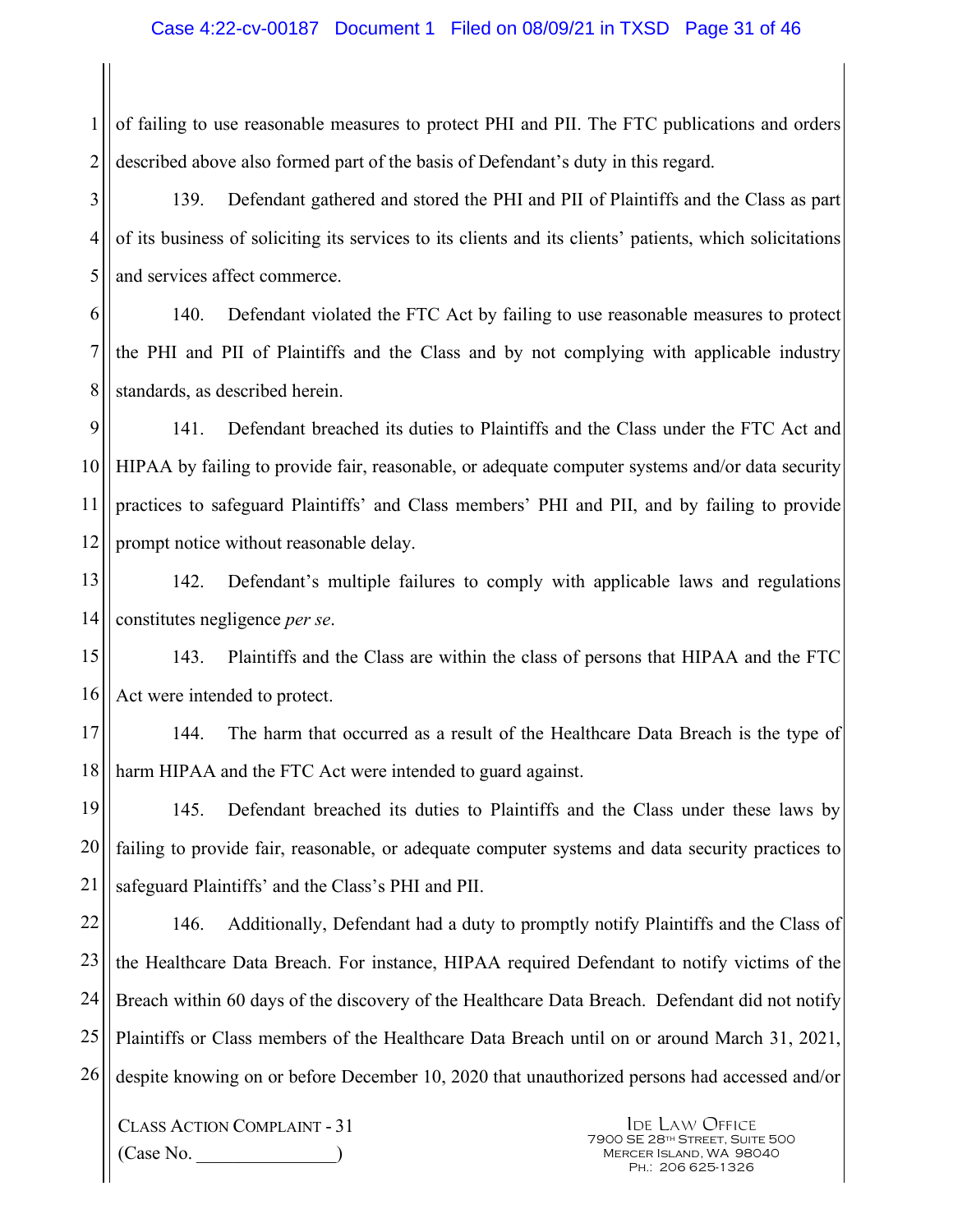1 2 viewed or were reasonably likely to have accessed and/or viewed private, protected, personal information of Plaintiffs and the Class.

3 4 5 147. Defendant breached its duties to Plaintiffs and the Class by unreasonably delaying and failing to provide notice of the Healthcare Data Breach expeditiously and/or as soon as practicable to Plaintiffs and the Class.

6

148. Defendant's violation of the FTC Act and HIPAA constitutes negligence *per se*.

7 8 9 149. As a direct and proximate result of Defendant' negligence *per se*, Plaintiffs and the Class have suffered, and continue to suffer, damages arising from the Healthcare Data Breach, as alleged above.

10 11 150. The injury and harm that Plaintiffs and Class members suffered (as alleged above) was the direct and proximate result of Defendant's negligence *per se*.

12 13 151. Plaintiffs and the Class have suffered injury and are entitled to damages in amounts to be proven at trial.

14

15

#### **THIRD CAUSE OF ACTION BREACH OF THIRD-PARTY BENEFICIARY CONTRACT (On Behalf of the Nationwide Class)**

16 17 152. Plaintiffs incorporate by reference the foregoing paragraphs as if fully set forth herein.

18 19 20 153. Defendant entered into various written contracts with its clients, including AdventHealth Shawnee Mission, to perform services that include, but are not limited to, processing Medicaid eligibility, third-party liability, workers' compensation, and patient billing.

21 22 23 24 25 154. These contracts were made expressly for the benefit of Plaintiffs and the Class, as Plaintiffs and Class members were the intended third-party beneficiaries of the contracts entered into between Defendant and its clients. Indeed, Defendant knew that if it were to breach these contracts with its clients, the clients' patients – Plaintiffs and Class members – would be harmed.

26

CLASS ACTION COMPLAINT - 32  $(Case No)$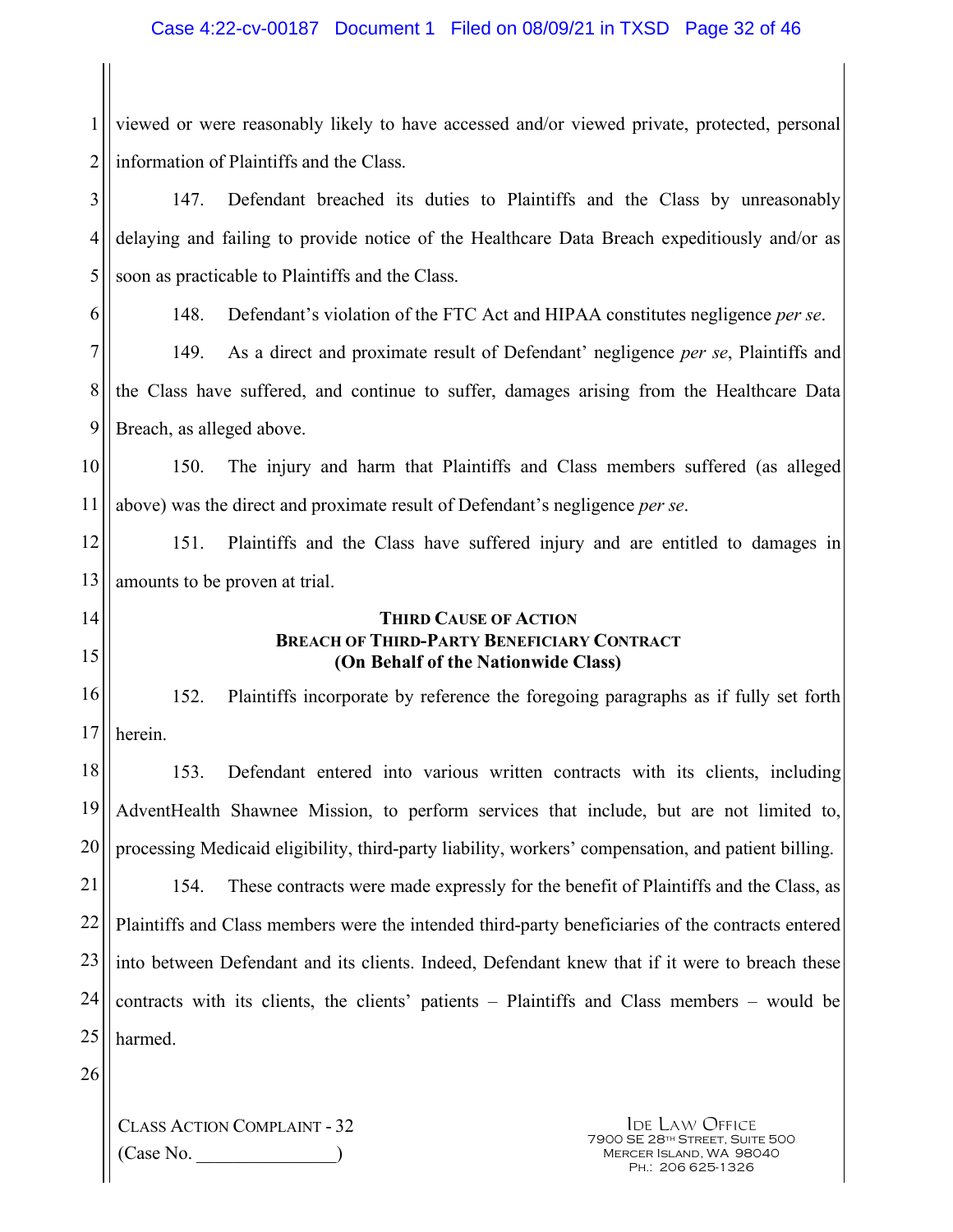1 2 3 4 155. Defendant breached the contracts it entered into with AdventHealth Shawnee Mission and its other clients by, among other things, failing to (i) use reasonable data security measures, and (ii) implement adequate protocols and employee training sufficient to protect Plaintiffs' PHI and PII from unauthorized disclosure to third parties.

5 6 7 156. As foreseen, Plaintiffs and the Class were harmed by Defendant's breach of its contracts with its clients, as such breach is alleged herein, and are entitled to the losses and damages they have sustained as a direct and proximate result thereof.

8 9 157. Plaintiffs and Class members are also entitled to their costs and attorney's fees incurred in this action.

10

11

#### **FOURTH CAUSE OF ACTION BREACH OF IMPLIED CONTRACT (On Behalf of the Nationwide Class)**

12 13 158. Plaintiffs incorporate by reference the foregoing paragraphs as if fully set forth herein.

14 15 159. Plaintiffs and Class members bring this cause of action alternatively to their claim for breach of third-party beneficiary contract.

16 17 160. Plaintiffs and Class members, as part of their agreements with Defendant, provided Defendant with their PHI and PII.

18 19 20 161. In providing such PHI and PII, Plaintiffs and Class members entered into implied contracts with Defendant whereby Defendant became obligated to reasonably safeguard Plaintiffs' and Class members' PHI and PII.

21 22 23 162. Under the implied contracts, Defendant was obligated to not only safeguard the PHI and PII, but also to provide Plaintiffs and Class members with prompt, adequate notice of any data breach or unauthorized access of said information.

- 24 25 163. Defendant breached its implied contracts with Plaintiffs and Class members by failing to take reasonable measures to safeguard the PHI and PII.
- 26

CLASS ACTION COMPLAINT - 33  $(Case No)$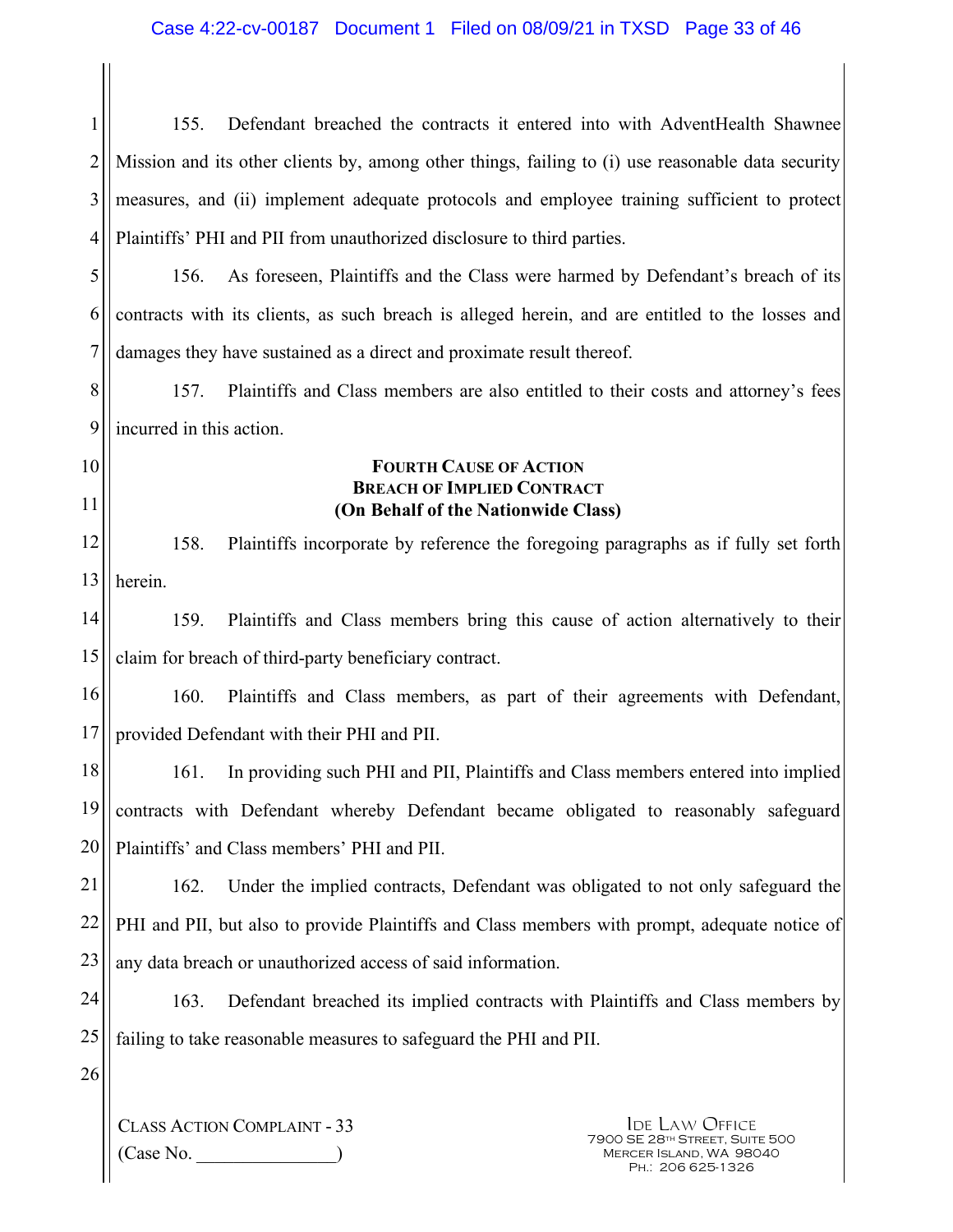1 2 3 4 5 6 7 8 9 10 164. As a direct result of Defendant's breach of its duty of confidentiality and privacy and the disclosure of Plaintiffs' and Class members' PHI and PII, Plaintiffs and members of the Class suffered damages, including, without limitation, loss of the benefit of the bargain, exposure to heightened future risk of identity theft, loss of privacy, confidentiality, embarrassment, emotional distress, humiliation and loss of enjoyment of life, the untimely and/or inadequate notification of the Healthcare Data Breach, improper disclosure of their PHI and PII, out-of-pocket expenses incurred to mitigate the increased risk of identity theft and/or identity fraud pressed upon them by the Healthcare Data Breach, the value of their time spent mitigating identity theft and/or identity fraud and/or increased risk of identity theft and/or identity fraud, and increased risk of identity theft and/or identity fraud.

> **FIFTH CAUSE OF ACTION UNJUST ENRICHMENT (On Behalf of the Nationwide Class)**

13 14 165. Plaintiffs incorporate by reference the foregoing paragraphs as if fully set forth herein.

15 16 166. Plaintiffs and the Class bring this claim in the alternative to other claims and remedies at law.

17 18 19 20 167. Defendant, by way of its affirmative actions and omissions, including breaching its duties of care, was unjustly enriched by obtaining monetary benefits for the secure processing of patient's medical billings and claims while failing to reasonably secure Plaintiffs' and Class members' PHI and PII.

21 22 168. Plaintiffs and Class members suffered as a direct and proximate result of Defendant's failure to reasonably secure the PHI and PII entrusted to Defendant.

23 24 25 169. Accordingly, Plaintiffs and Class members are entitled to relief in the form of disgorgement of all ill-gotten gains, which should be put into a common fund to be distributed to Plaintiffs and the Class.

26

11

12

CLASS ACTION COMPLAINT - 34  $(Case No)$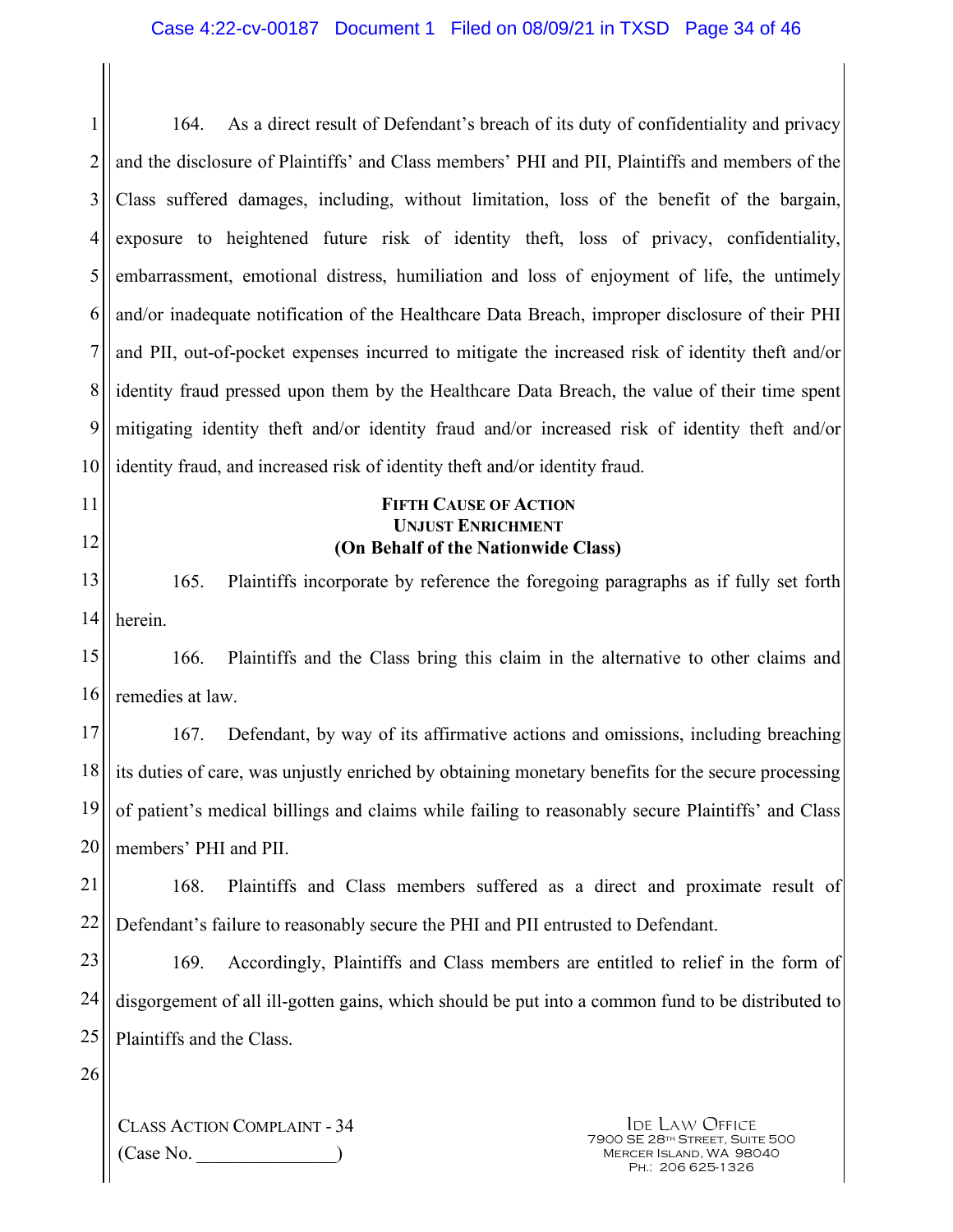### **SIXTH CAUSE OF ACTION NEGLIGENT TRAINING AND SUPERVISION (On Behalf of the Nationwide Class)**

3 4 170. Plaintiffs incorporate by reference the foregoing paragraphs as if fully set forth herein.

5 6 7 171. At all times relevant hereto, Defendant owed a duty to Plaintiffs and the Class to hire competent employees and agents, and to train and supervise them to ensure that they recognize the duties owed to their patients and their parents.

8 9 10 172. Defendant breached the duty owed to Plaintiffs and the Class to supervise and train its employees by allowing its employees to give access to patient medical records to unauthorized users.

11 12 13 173. By posting Plaintiffs' and Class members' PHI and PII to the public-facing website, GitHub, Defendant's employee was clearly acting outside the scope of his/her employment and presented an extreme risk of harm to Plaintiffs and Class members.

14 15 16 174. Defendant knew, or in the exercise of reasonable care, should have known that the employee presented such a risk, but failed to take corrective action and adequately train and supervise the employee.

17 18 175. Defendant's failure to train and supervise the employee was the proximate cause of Plaintiffs' and Class members' injuries, as described herein.

19 20 21 22 23 24 25 26 176. As a direct result of Defendant's failure to train and supervise its employee, Plaintiffs and Class members suffered damages, including, without limitation, loss of the benefit of the bargain, exposure to heightened future risk of identity theft, loss of privacy, confidentiality, embarrassment, emotional distress, humiliation and loss of enjoyment of life, out-of-pocket expenses incurred to mitigate the increased risk of identity theft and/or identity fraud pressed upon them by the Healthcare Data Breach, the value of their time spent mitigating identity theft and/or identity fraud and/or the increased risk of identity theft and/or identity fraud. At the very least, Plaintiffs and the other Class members are entitled to nominal damages.

CLASS ACTION COMPLAINT - 35  $(Case No)$ 

1

2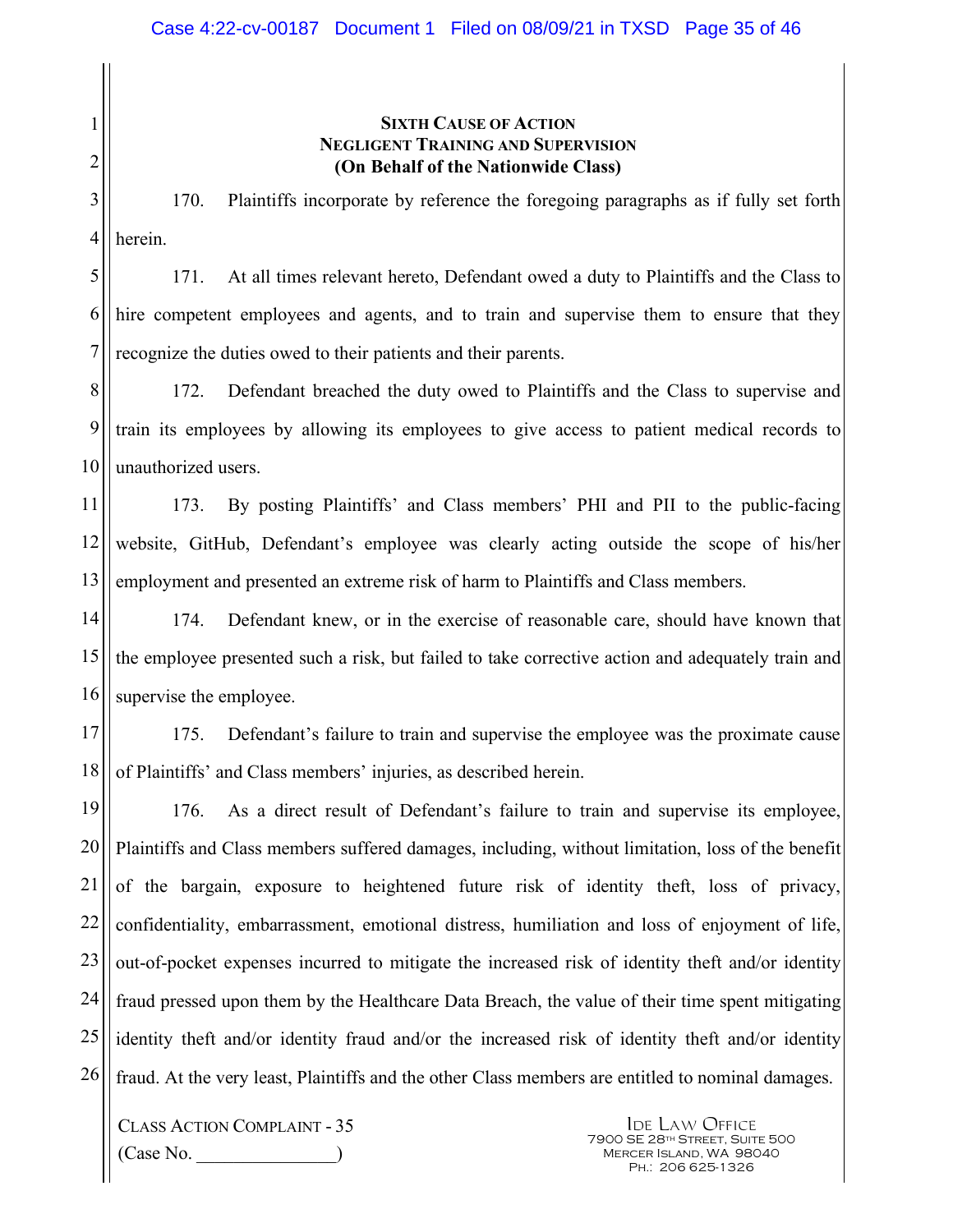1 2 3 4 5 177. Defendant's wrongful actions and/or inaction and the resulting Healthcare Data Breach constituted (and continue to constitute) an invasion of Plaintiffs' and Class members' privacy by publicly and wrongfully permitting the disclosure of Plaintiffs' and Class members PHI and PII without their authorization or consent. This unauthorized disclosure was a direct result of Defendant's negligent training and supervision of its employees.

#### **SEVENTH CAUSE OF ACTION INVASION OF PRIVACY (INTRUSION UPON SECLUSION) (On Behalf of the Nationwide Class)**

8 9 178. Plaintiffs incorporate by reference the foregoing paragraphs as if fully set forth herein.

10 11 12 179. Plaintiffs and Class members reasonably expected that the sensitive PHI and PII entrusted to Defendant would be kept private and secure and would not be disclosed to any unauthorized third party or for any improper purpose.

- 13 14 180. Defendant unlawfully invaded the privacy rights of Plaintiffs and Class members by:
- 15 16 a. Failing to adequately secure their sensitive PHI and PII from disclosure to unauthorized third parties or for improper purposes;
- 17 18 b. Enabling the disclosure of personal and sensitive facts and information about them in a manner highly offensive to a reasonable person; and
	- c. Enabling the disclosure of personal and sensitive facts about them without their informed, voluntary, affirmative, and clear consent.

21 22 23 181. A reasonable person would find it highly offensive that Defendant, having collected Plaintiffs' and Class members' sensitive PHI and PII, failed to protect such PHI and PII from unauthorized disclosure to third parties.

24 25 26 182. Indeed, such disclosure goes against the public policies of the State of Washington. For example, RCW 70.02.005 provides: "Persons other than health care providers obtain, use, and disclose health record information in many different contexts and for many

CLASS ACTION COMPLAINT - 36 (Case No. \_\_\_\_\_\_\_\_\_\_\_\_\_\_\_)

6

7

19

20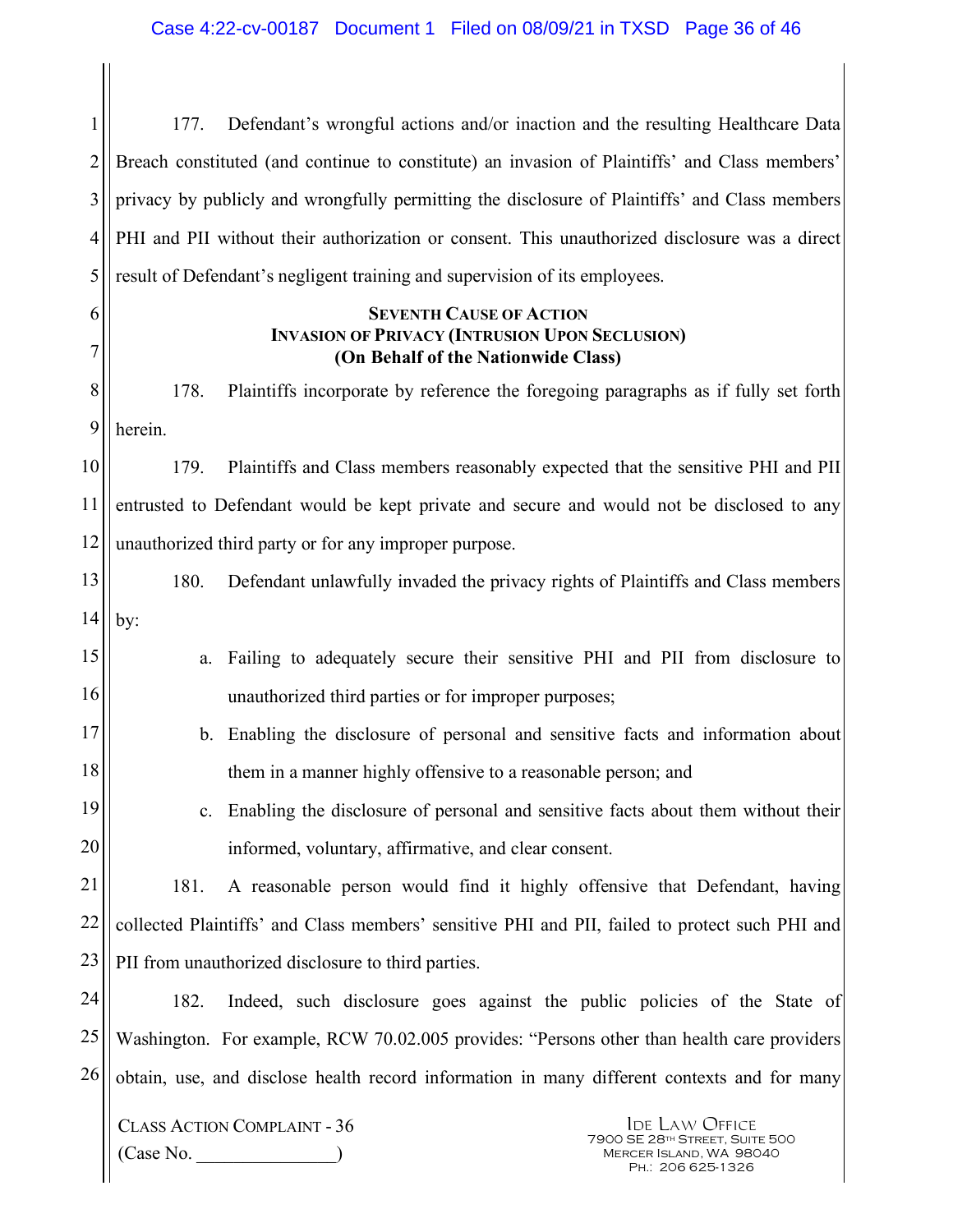1 2 3 different purposes. It is the public policy of this state that a patient's interest in the proper use and disclosure of the patient's health care information survives even when the information is held by persons other than health care providers."

4 5 6 7 183. In failing to adequately protect Plaintiffs' and Class members' sensitive personal information, Defendant acted in reckless disregard of their privacy rights. Defendant knew or should have known that its ineffective security measures, and the foreseeable consequences thereof, are highly offensive to a reasonable person in Plaintiffs' and Class members' position.

8 9 184. Defendant violated Plaintiffs' and Class members' right to privacy under the common law.

10 11 12 13 14 185. Defendant's unlawful invasions of privacy damaged Plaintiffs and the Class. As a direct and proximate result of Defendant's unlawful invasion of privacy, Plaintiffs and Class members suffered significant anxiety and distress, and their reasonable expectations of privacy were frustrated and defeated. Plaintiffs and the Class seek actual and nominal damages for these invasions of privacy.

#### **EIGHTH CAUSE OF ACTION BREACH OF FIDUCIARY DUTY OF CONFIDENTIALITY (On Behalf of the Nationwide Class)**

17 18 186. Plaintiffs incorporate by reference the foregoing paragraphs as if fully set forth herein.

19 20 187. At all relevant times hereto, Defendant owed, and owes, a fiduciary duty to Plaintiffs and the Class to keep Plaintiffs' PHI and PII.

21 22 23 188. The fiduciary duty of privacy is explicated under the procedures set forth in RCW 70.02.270, which required Defendant to secure the health care information it maintains and to keep it free from disclosure.

24 25 189. Defendant breached its fiduciary duty to Plaintiff by disclosing Plaintiffs' and other Class members' PHI and PII to unauthorized third parties.

26

15

16

CLASS ACTION COMPLAINT - 37  $(Case No)$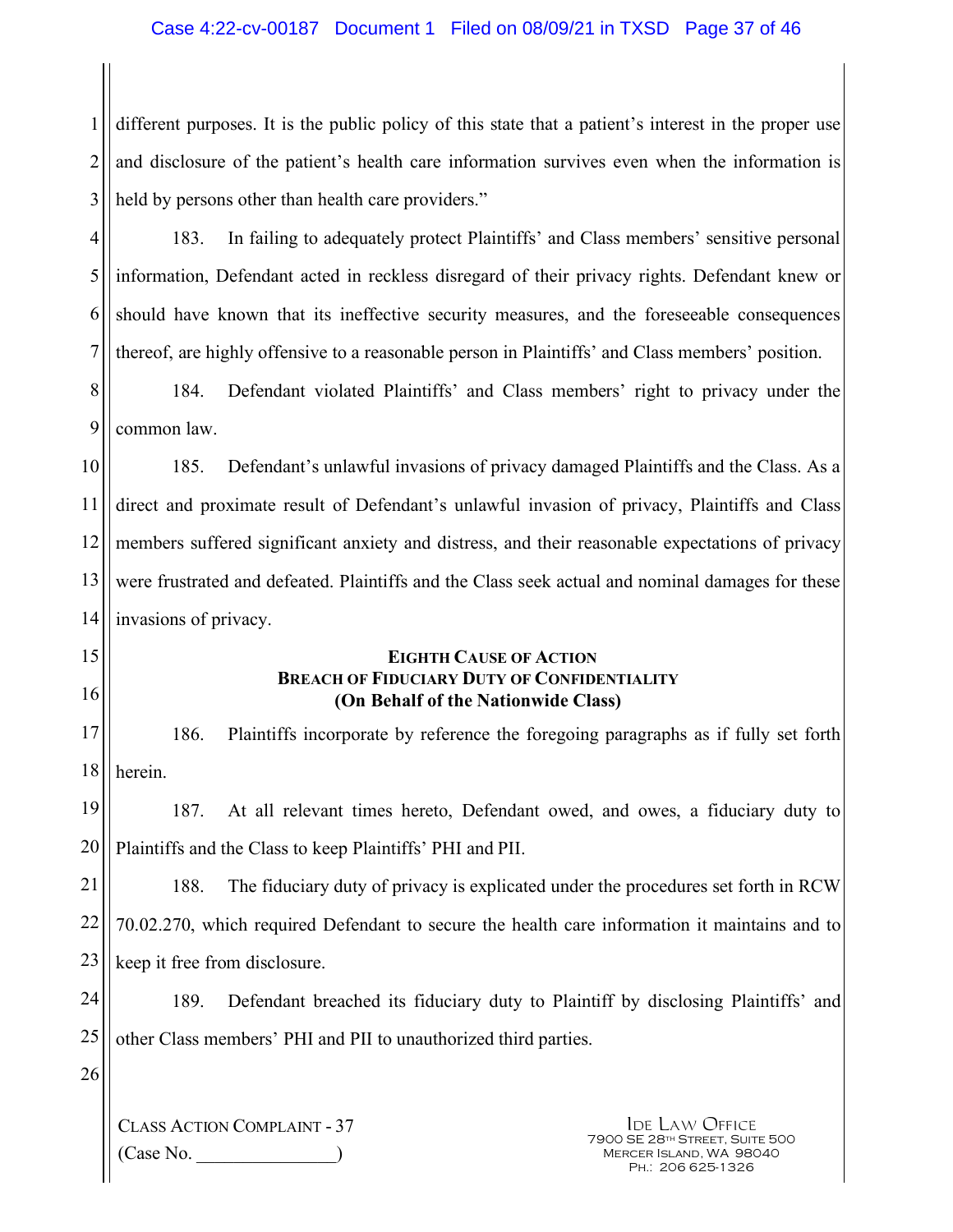1 2 3 190. As a direct result of Defendant's breach of its fiduciary duty of confidentiality and the disclosure of Plaintiffs' confidential PHI and PII, Plaintiffs and the Class members have suffered damages.

4 5 6 7 8 191. As a direct result of Defendant's breach of its duty of confidentiality and privacy and the disclosure of Plaintiffs' and Class members' PHI and PII, Plaintiffs and the Class have suffered damages, including, without limitation, loss of the benefit of the bargain, exposure to heightened future risk of identity theft, loss of privacy, confidentiality, embarrassment, emotional distress, and humiliation.

9 10 11 12 13 14 15 16 192. Plaintiffs and the other Class members suffered and will continue to suffer damages including, but not limited to: (i) the untimely and/or inadequate notification of the Breach; (ii) improper disclosure of the PHI and PII; (iii) loss of privacy; (iv) out-of-pocket expenses incurred to mitigate the increased risk of identity theft and/or identity fraud pressed upon them by the Breach; (v) the value of their time spent mitigating identity theft and/or identity fraud and/or the increased risk of identity theft and/or identity fraud; (vi) the increased risk of identity theft; and (vii) emotional distress. At the very least, Plaintiffs and the Class are entitled to nominal damages.

17

18 19

#### **NINTH CAUSE OF ACTION VIOLATION OF WASHINGTON CONSUMER PROTECTION ACT, RCW 19.86,** *ET SEQ.* **(On Behalf of the Nationwide Class)**

20 21 193. Plaintiffs incorporate by reference the foregoing paragraphs as if fully set forth herein.

22 23 24 194. Defendant is a "person" within the meaning of the Washington Consumer Protection Act, RCW 19.86.010 and it conducts "trade" and "commerce" within the meaning of RCW 19.86.010(2).

25

195. Plaintiffs and the Class are "persons" within the meaning of RCW 19.86.010(1).

26

CLASS ACTION COMPLAINT - 38  $(Case No)$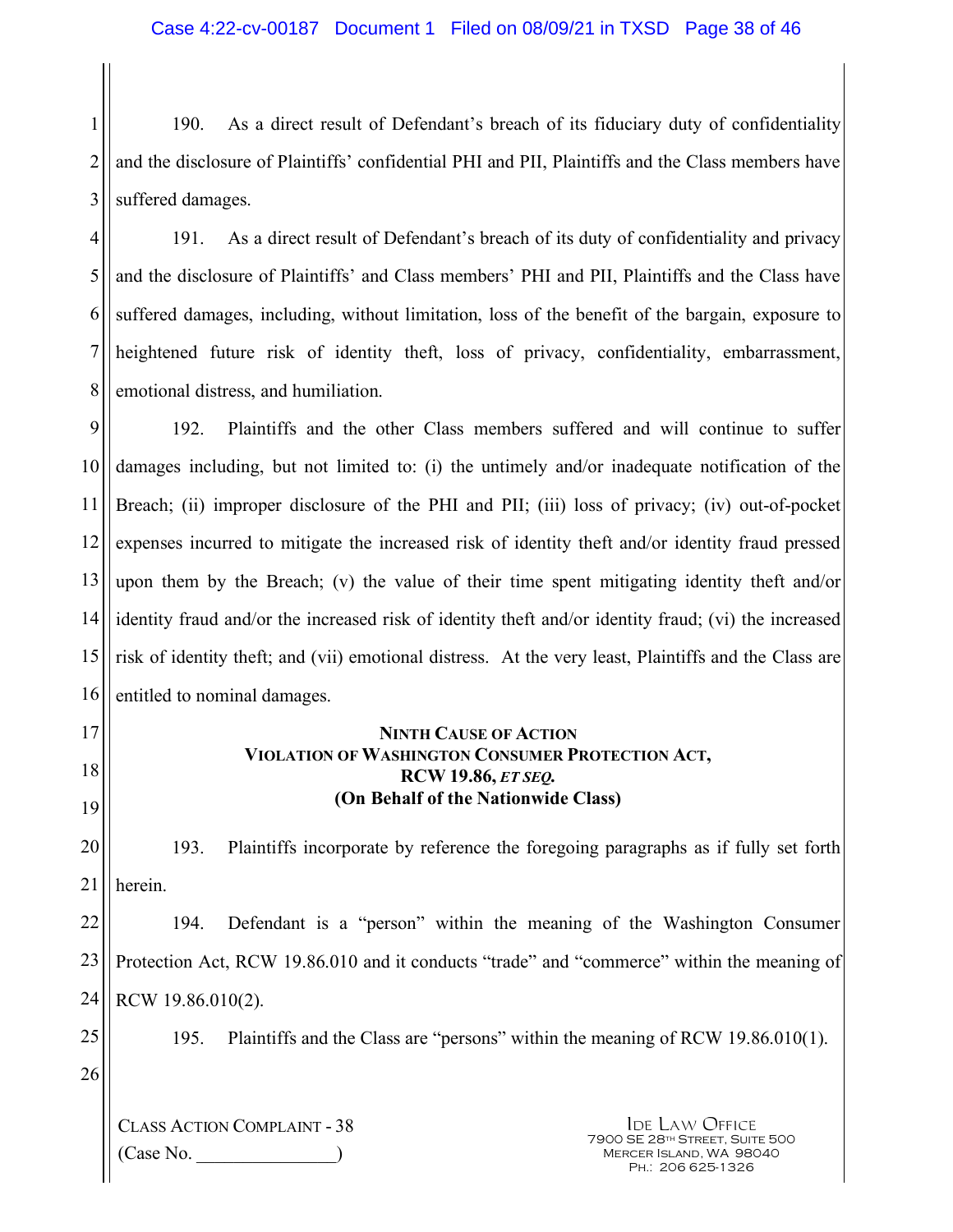#### Case 4:22-cv-00187 Document 1 Filed on 08/09/21 in TXSD Page 39 of 46

1 2 3 196. Defendant engaged in unfair or deceptive acts or practices in the conduct of its business by through the conduct set forth throughout this Complaint. These unfair or deceptive acts or practices include, without limitation, the following:

- a. Failing to adequately secure Plaintiffs' and Class members' PHI and PII from disclosure to unauthorized third parties or for improper purposes;
	- b. Enabling the disclosure of Plaintiffs' and Class members' PHI and PII in a manner highly offensive to a reasonable person;
		- c. Enabling the disclosure of Plaintiffs' and Class members' PHI and PII without their informed, voluntary, affirmative, and clear consent;
- d. Omitting, suppressing, and concealing the material fact that it did not reasonably or adequately secure Plaintiffs' and Class members' PHI and PII; and
	- e. Failing to disclose the Healthcare Data Breach in a timely and accurate manner.

13 14 15 16 197. Defendant's systematic acts or practices are unfair because these acts or practices (1) caused substantial financial injury to Plaintiffs' and Class members; (2) are not outweighed by any countervailing benefits to consumers or competitors; and (3) are not reasonably avoidable by consumers.

17 18 198. Defendant's systematic acts or practices are unfair because the acts or practices are immoral, unethical, oppressive, and/or unscrupulous.

19 20 199. Defendant's systematic acts or practices are deceptive because they were, and are capable of, deceiving a substantial portion of the public.

21 22 200. Defendant's unfair and deceptive acts or practices have repeatedly occurred in trade or commerce within the meaning of RCW 19.86.010 and RCW 19.86.020.

23 24 201. The acts complained of herein are ongoing and/or have a substantial likelihood of being repeated.

25 26 202. Defendant's unfair or deceptive acts or practices impact the public interest because they have injured Plaintiffs and Class members.

CLASS ACTION COMPLAINT - 39  $(Case No.$ 

4

5

6

7

8

9

10

11

12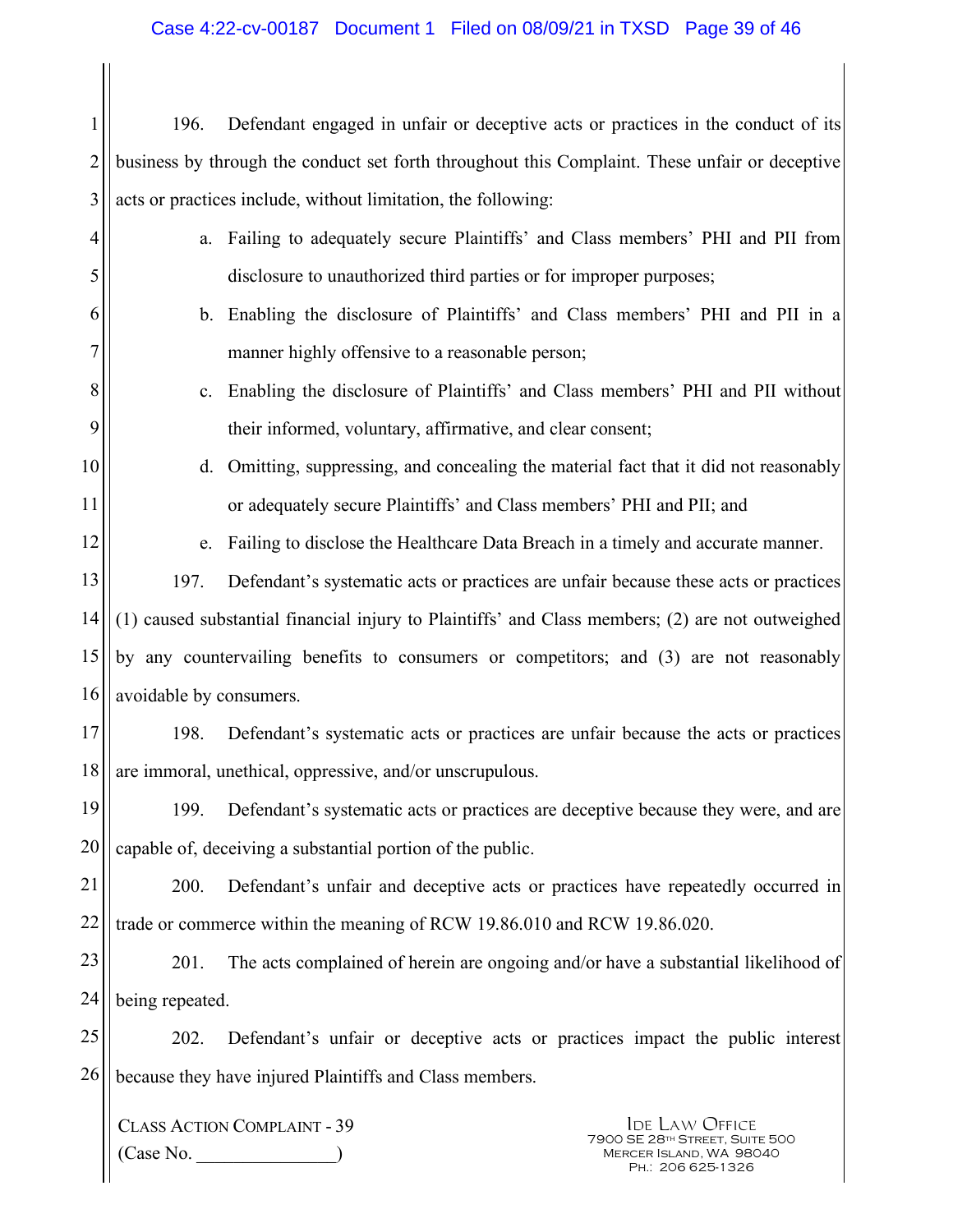CLASS ACTION COMPLAINT - 40  $(Case No.$ Ide Law Office 7900 SE 28th Street, Suite 500 Mercer Island, WA 98040 Ph.: 206 625-1326 1 2 3 4 5 6 7 8 9 10 11 12 13 14 15 16 17 18 19 20 21 22 23 24 25 26 203. As a direct and proximate result of Defendant's unfair or deceptive acts or practices, Plaintiffs and Class members have suffered injury in fact and lost money. 204. As a result of Defendant's conduct, Plaintiffs and Class members have suffered actual damages, including from fraud and identity theft, time and expenses related to monitoring their financial accounts for fraudulent activity, an increased and imminent risk of fraud and identity theft, the lost value of their PHI and PII, and other economic and non-economic harm. 205. Plaintiffs and the Class are therefore entitled to legal relief against Defendant, including recovery of nominal damages, actual damages, treble damages, injunctive relief, attorneys' fees and costs, and such further relief as the Court may deem proper. 206. Plaintiffs and the Class are also entitled to injunctive relief in the form of an order prohibiting Defendant from engaging in the alleged misconduct and such other equitable relief as the Court deems appropriate. **TENTH CAUSE OF ACTION VIOLATIONS OF MISSOURI MERCHANDISING PRACTICES ACT ("MMPA") MO. REV. STAT. § 407.010 ET SEQ. (On Behalf of the Missouri Subclass)**  207. Plaintiffs incorporate by reference the foregoing paragraphs as if fully set forth herein. 208. RSMo. § 407.020 prohibits the use of any "deception, fraud, false pretense, false promise, misrepresentation, unfair practice or the concealment, suppression, or omission of any material fact in connection with the sale or advertisement of any merchandise in trade or commerce…" 209. An "unfair practice" is defined by Missouri law as any practice which: (A) Either-1. Offends any public policy as it has been established by the Constitution, statutes or common law of this state, or by the Federal Trade Commission, or its interpretive decision; or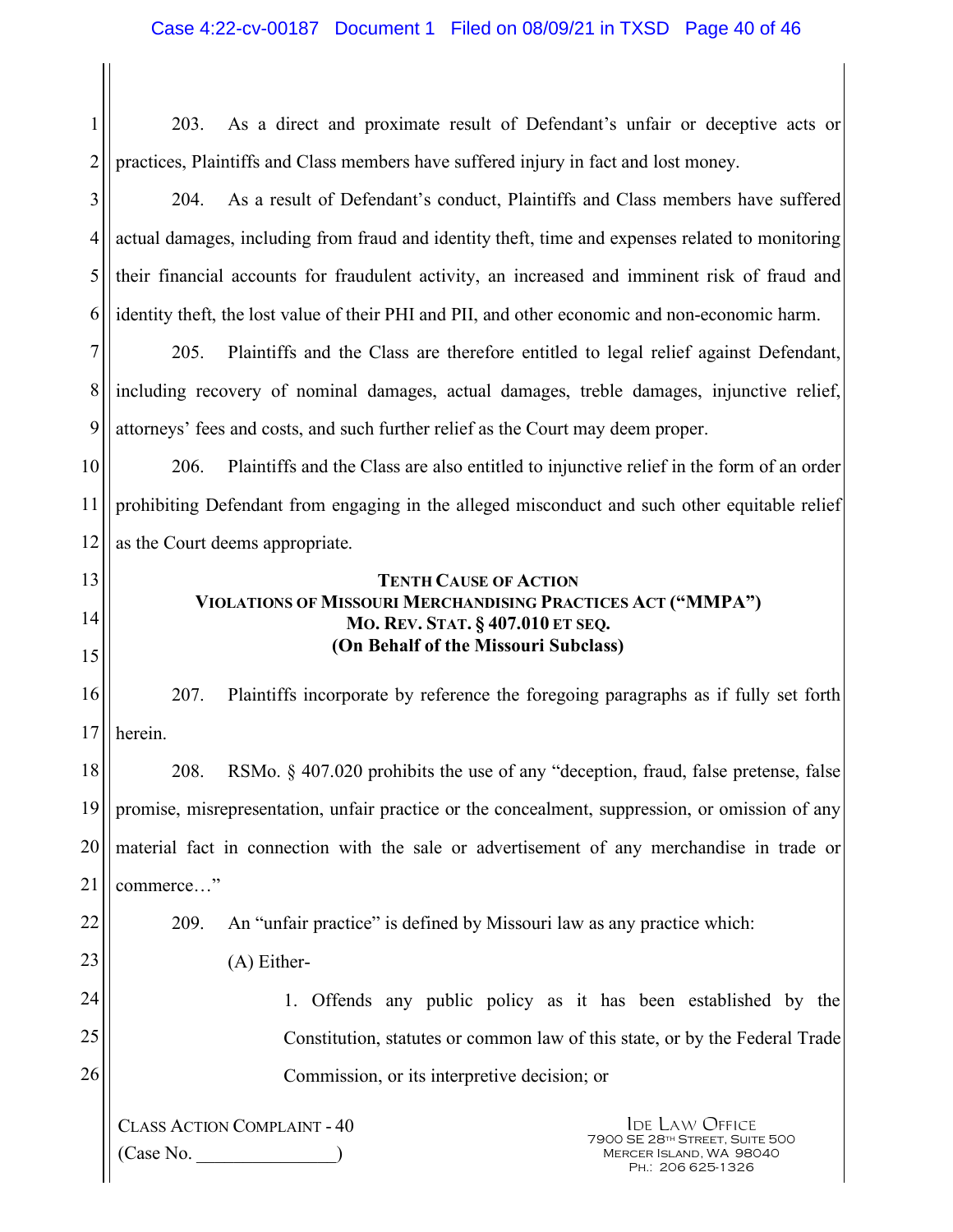2. Is unethical, oppressive or unscrupulous; and

(B) Presents a risk of, or causes, substantial injury to consumers. *See* 15 CSR 60- 8.020.

210. An "unfair practice" is also defined as "an unfair practice for any person in connection with the advertisement or sale of merchandise to violate the duty of good faith in solicitation, negotiation and performance, or in any manner *fail to act in good faith*" (emphasis added); *see* 15 CSR 60-8.040.

8

1

2

3

4

5

6

7

211. Plaintiffs and Defendant are "persons" within the meaning of Section 407.010(5).

9 10 212. "Merchandise" is defined by the MMPA to include providing "services" and, therefore, encompasses healthcare services. Healthcare services are a "good."

11 12 213. Efforts to maintain the privacy and confidentiality of medical records are part of the healthcare services associated with a "good."

13 14 214. Maintenance of medical records is "merchandise" within the meaning of section 407.010(4).

15 16 17 215. Plaintiffs' and the Class members goods and services purchased from Defendant were for "personal, family or household purposes" within the meaning of the Missouri Merchandising Practices Missouri Revised Statutes.

18 19 20 21 22 23 216. As set forth herein, Defendant's acts, practices and conduct violate Section 407.010(i) in that, among other things, Defendant has used and/or continues to use unfair practices, concealment, suppression and/or omission of material facts in connection with the advertising, marketing, and offering for sale of services associated with healthcare services. Such acts offend the public policy established by Missouri statute and constitute an "unfair practice" as that term is used in Section 407.020(1).

24 25 26 217. Defendant's unfair, unlawful and deceptive acts, practices and conduct include the following: (i) representing to its patients that it would not disclose their sensitive personal health information to an unauthorized third party or parties; (ii) failing to implement proper

CLASS ACTION COMPLAINT - 41 (Case No. \_\_\_\_\_\_\_\_\_\_\_\_\_\_\_)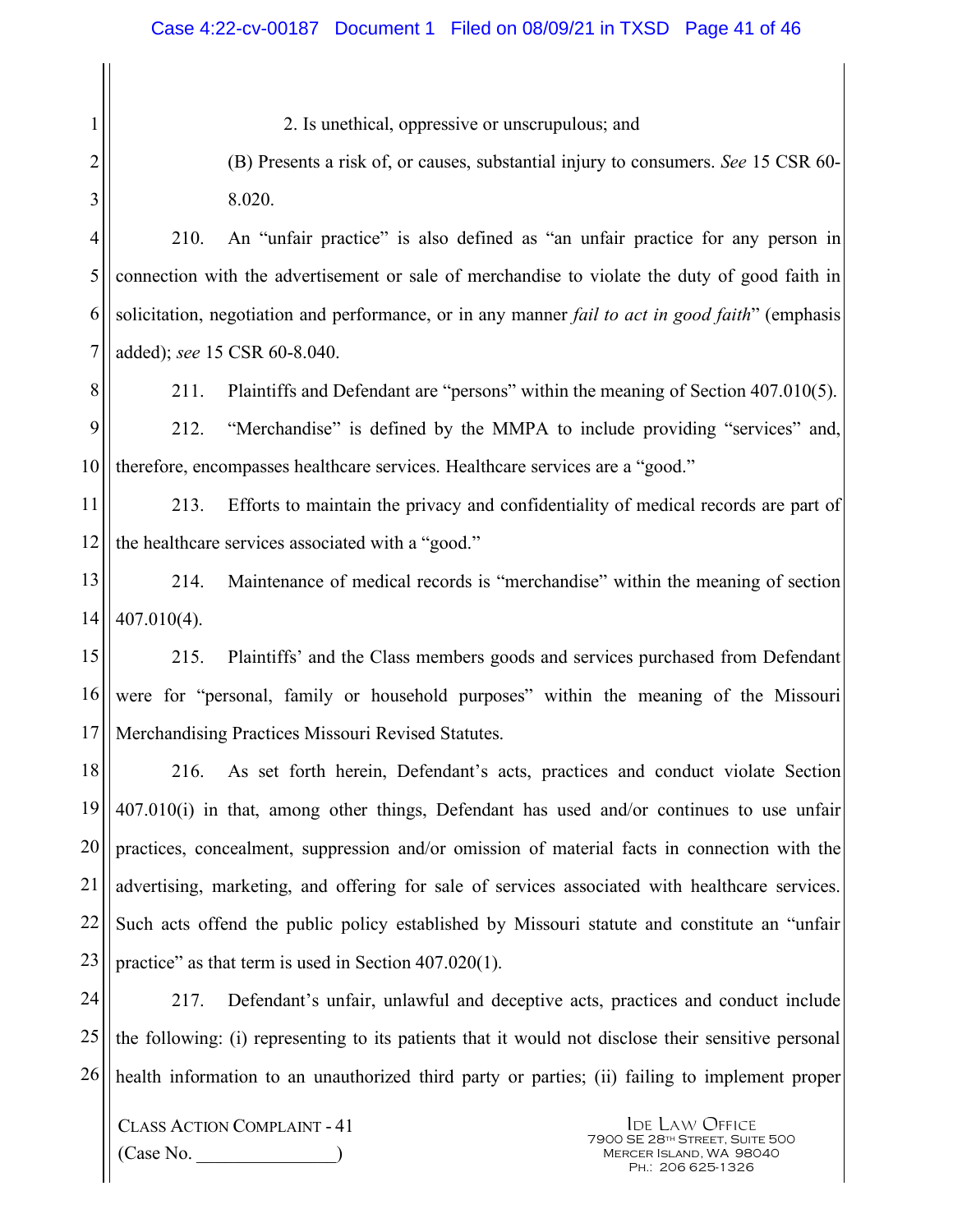1 2 security measures such as securing the records in a safe place; and (3) failing to adequately train its personnel.

3 4 5 6 218. Defendant's conduct also violates the enabling regulations for the MMPA because it (i) offends public policy; (ii) is unethical, oppressive and unscrupulous; (iii) causes substantial injury to consumers; (iv) is not in good faith; (v) is unconscionable; and (vi) is unlawful. *See* Mo. Code Regs. Ann. tit. 15, Section 60-8.

7 8 9 10 11 219. As a direct and proximate cause of Defendant's unfair and deceptive acts, Plaintiffs and members of the Class have suffered damages in that they (i) paid more for medical record privacy protections than they otherwise would have, and (ii) paid for medical record privacy protections that they did not receive. In this respect, Plaintiffs and members of the Class have not received the benefit of the bargain and have suffered an ascertainable loss.

12 13 14 15 16 17 18 19 220. As a direct result of Defendant's breach of its duty of confidentiality and privacy and the disclosure of Plaintiffs' and Class members' PHI and PII, Plaintiffs and Class members suffered damages, including, without limitation, loss of the benefit of the bargain, exposure to heightened future risk of identity theft, loss of privacy, confidentiality, embarrassment, emotional distress, humiliation and loss of enjoyment of life, out-of-pocket expenses incurred to mitigate the increased risk of identity theft and/or identity fraud pressed upon them by the Healthcare Data Breach, the value of their time spent mitigating identity theft and/or identity fraud and/or the increased risk of identity theft and/or identity fraud.

20 221. Plaintiffs, on behalf of themselves and the Class, seek actual damages for all monies paid to Defendant in violation of the MMPA. In addition, Plaintiffs seek attorneys' fees.

26

CLASS ACTION COMPLAINT - 42  $(Case No)$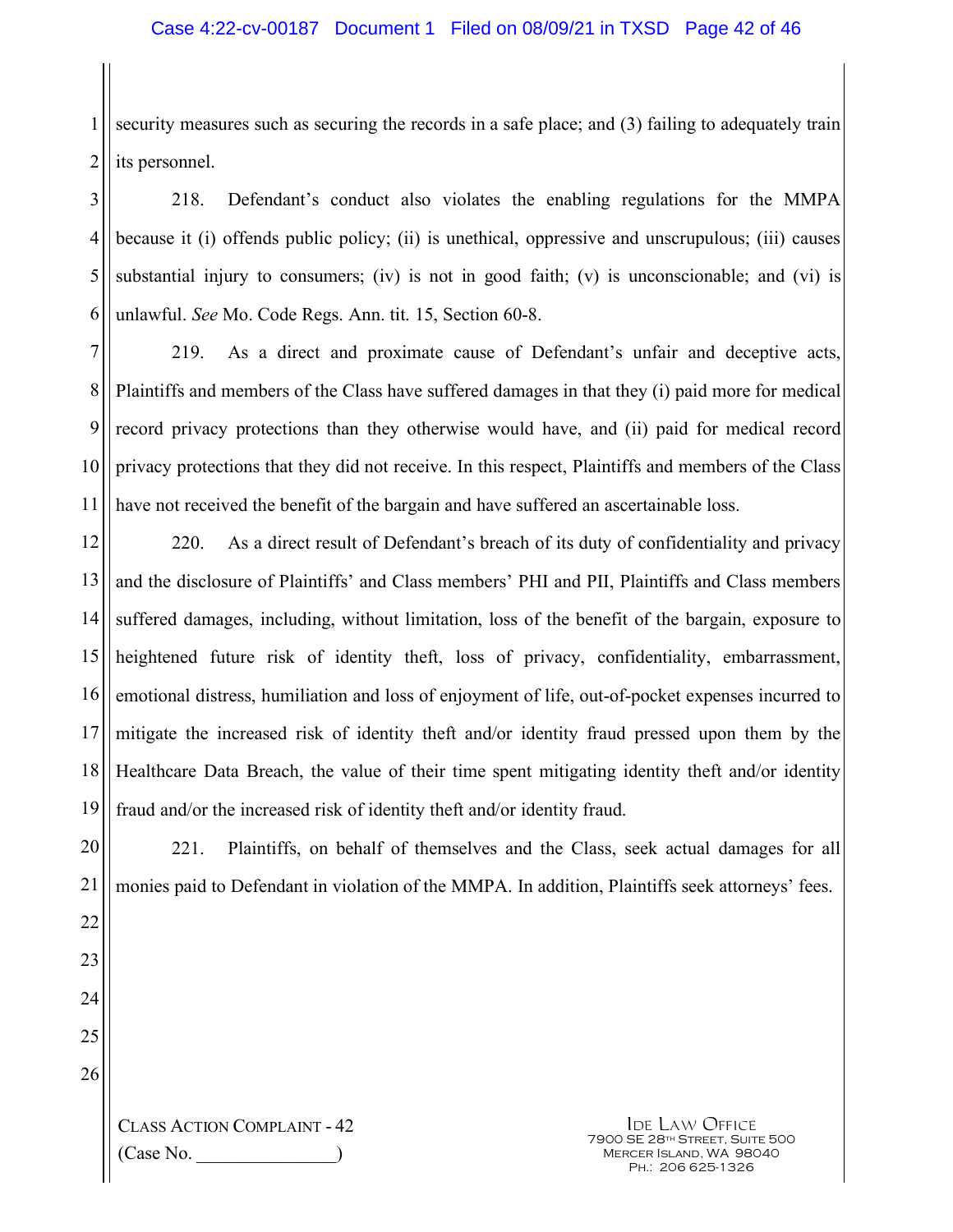| 1              | <b>ELEVENTH CAUSE OF ACTION</b>                                                                    |  |  |
|----------------|----------------------------------------------------------------------------------------------------|--|--|
| $\overline{c}$ | <b>DECLARATORY AND INJUNCTIVE RELIEF</b><br>(On Behalf of the Nationwide Class)                    |  |  |
| 3              | Plaintiffs incorporate by reference the foregoing paragraphs as if fully set forth<br>222.         |  |  |
| 4              | herein.                                                                                            |  |  |
| 5              | This count is brought under the Federal Declaratory Judgment Act, 28 U.S.C.<br>223.                |  |  |
| 6              | $§$ 2201.                                                                                          |  |  |
| $\overline{7}$ | As previously alleged, Plaintiffs and members of the Class entered into implied<br>224.            |  |  |
| 8              | contracts with Defendant, which contracts required Defendant to provide adequate security for      |  |  |
| 9              | the PHI and PII it collected from Plaintiffs and the Class.                                        |  |  |
| 10             | 225.<br>Defendant owes a duty of care to Plaintiffs and Class members that require it to           |  |  |
| 11             | adequately secure Plaintiffs' and Class members' PHI and PII.                                      |  |  |
| 12             | 226.<br>Defendant still possesses the PHI and PII of Plaintiffs and the Class members.             |  |  |
| 13             | 227.<br>Defendant has not satisfied its contractual obligations and legal duties to                |  |  |
| 14             | Plaintiffs and the Class members.                                                                  |  |  |
| 15             | Actual harm has arisen in the wake of the Healthcare Data Breach regarding<br>228.                 |  |  |
| 16             | Defendant's contractual obligations and duties of care to provide security measures to Plaintiffs  |  |  |
| 17             | and the members of the Class. Further, Plaintiffs and the members of the Class are at risk of      |  |  |
| 18             | additional or further harm due to the exposure of their PHI and PII and Defendant's failure to     |  |  |
| 19             | address the security failings that led to such exposure.                                           |  |  |
| 20             | 229.<br>There is no reason to believe that Defendant's employee training and security              |  |  |
| 21             | measures are any more adequate now than they were before the breach to meet Defendant's            |  |  |
| 22             | contractual obligations and legal duties.                                                          |  |  |
| 23             | 230.<br>Plaintiffs and the Class, therefore, seek a declaration (1) that Defendant's existing      |  |  |
| 24             | data security measures do not comply with its contractual obligations and duties of care to        |  |  |
| 25             | provide adequate data security, and (2) that to comply with its contractual obligations and duties |  |  |
| 26             |                                                                                                    |  |  |

CLASS ACTION COMPLAINT - 43 (Case No. \_\_\_\_\_\_\_\_\_\_\_\_\_\_\_)

**IDE LAW OFFICE** 7900 SE 28th Street, Suite 500 Mercer Island, WA 98040 Ph.: 206 625-1326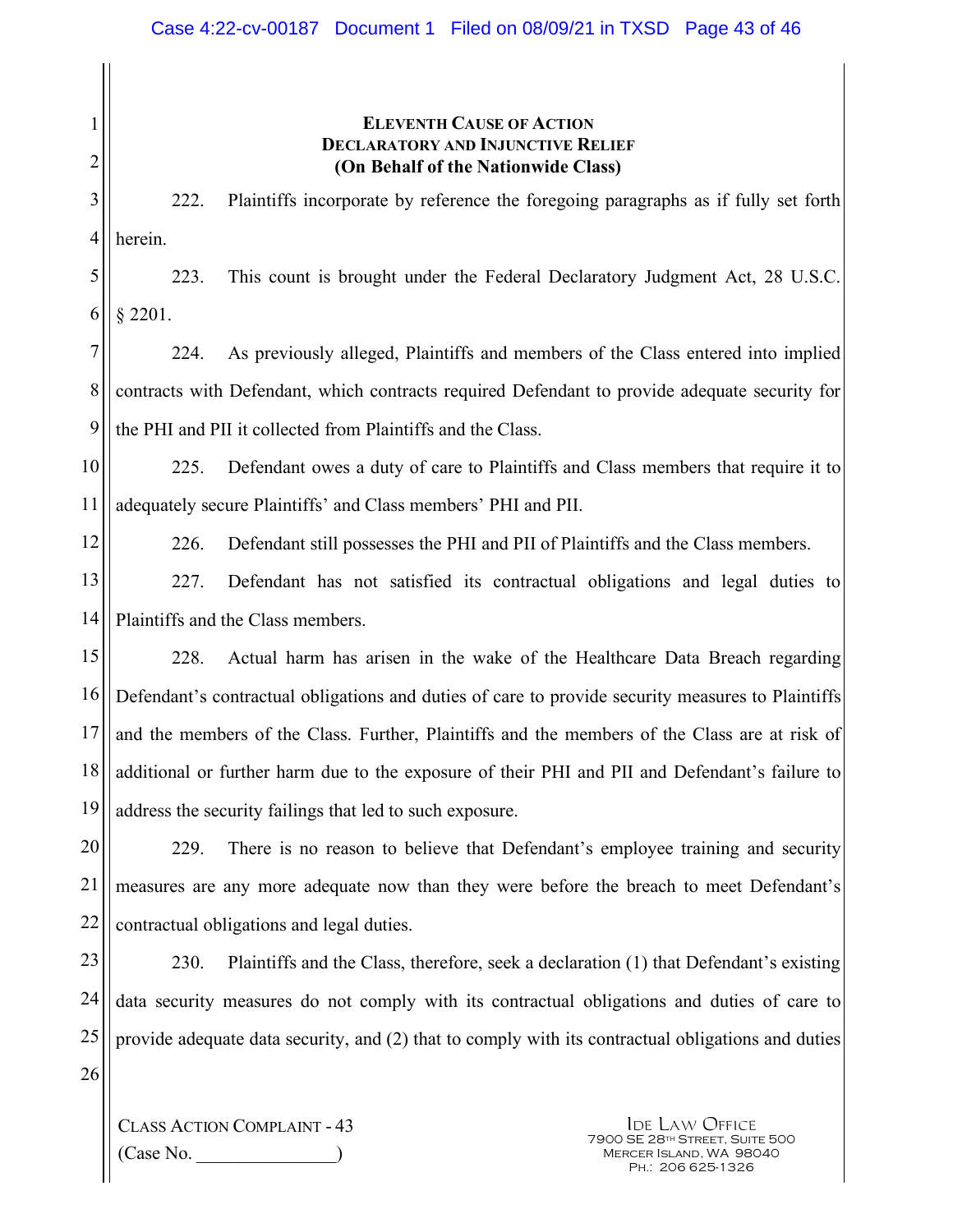1 2 not limited to, the following: of care, Defendant must implement and maintain reasonable security measures, including, but

| 3  |                                    | a.             | Ordering that Defendant engage internal security personnel to conduct           |
|----|------------------------------------|----------------|---------------------------------------------------------------------------------|
| 4  |                                    |                | testing, including audits on Defendant's systems, on a periodic basis, and      |
| 5  |                                    |                | ordering Defendant to promptly correct any problems or issues detected by       |
| 6  |                                    |                | such third-party security auditors;                                             |
| 7  |                                    |                | b. Ordering that Defendant engage third-party security auditors and internal    |
| 8  |                                    |                | personnel to run automated security monitoring;                                 |
| 9  |                                    |                | c. Ordering that Defendant audit, test, and train its security personnel and    |
| 10 |                                    |                | employees regarding any new or modified data security policies and              |
| 11 |                                    |                | procedures;                                                                     |
| 12 |                                    |                | d. Ordering that Defendant provide employee training regarding the dangers and  |
| 13 |                                    |                | risks inherent in using file-sharing websites like the Website at issue here to |
| 14 |                                    |                | store and/or transmit PHI and PII;                                              |
| 15 |                                    |                | e. Ordering that Defendant cease transmitting PHI and PII via file-sharing      |
| 16 |                                    |                | websites like the Website at issue here;                                        |
| 17 |                                    | f.             | Ordering that Defendant cease storing PHI and PII on file-sharing websites      |
| 18 |                                    |                | like the Website at issue here;                                                 |
| 19 |                                    | g <sub>1</sub> | Ordering that Defendant purge, delete, and destroy, in a reasonably secure      |
| 20 |                                    |                | manner, any PHI and PII not necessary for its provision of services;            |
| 21 |                                    |                | Ordering that Defendant conduct regular database scanning and security          |
| 22 |                                    |                | checks; and                                                                     |
| 23 |                                    | i.             | Ordering that Defendant routinely and continually conduct internal training     |
| 24 |                                    |                | and education to inform internal security personnel and employees how to        |
| 25 |                                    |                | safely share and maintain highly sensitive personal information, including but  |
| 26 |                                    |                |                                                                                 |
|    | <b>CLASS ACTION COMPLAINT - 44</b> |                | <b>IDE LAW OFFICE</b>                                                           |

(Case No. \_\_\_\_\_\_\_\_\_\_\_\_\_\_\_)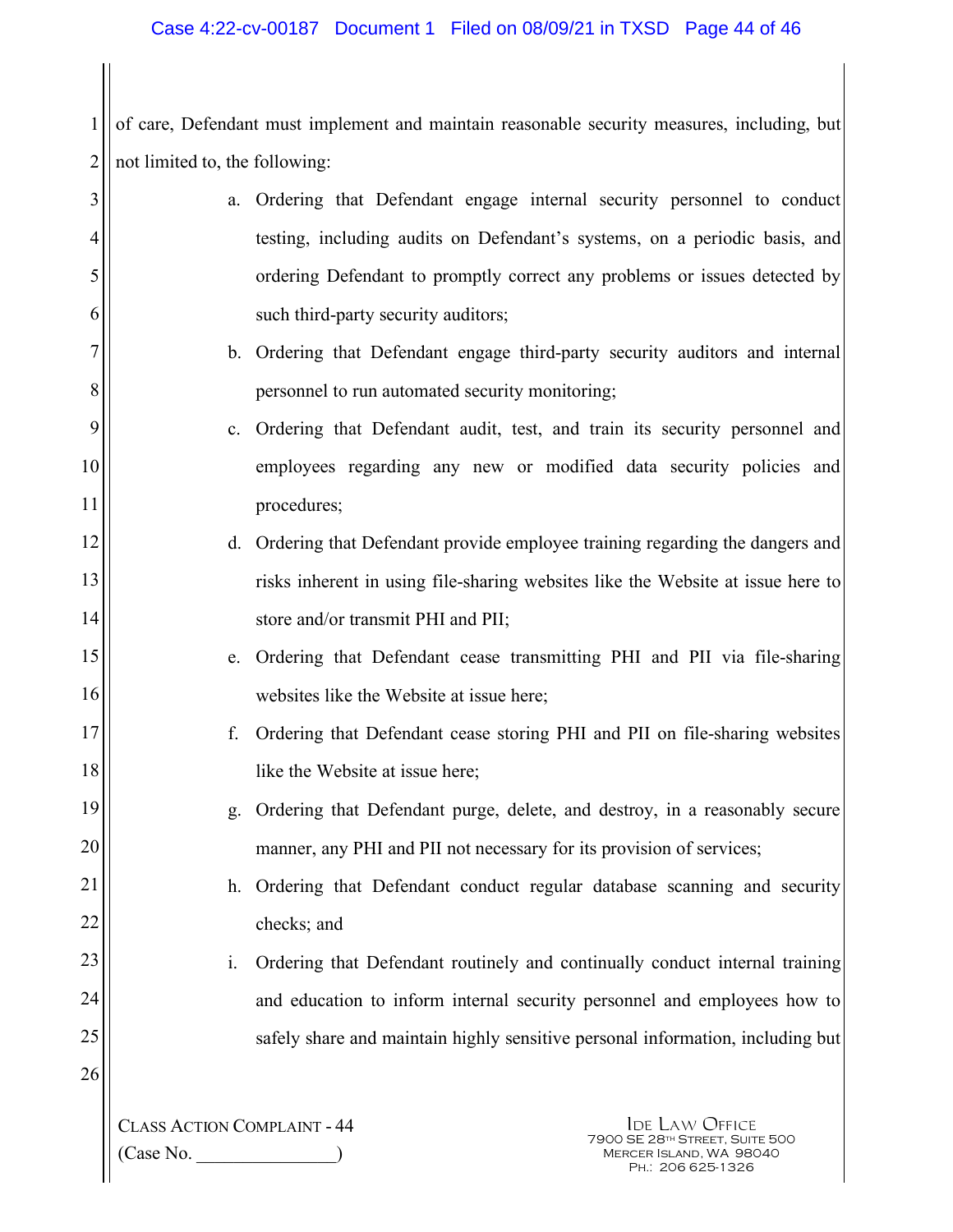|                | not limited to, patient personally identifiable information and patient                     |  |  |
|----------------|---------------------------------------------------------------------------------------------|--|--|
| $\overline{2}$ | protected health information.                                                               |  |  |
| 3              | <b>PRAYER FOR RELIEF</b>                                                                    |  |  |
| 4              | WHEREFORE, Plaintiffs and the Class pray for judgment against Defendant as                  |  |  |
| 5              | follows:                                                                                    |  |  |
| 6              | An order certifying this action as a class action under Fed. R. Civ. P. 23,<br>a.           |  |  |
| 7              | defining the Class as requested herein, appointing the undersigned as Class                 |  |  |
| 8              | counsel, and finding that Plaintiffs are proper representatives of the Class                |  |  |
| 9              | requested herein;                                                                           |  |  |
| 10             | b. A judgment in favor of Plaintiffs and the Class awarding them appropriate                |  |  |
| 11             | monetary relief, including actual damages, punitive damages, attorney fees,                 |  |  |
| 12             | expenses, costs, and such other and further relief as is just and proper;                   |  |  |
| 13             | c. An order providing injunctive and other equitable relief as necessary to                 |  |  |
| 14             | protect the interests of the Class as requested herein;                                     |  |  |
| 15             | d. An order requiring Defendant to pay the costs involved in notifying the Class            |  |  |
| 16             | members about the judgment and administering the claims process;                            |  |  |
| 17             | e. A judgment in favor of Plaintiffs and the Class awarding them pre-judgment               |  |  |
| 18             | and post-judgment interest, reasonable attorneys' fees, costs and expenses as               |  |  |
| 19             | allowable by law; and                                                                       |  |  |
| 20             | An award of such other and further relief as this Court may deem just and<br>f.             |  |  |
| 21             | proper.                                                                                     |  |  |
| 22             | <b>DEMAND FOR JURY TRIAL</b>                                                                |  |  |
| 23             | Plaintiffs hereby demand a trial by jury on all appropriate issues raised in this Class     |  |  |
| 24             | Action Complaint.                                                                           |  |  |
| 25             |                                                                                             |  |  |
| 26             |                                                                                             |  |  |
|                | <b>CLASS ACTION COMPLAINT - 45</b><br><b>IDE LAW OFFICE</b>                                 |  |  |
|                | 7900 SE 28TH STREET, SUITE 500<br>(Case No.<br>MERCER ISLAND, WA 98040<br>PH.: 206 625-1326 |  |  |